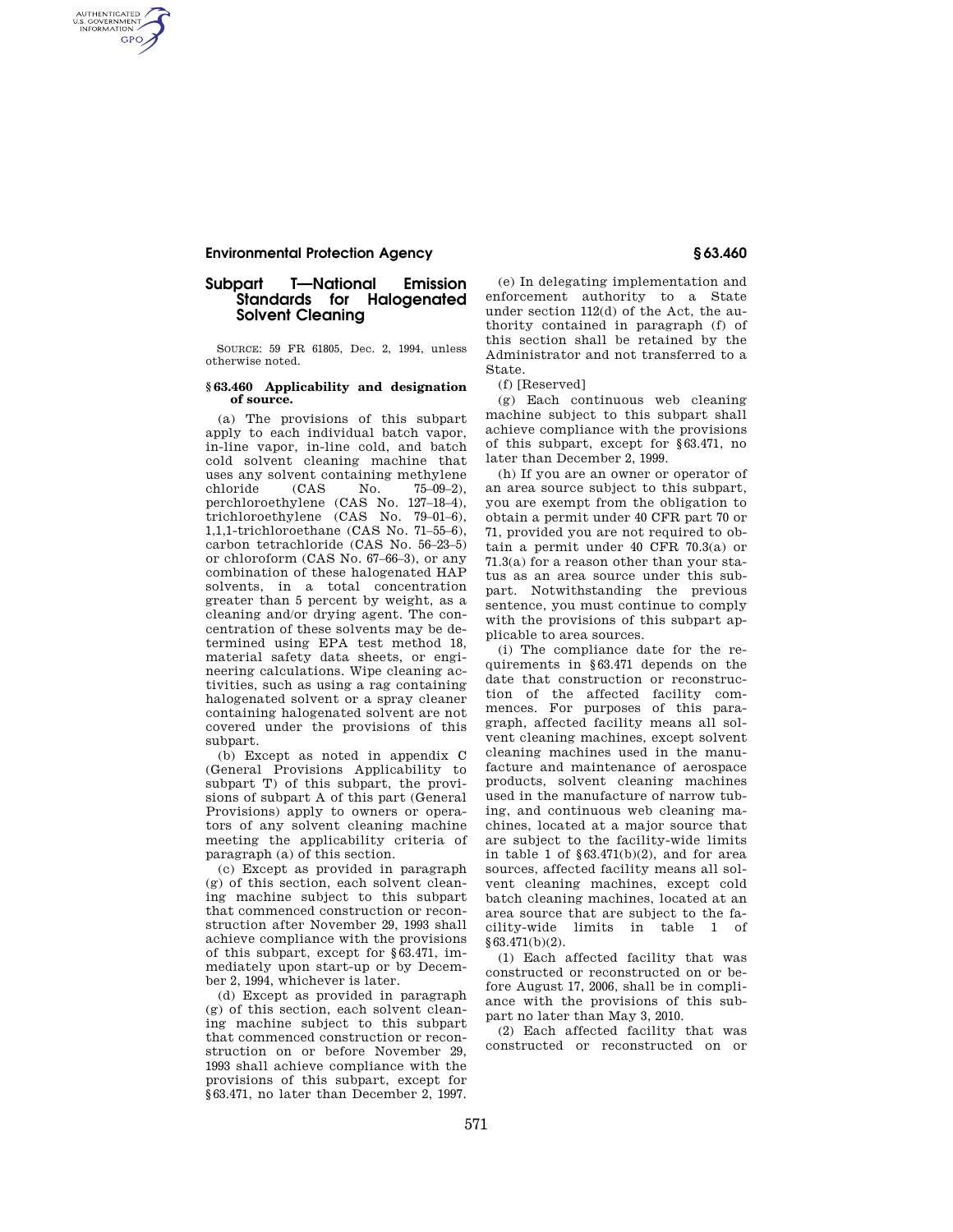after August 17, 2006, shall be in compliance with the provisions of this subpart on May 3, 2007 or immediately upon startup, whichever is later.

[59 FR 61805, Dec. 2, 1994; 59 FR 67750, Dec. 30, 1994, as amended at 60 FR 29485, June 5, 1995; 63 FR 68400, Dec. 11, 1998; 68 FR 37349, June 23, 2003; 70 FR 75345, Dec. 19, 2005; 72 FR 25157, May 3, 2007]

#### **§ 63.461 Definitions.**

Unless defined below, all terms used in this subpart are used as defined in the 1990 Clean Air Act, or in subpart A of 40 CFR part 63:

*Administrator* means the Administrator of the United States Environmental Protection Agency or his or her authorized representative (e.g., State that has been delegated the authority to implement the provisions of this part.)

*Air blanket* means the layer of air inside the solvent cleaning machine freeboard located above the solvent/air interface. The centerline of the air blanket is equidistant between the sides of the machine.

*Air knife system* means a device that directs forced air at high pressure, high volume, or a combination of high pressure and high volume, through a small opening directly at the surface of a continuous web part. The purpose of this system is to remove the solvent film from the surfaces of the contin-

uous web part.<br>Automated parts *Automated parts handling system*  means a mechanical device that carries all parts and parts baskets at a controlled speed from the initial loading of soiled or wet parts through the removal of the cleaned or dried parts. Automated parts handling systems include, but are not limited to, hoists and conveyors.

*Batch cleaning machine* means a solvent cleaning machine in which individual parts or a set of parts move through the entire cleaning cycle before new parts are introduced into the solvent cleaning machine. An open-top vapor cleaning machine is a type of batch cleaning machine. A solvent cleaning machine, such as a ferris wheel or a cross-rod degreaser, that clean multiple batch loads simultaneously and are manually loaded are batch cleaning machines.

**§ 63.461 40 CFR Ch. I (7–1–15 Edition)** 

*Carbon adsorber* means a bed of activated carbon into which an air-solvent gas-vapor stream is routed and which adsorbs the solvent on the carbon.

*Clean liquid solvent* means fresh unused solvent, recycled solvent, or used solvent that has been cleaned of soils (e.g., skimmed of oils or sludge and strained of metal chips).

*Cleaning capacity* means, for a cleaning machine without a solvent/air interface, the maximum volume of parts that can be cleaned at one time. In most cases, the cleaning capacity is equal to the volume (length times width times height) of the cleaning chamber.

*Cold cleaning machine* means any device or piece of equipment that contains and/or uses liquid solvent, into which parts are placed to remove soils from the surfaces of the parts or to dry the parts. Cleaning machines that contain and use heated, nonboiling solvent to clean the parts are classified as cold cleaning machines.

*Combined squeegee and air-knife system*  means a system consisting of a combination of a squeegee system and an air-knife system within a single enclosure.

*Consumption* means the amount of halogenated hazardous air pollutant solvent added to the solvent cleaning machine.

*Continuous web cleaning machine*  means a solvent cleaning machine in which parts such as film, coils, wire, and metal strips are cleaned at speeds typically in excess of 11 feet per minute. Parts are generally uncoiled, cleaned such that the same part is simultaneously entering and exiting the solvent application area of the solvent cleaning machine, and then recoiled or cut. For the purposes of this subpart, all continuous web cleaning machines are considered to be a subset of in-line solvent cleaning machines.

*Cover* means a lid, top, or portal cover that shields the solvent cleaning machine openings from air disturbances when in place and is designed to be easily opened and closed without disturbing the vapor zone. Air disturbances include, but are not limited to,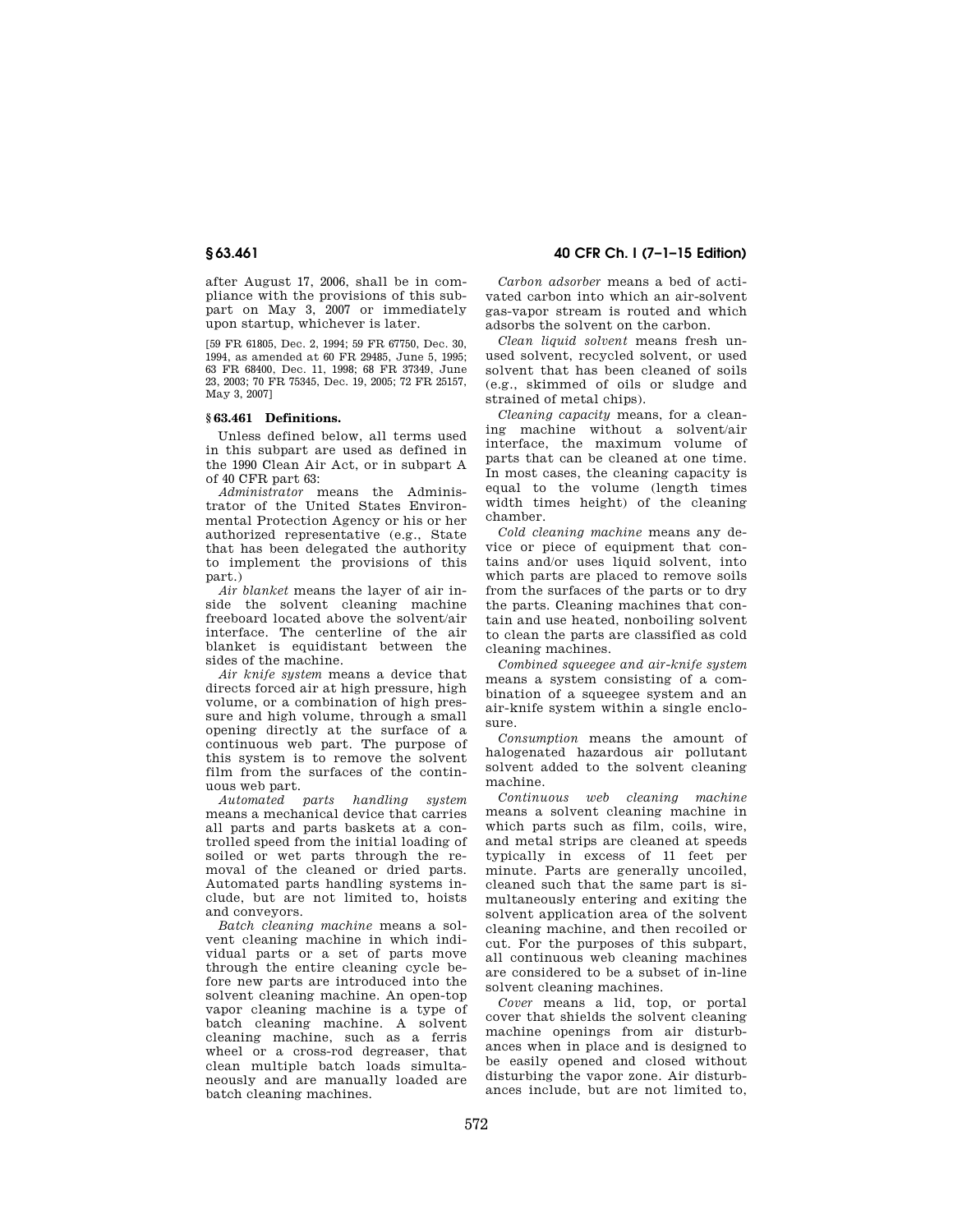lip exhausts, ventilation fans, and general room drafts. Types of covers include, but are not limited to, sliding, biparting, and rolltop covers.

*Cross-rod solvent cleaning machine*  means a batch solvent cleaning machine in which parts baskets are suspended from ''cross-rods'' as they are moved through the machine. In a crossrod cleaning machine, parts are loaded semi-continuously, and enter and exit the machine from a single portal.

*Downtime mode* means the time period when a solvent cleaning machine is not cleaning parts and the sump heating coils, if present, are turned off.

*Dwell* means the technique of holding parts within the freeboard area but above the vapor zone of the solvent cleaning machine. Dwell occurs after cleaning to allow solvent to drain from the parts or parts baskets back into the solvent cleaning machine.

*Dwell time* means the required minimum length of time that a part must dwell, as determined by §63.465(d).

*Emissions* means halogenated hazardous air pollutant solvent consumed (i.e., halogenated hazardous air pollutant solvent added to the machine) minus the liquid halogenated hazardous air pollutant solvent removed from the machine and the halogenated hazardous air pollutant solvent removed from the machine in the solid waste.

*Existing* means any solvent cleaning machine the construction or reconstruction of which was commenced on or before November 29, 1993. A machine, the construction or reconstruction of which was commenced on or before November 29, 1993, but that did not meet the definition of a solvent cleaning machine on December 2, 1994, because it did not use halogenated HAP solvent liquid or vapor covered under this subpart to remove soils, becomes an existing source when it commences to use such liquid or vapor. A solvent cleaning machine moved within a contiguous facility or to another facility under the same ownership, constitutes an existing machine.

*Freeboard area* means; for a batch cleaning machine, the area within the solvent cleaning machine that extends from the solvent/air interface to the top of the solvent cleaning machine; for an in-line cleaning machine, it is the area within the solvent cleaning machine that extends from the solvent/ air interface to the bottom of the entrance or exit opening, whichever is lower.

*Freeboard height* means; for a batch cleaning machine, the distance from the solvent/air interface, as measured during the idling mode, to the top of the cleaning machine; for an in-line cleaning machine, it is the distance from the solvent/air interface to the bottom of the entrance or exit opening, whichever is lower, as measured during the idling mode.

*Freeboard ratio* means the ratio of the solvent cleaning machine freeboard height to the smaller interior dimension (length, width, or diameter) of the solvent cleaning machine.

*Freeboard refrigeration device (also called a chiller)* means a set of secondary coils mounted in the freeboard area that carries a refrigerant or other chilled substance to provide a chilled air blanket above the solvent vapor. A primary condenser capable of meeting the requirements of  $§63.463(e)(2)(i)$  is defined as both a freeboard refrigeration device and a primary condenser for the purposes of these standards.

*Halogenated hazardous air pollutant solvent or halogenated HAP solvent*  means methylene chloride (CAS No. 75– 09–2), perchloroethylene (CAS No. 127– 18–4), trichloroethylene (CAS No. 79–01– 6), 1,1,1-trichloroethane (CAS No. 71–55– 6), carbon tetrachloride (CAS No. 56–23– 5), and chloroform  $(CAS \ N_0 67-66-3)$ .

*Hoist* means a mechanical device that carries the parts basket and the parts to be cleaned from the loading area into the solvent cleaning machine and to the unloading area at a controlled speed. A hoist may be operated by controls or may be programmed to cycle parts through the cleaning cycle automatically.

*Idling mode* means the time period when a solvent cleaning machine is not actively cleaning parts and the sump heating coils, if present, are turned on.

*Idling-mode cover* means any cover or solvent cleaning machine design that allows the cover to shield the cleaning machine openings during the idling mode. A cover that meets this definition can also be used as a working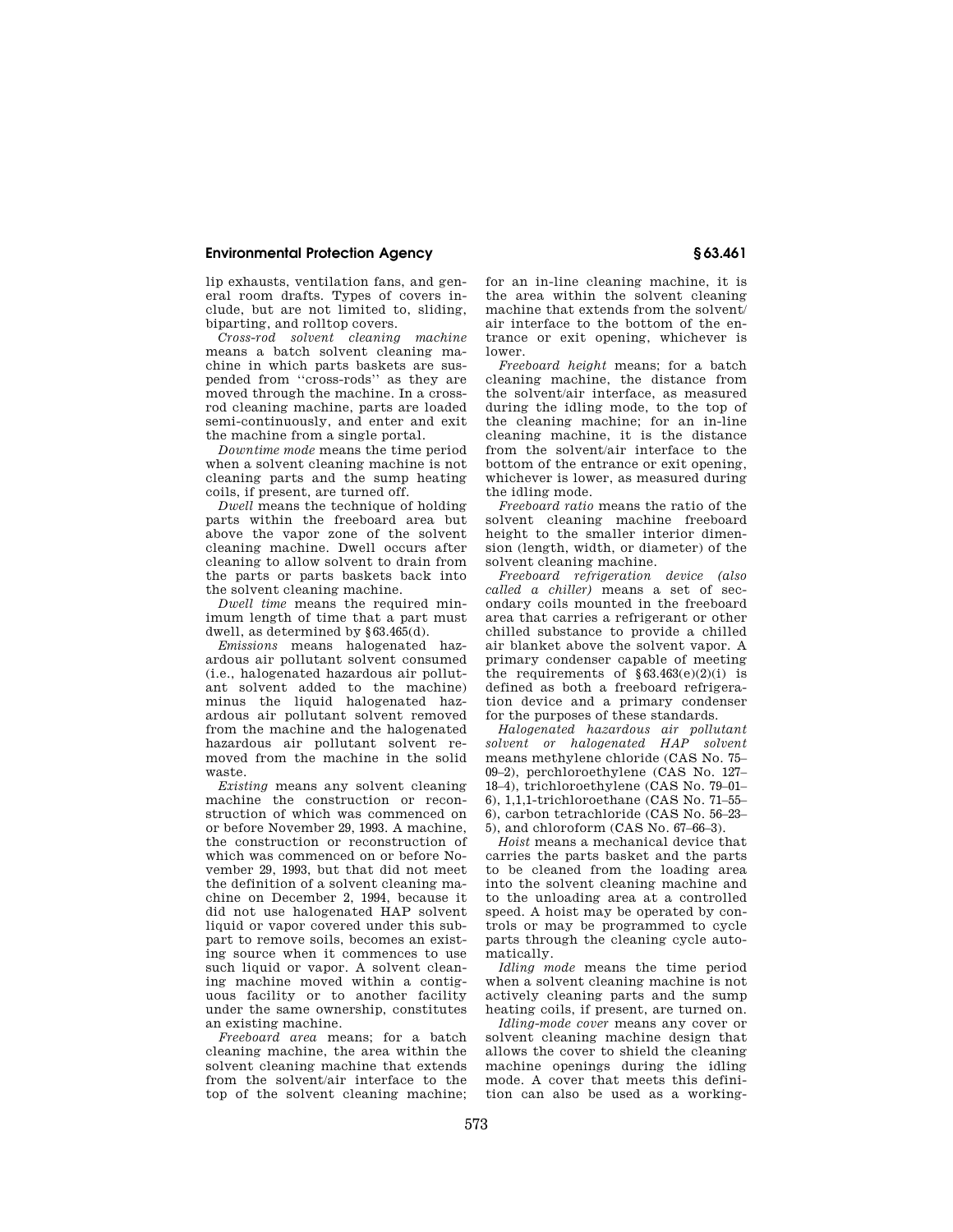mode cover if that definition is also met.

*Immersion cold cleaning machine*  means a cold cleaning machine in which the parts are immersed in the solvent when being cleaned. A remote reservoir cold cleaning machine that is also an immersion cold cleaning machine is considered an immersion cold cleaning machine for purposes of this subpart.

*In-line cleaning machine or continuous cleaning machine* means a solvent cleaning machine that uses an automated parts handling system, typically a conveyor, to automatically provide a continuous supply of parts to be cleaned. These units are fully enclosed except for the conveyor inlet and exit portals. In-line cleaning machines can be either cold or vapor cleaning machines.

*Leak-proof coupling* means a threaded or other type of coupling that prevents solvents from leaking while filling or draining solvent to and from the solvent cleaning machine.

*Lip exhaust* means a device installed at the top of the opening of a solvent cleaning machine that draws in air and solvent vapor from the freeboard area and ducts the air and vapor away from the solvent cleaning area.

*Monthly reporting period* means any calendar month in which the owner or operator of a solvent cleaning machine is required to calculate and report the solvent emissions from each solvent cleaning machine.

*New* means any solvent cleaning machine the construction or reconstruction of which is commenced after November 29, 1993.

*Open-top vapor cleaning machine*  means a batch solvent cleaning machine that has its upper surface open to the air and boils solvent to create solvent vapor used to clean and/or dry parts.

*Part* means any object that is cleaned in a solvent cleaning machine. Parts include, but are not limited to, discrete parts, assemblies, sets of parts, and parts cleaned in a continuous web cleaning machine (i.e., continuous sheets of metal, film).

*Primary condenser* means a series of circumferential cooling coils on a vapor cleaning machine through which a chilled substance is circulated or re-

**§ 63.461 40 CFR Ch. I (7–1–15 Edition)** 

circulated to provide continuous condensation of rising solvent vapors and, thereby, create a concentrated solvent vapor zone.

*Reduced room draft* means decreasing the flow or movement of air across the top of the freeboard area of the solvent cleaning machine to meet the specifications of  $§63.463(e)(2)(ii)$ . Methods of achieving a reduced room draft include, but are not limited to, redirecting fans and/or air vents to not blow across the cleaning machine, moving the cleaning machine to a corner where there is less room draft, and constructing a partial or complete enclosure around the cleaning machine.

*Remote reservoir cold cleaning machine*  means any device in which liquid solvent is pumped to a sink-like work area that drains solvent back into an enclosed container while parts are being cleaned, allowing no solvent to pool in the work area.

*Remote reservoir continuous web cleaning machine* means a continuous web cleaning machine in which there is no exposed solvent sump. In these units, the solvent is pumped from an enclosed chamber and is typically applied to the continuous web part through a nozzle or series of nozzles. The solvent then drains from the part and is collected and recycled through the machine, allowing no solvent to pool in the work or cleaning area.

*Soils* means contaminants that are removed from the parts being cleaned. Soils include, but are not limited to, grease, oils, waxes, metal chips, carbon deposits, fluxes, and tars.

*Solvent/air interface* means, for a vapor cleaning machine, the location of contact between the concentrated solvent vapor layer and the air. This location of contact is defined as the mid-line height of the primary condenser coils. For a cold cleaning machine, it is the location of contact between the liquid solvent and the air.

*Solvent/air interface area* means; for a vapor cleaning machine, the surface area of the solvent vapor zone that is exposed to the air; for an in-line cleaning machine, it is the total surface area of all the sumps; for a cold cleaning machine, it is the surface area of the liquid solvent that is exposed to the air.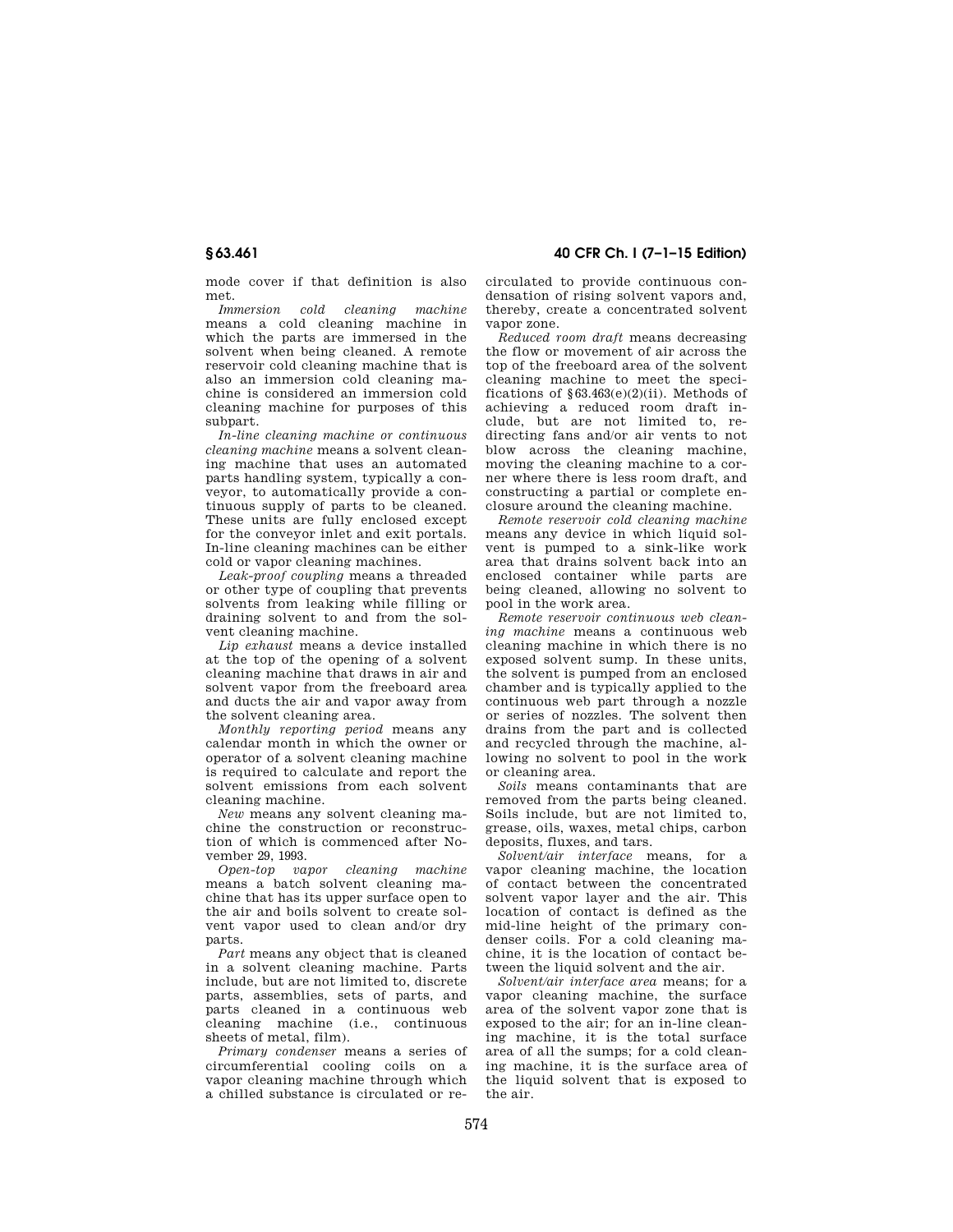*Solvent cleaning machine* means any device or piece of equipment that uses halogenated HAP solvent liquid or vapor to remove soils from the surfaces of materials. Types of solvent cleaning machines include, but are not limited to, batch vapor, in-line vapor, in-line cold, and batch cold solvent cleaning machines. Buckets, pails, and beakers with capacities of 7.6 liters (2 gallons) or less are not considered solvent cleaning machines.

*Solvent vapor zone* means; for a vapor cleaning machine, the area that extends from the liquid solvent surface to the level that solvent vapor is condensed. This condensation level is defined as the midline height of the primary condenser coils.

*Squeegee system* means a system that uses a series of pliable surfaces to remove the solvent film from the surfaces of the continuous web part. These pliable surfaces, called squeegees, are typically made of rubber or plastic media, and need to be periodically replaced to ensure continued proper function.

*Sump* means the part of a solvent cleaning machine where the liquid solvent is located.

*Sump heater coils* means the heating system on a cleaning machine that uses steam, electricity, or hot water to heat or boil the liquid solvent.

*Superheated part technology* means a system that is part of the continuous web process that heats the continuous web part either directly or indirectly to a temperature above the boiling point of the cleaning solvent. This could include a process step, such as a tooling die that heats the part as it is processed, as long as the part remains superheated through the cleaning machine.

*Superheated vapor system* means a system that heats the solvent vapor, either passively or actively, to a temperature above the solvent's boiling point. Parts are held in the superheated vapor before exiting the machine to evaporate the liquid solvent on them. Hot vapor recycle is an example of a superheated vapor system.

*Vapor cleaning machine* means a batch or in-line solvent cleaning machine that boils liquid solvent generating solvent vapor that is used as a part of the cleaning or drying cycle.

*Water layer* means a layer of water that floats above the denser solvent and provides control of solvent emissions. In many cases, the solvent used in batch cold cleaning machines is sold containing the appropriate amount of water to create a water cover.

*Working mode* means the time period when the solvent cleaning machine is actively cleaning parts.

*Working-mode cover* means any cover or solvent cleaning machine design that allows the cover to shield the cleaning machine openings from outside air disturbances while parts are being cleaned in the cleaning machine. A cover that is used during the working mode is opened only during parts entry and removal. A cover that meets this definition can also be used as an idling-mode cover if that definition is also met.

[59 FR 61805, Dec. 2, 1994; 60 FR 29485, June 5, 1995, as amended at 63 FR 24751, May 5, 1998; 64 FR 67798, Dec. 3, 1999]

#### **§ 63.462 Batch cold cleaning machine standards.**

(a) Each owner or operator of an immersion batch cold solvent cleaning machine shall comply with the requirements specified in paragraph (a)(1) or (a)(2) of this section.

(1) Employ a tightly fitting cover that shall be closed at all times except during parts entry and removal, and a water layer at a minimum thickness of 2.5 centimeters (1.0 inch) on the surface of the solvent within the cleaning machine, or

(2) Employ a tightly fitting cover that shall be closed at all times except during parts entry and removal and a freeboard ratio of 0.75 or greater.

(b) Each owner or operator of a remote-reservoir batch cold solvent cleaning machine shall employ a tightly fitting cover over the solvent sump that shall be closed at all times except during the cleaning of parts.

(c) Each owner or operator of a batch cold solvent cleaning machine complying with paragraph  $(a)(2)$  or  $(b)$  of this section shall comply with the work and operational practice requirements specified in paragraphs  $(c)(1)$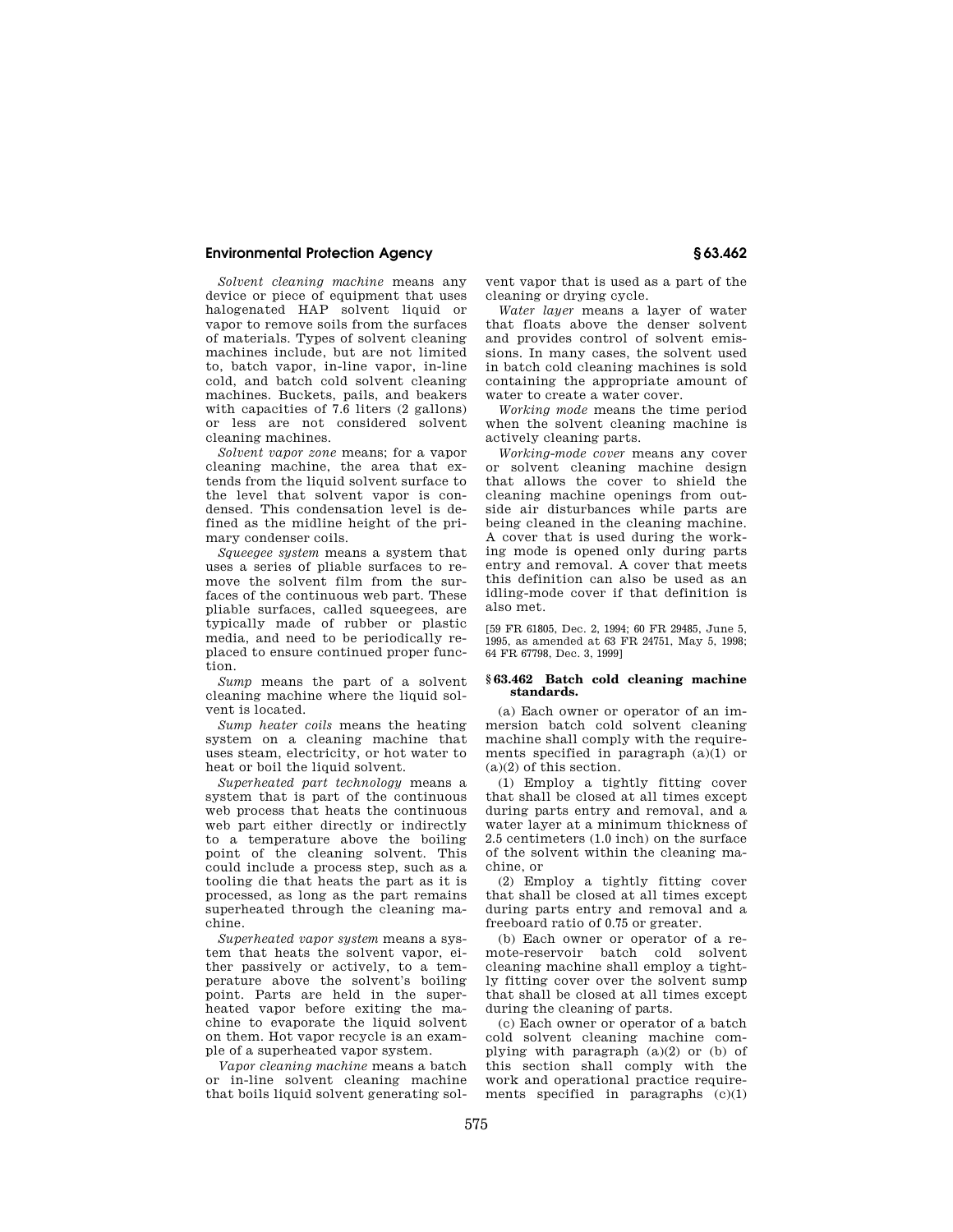through (c)(9) of this section as applicable.

(1) All waste solvent shall be collected and stored in closed containers. The closed container may contain a device that allows pressure relief, but does not allow liquid solvent to drain from the container.

(2) If a flexible hose or flushing device is used, flushing shall be performed only within the freeboard area of the solvent cleaning machine.

(3) The owner or operator shall drain solvent cleaned parts for 15 seconds or until dripping has stopped, whichever is longer. Parts having cavities or blind holes shall be tipped or rotated while draining.

(4) The owner or operator shall ensure that the solvent level does not exceed the fill line.

(5) Spills during solvent transfer shall be wiped up immediately. The wipe rags shall be stored in covered containers meeting the requirements of paragraph (c)(1) of this section.

(6) When an air- or pump-agitated solvent bath is used, the owner or operator shall ensure that the agitator is operated to produce a rolling motion of the solvent but not observable splashing against tank walls or parts being cleaned.

(7) The owner or operator shall ensure that, when the cover is open, the cold cleaning machine is not exposed to drafts greater than 40 meters per minute (132 feet per minute), as measured between 1 and 2 meters (3.3 and 6.6 feet) upwind and at the same elevation as the tank lip.

(8) Except as provided in paragraph (c)(9) of this section, sponges, fabric, wood, and paper products shall not be cleaned.

(9) The prohibition in paragraph  $(c)(8)$ of this section does not apply to the cleaning of porous materials that are part of polychlorinated biphenyl (PCB) laden transformers if those transformers are handled throughout the cleaning process and disposed of in compliance with an approved PCB disposal permit issued in accordance with the Toxic Substances Control Act.

(d) Each owner or operator of a batch cold cleaning machine shall submit an initial notification report as described

**§ 63.463 40 CFR Ch. I (7–1–15 Edition)** 

in §63.468 (a) and (b) and a compliance report as described in §63.468(c).

(e) Each owner or operator subject to the requirements of paragraph  $(c)(1)$ through (8) of this section may request to use measures other than those described in these paragraphs. The owner or operator must demonstrate to the Administrator (or delegated State, local, or Tribal authority) that the alternative measures will result in equivalent or better emissions control compared to the measures described in paragraphs  $(c)(1)$  through  $(8)$  of this section. For example, storing solvent and solvent-laden materials in an enclosed area that is ventilated to a solvent recovery or destruction device may be considered an acceptable alternative.

[59 FR 61805, Dec. 2, 1994; 60 FR 29485, June 5, 1995, as amended at 64 FR 67799, Dec. 3, 1999; 68 FR 37349, June 23, 2003]

#### **§ 63.463 Batch vapor and in-line cleaning machine standards.**

(a) Except as provided in §63.464 for all cleaning machines, each owner or operator of a solvent cleaning machine subject to the provisions of this subpart shall ensure that each existing or new batch vapor or in-line solvent cleaning machine subject to the provisions of this subpart conforms to the design requirements specified in paragraphs  $(a)(1)$  through  $(7)$  of this section. The owner or operator of a continuous web cleaning machine shall comply with the requirements of paragraph  $(g)$ or (h) of this section, as appropriate, in lieu of complying with this paragraph.

(1) Each cleaning machine shall be designed or operated to meet the control equipment or technique requirements in paragraph  $(a)(1)(i)$  or  $(a)(1)(ii)$ of this section.

(i) An idling and downtime mode cover, as described in  $$63.463(d)(1)(i)$ . that may be readily opened or closed, that completely covers the cleaning machine openings when in place, and is free of cracks, holes, and other defects.

(ii) A reduced room draft as described in  $§63.463(e)(2)(ii)$ .

(2) Each cleaning machine shall have a freeboard ratio of 0.75 or greater.

(3) Each cleaning machine shall have an automated parts handling system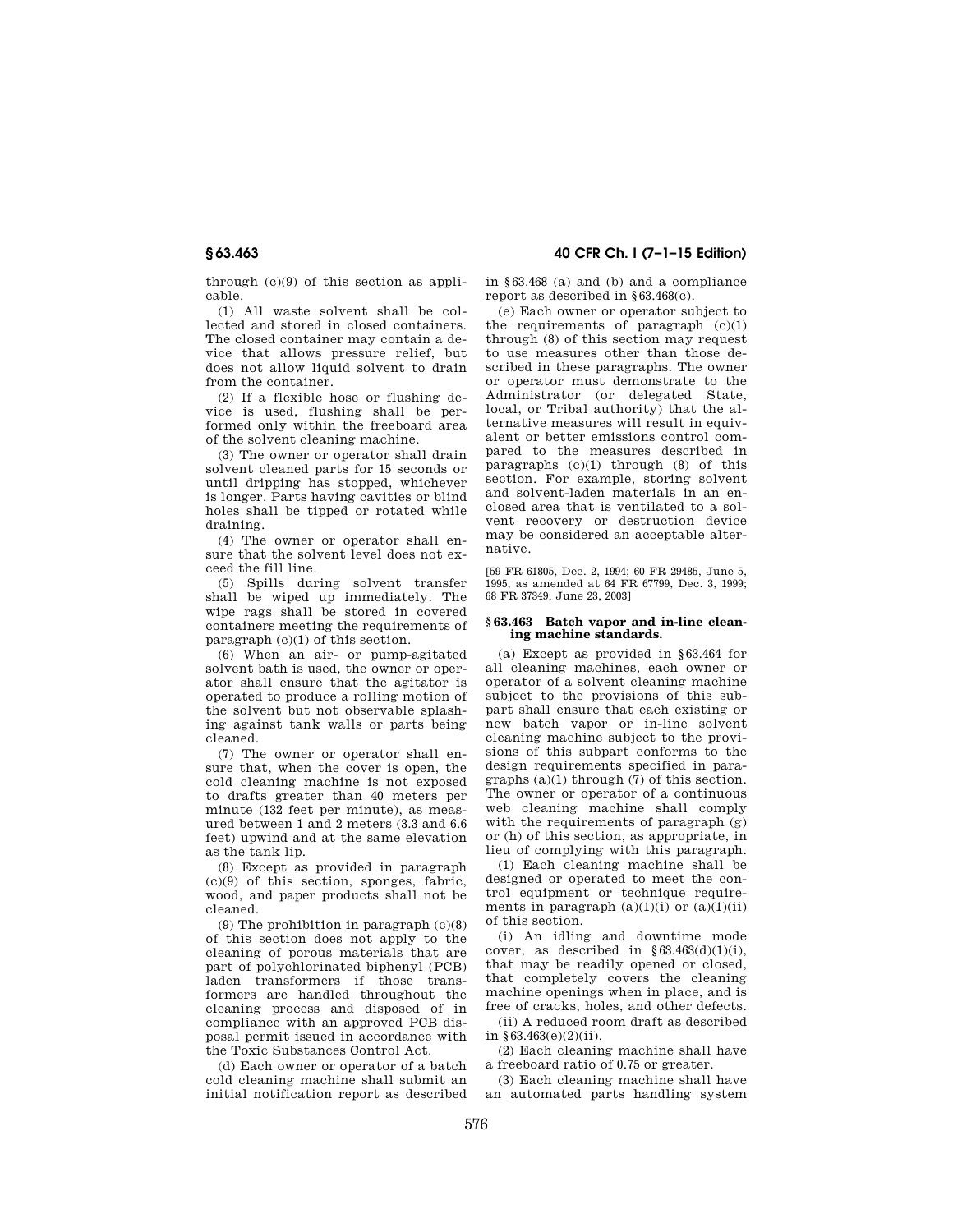capable of moving parts or parts baskets at a speed of 3.4 meters per minute (11 feet per minute) or less from the initial loading of parts through removal of cleaned parts.

(4) Each vapor cleaning machine shall be equipped with a device that shuts off the sump heat if the sump liquid solvent level drops to the sump heater coils. This requirement does not apply to a vapor cleaning machine that uses steam to heat the solvent.

(5) Each vapor cleaning machine shall be equipped with a vapor level control device that shuts off sump heat if the vapor level in the vapor cleaning machine rises above the height of the primary condenser.

(6) Each vapor cleaning machine shall have a primary condenser.

(7) Each cleaning machine that uses a lip exhaust shall be designed and operated to route all collected solvent vapors through a properly operated and maintained carbon adsorber that meets the requirements of paragraph  $(e)(2)(vii)$  of this section.

(b) Except as provided in §63.464, each owner or operator of an existing or new batch vapor cleaning machine shall comply with either paragraph (b)(1) or (b)(2) of this section.

(1) Each owner or operator of a batch vapor cleaning machine with a solvent/ air interface area of 1.21 square meters (13 square feet) or less shall comply with the requirements specified in either paragraph  $(b)(1)(i)$  or  $(b)(1)(ii)$  of this section.

(i) Employ one of the control combinations listed in table 1 of this subpart or other equivalent methods of control as determined using the procedure in §63.469, equivalent methods of control.

TABLE 1—CONTROL COMBINATIONS FOR BATCH VAPOR SOLVENT CLEANING MACHINES WITH A SOLVENT/AIR INTERFACE AREA OF 1.21 SQUARE METERS (13 SQUARE FEET) OR LESS

| Option | Control combinations                                                   |  |  |  |  |
|--------|------------------------------------------------------------------------|--|--|--|--|
|        | 1    Working-mode cover, freeboard ratio of 1.0,<br>superheated vapor. |  |  |  |  |
|        | 2  Freeboard refrigeration device, superheated<br>vapor.               |  |  |  |  |
| 3      | Working-mode cover, freeboard refrigeration<br>device.                 |  |  |  |  |
|        | 4  Reduced room draft, freeboard ratio of 1.0, superheated vapor.      |  |  |  |  |

TABLE 1—CONTROL COMBINATIONS FOR BATCH VAPOR SOLVENT CLEANING MACHINES WITH A SOLVENT/AIR INTERFACE AREA OF 1.21 SQUARE METERS (13 SQUARE FEET) OR LESS—Continued

| Option | Control combinations                                             |  |  |  |
|--------|------------------------------------------------------------------|--|--|--|
| 5      | Freeboard refrigeration device, reduced room<br>draft.           |  |  |  |
| $6$    | Freeboard refrigeration device, freeboard ratio<br>of $1.0$ .    |  |  |  |
| 7      | Freeboard refrigeration device, dwell.                           |  |  |  |
|        | Reduced room draft, dwell, freeboard ratio of<br>1.0.            |  |  |  |
| $9$    | Freeboard refrigeration device, carbon<br>adsorber.              |  |  |  |
| $10$   | Freeboard ratio of 1.0, superheated vapor, car-<br>bon adsorber. |  |  |  |

NOTE: Unlike most of the control techniques available for complying with this rule, carbon adsorbers are not considered to be a pollution prevention measure. Use of such units may impose additional cost and burden for a number of reasons. First, carbon adsorption units are generally more expensive than other controls listed in the options. Second, these units may present cross-media impacts such as effluent discharges if not properly operated and maintained, and spent carbon beds have to be disposed of as hazardous waste. When making decisions about what controls use install on halogenated is install on halogenated solvent cleaning machines to moot the seculity and solvent detail on the seculity of solvent details and solvent details are solvent de solvent cleaning machines to meet the requirements of this rule, all of these factors should be weighed and pollution prevention measures are encouraged wherever possible.

(ii) Demonstrate that their solvent cleaning machine can achieve and maintain an idling emission limit of 0.22 kilograms per hour per square meter (0.045 pounds per hour per square foot) of solvent/air interface area as determined using the procedures in §63.465(a) and appendix A to this part.

(2) Each owner or operator of a batch vapor cleaning machine with a solvent/ air interface area greater than 1.21 square meters (13 square feet) shall comply with the requirements specified in either paragraph  $(b)(2)(i)$  or  $(b)(2)(ii)$ of this section.

(i) Employ one of the control combinations listed in table 2 of this subpart or other equivalent methods of control as determined using the procedure in §63.469, equivalent methods of control.

TABLE 2—CONTROL COMBINATIONS FOR BATCH VAPOR SOLVENT CLEANING MACHINES WITH A SOLVENT/AIR INTERFACE AREA GREATER THAN 1.21 SQUARE METERS (13 SQUARE FEET)

| Option | Control combinations                                                                                                   |  |  |  |  |
|--------|------------------------------------------------------------------------------------------------------------------------|--|--|--|--|
|        | 1  Freeboard refrigeration device, freeboard ratio<br>2  Dwell, freeboard refrigeration device, reduced<br>coom draft. |  |  |  |  |
|        |                                                                                                                        |  |  |  |  |
|        | 3  Working-mode cover, freeboard refrigeration<br>device, superheated vapor.                                           |  |  |  |  |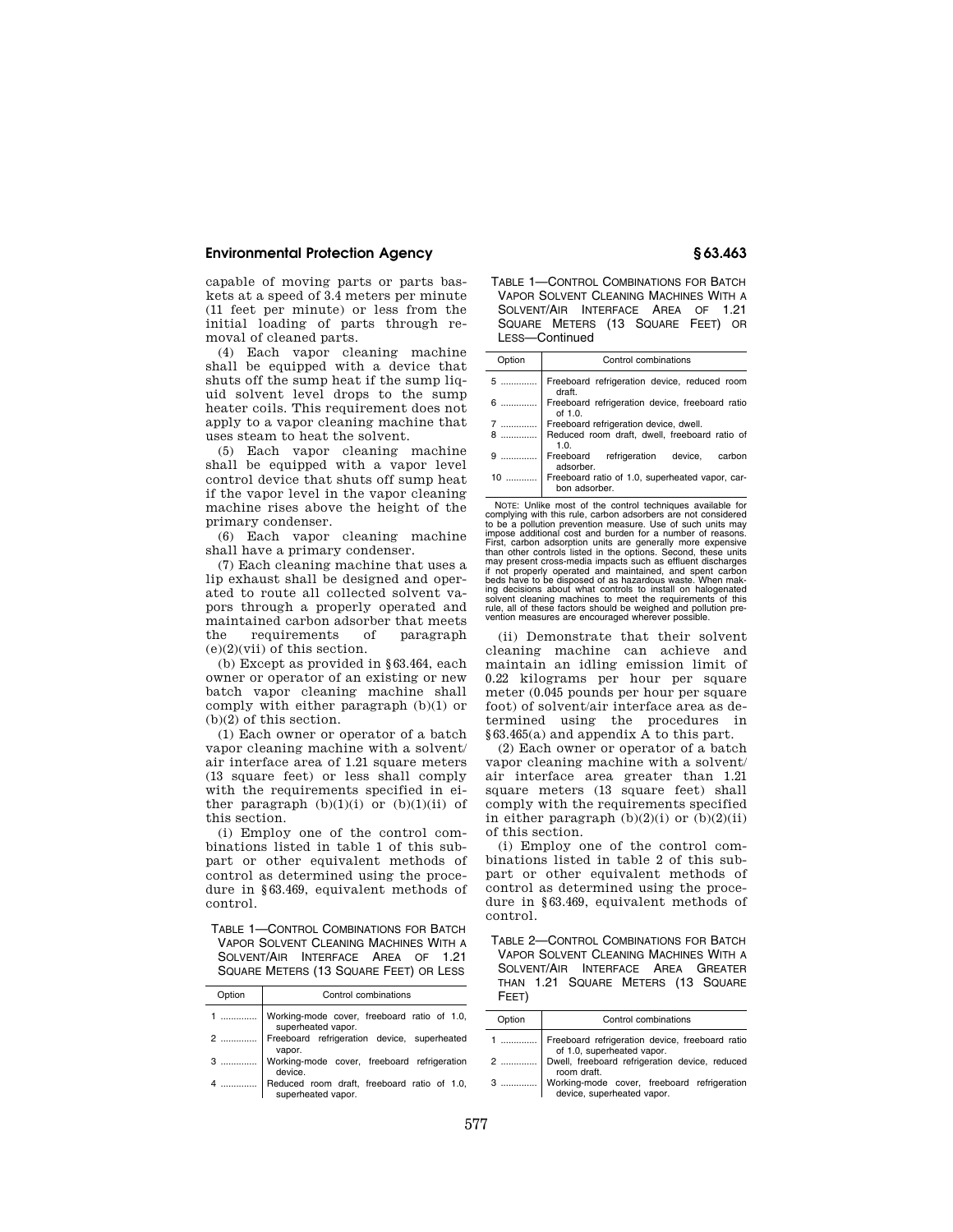TABLE 2—CONTROL COMBINATIONS FOR BATCH VAPOR SOLVENT CLEANING MACHINES WITH A SOLVENT/AIR INTERFACE AREA GREATER THAN 1.21 SQUARE METERS (13 SQUARE FEET)—Continued

| Option | Control combinations                                                           |  |  |  |
|--------|--------------------------------------------------------------------------------|--|--|--|
|        | Freeboard ratio of 1.0, reduced room draft,<br>superheated vapor.              |  |  |  |
| 5      | Freeboard refrigeration device, reduced room<br>draft, superheated vapor.      |  |  |  |
|        | Freeboard refrigeration device, reduced room<br>draft, freeboard ratio of 1.0. |  |  |  |
|        | Freeboard refrigeration device, superheated<br>vapor, carbon adsorber.         |  |  |  |
|        |                                                                                |  |  |  |

NOTE: Unlike most of the control techniques available for complying with this rule, carbon adsorbers are not considered to be a pollution prevention measure. Use of such units may impose additional cost and burden for a number of reasons. First, carbon adsorption units are generally more expensive than other controls listed in the options. Second, these units may present cross-media impacts such as effluent discharges if not properly operated and maintained, and spent carbon beds have to be disposed of as hazardous waste. When making decisions about what controls to install on halogenated<br>solvent cleaning mechines to merching to install on halogenated solvent cleaning machines to meet the requirements of this rule, all of these factors should be weighed and pollution prevention measures are encouraged wherever possible.

(ii) Demonstrate that their solvent cleaning machine can achieve and maintain an idling emission limit of 0.22 kilograms per hour per square meter (0.045 pounds per hour per square foot) of solvent/air interface area as determined using the procedures in §63.465(a) and appendix A of this part.

(c) Except as provided in §63.464 for all cleaning machines, each owner or operator of an in-line cleaning machine shall comply with paragraph (c)(1) or (2) of this section as appropriate. The owner or operator of a continuous web cleaning machine shall comply with the requirements of paragraph (g) or (h) of this section, as appropriate, in lieu of complying with this paragraph.

(1) Each owner or operator of an existing in-line cleaning machine shall comply with the requirements specified in either paragraph  $(c)(1)(i)$  or  $(c)(1)(ii)$ of this section.

(i) Employ one of the control combinations listed in table 3 of this subpart or other equivalent methods of control as determined using the procedure in §63.469, equivalent methods of control.

TABLE 3—CONTROL COMBINATIONS FOR EXISTING IN-LINE SOLVENT CLEANING MACHINES

| Option | Control combinations                       |
|--------|--------------------------------------------|
|        | Superheated vapor, freeboard ratio of 1.0. |

### **§ 63.463 40 CFR Ch. I (7–1–15 Edition)**

TABLE 3—CONTROL COMBINATIONS FOR EXIST-ING IN-LINE SOLVENT CLEANING MACHINES— **Continued** 

| Option | Control combinations                                              |  |  |  |
|--------|-------------------------------------------------------------------|--|--|--|
|        | Freeboard refrigeration device, freeboard ratio<br>of 1.0.        |  |  |  |
| 4      | Dwell, freeboard refrigeration device.<br>Dwell, carbon adsorber. |  |  |  |

NOTE: Unlike most of the control techniques available for complying with this rule, carbon adsorbers are not considered to be a pollution prevention measure. Use of such units may impose additional cost and burden for a number of reasons. First, carbon adsorption units are generally more expensive than other controls listed in the options. Second, these units may present cross-media impacts such as effluent discharges if not properly operated and maintained, and spent carbon<br>beds have to be disposed of as hazardous waste. When mak-<br>ing decisions about what controls to install on halogenated<br>solvent cleaning machines to meet the requirem

(ii) Demonstrate that their solvent cleaning machine can achieve and maintain an idling emission limit of 0.10 kilograms per hour per square meter (0.021 pounds per hour per square foot) of solvent/air interface area as determined using the procedures in §63.465(a) and appendix A to this part.

(2) Each owner or operator of a new in-line cleaning machine shall comply with the requirements specified in either paragraph  $(c)(2)(i)$  or  $(c)(2)(ii)$  of this section.

(i) Employ one of the control combinations listed in table 4 of this subpart or other equivalent methods of control as determined using the procedure in §63.469, equivalent methods of control section.

TABLE 4—CONTROL COMBINATIONS FOR NEW IN-LINE SOLVENT CLEANING MACHINES

| Option | Control combinations                                    |  |  |
|--------|---------------------------------------------------------|--|--|
|        | Superheated vapor, freeboard refrigeration de-<br>vice. |  |  |
|        | Freeboard refrigeration device, carbon<br>adsorber.     |  |  |
|        | Superheated vapor, carbon adsorber.                     |  |  |

NOTE: Unlike most of the control techniques available for complying with this rule, carbon adsorbers are not considered to be a pollution prevention measure. Use of such units may impose additional cost and burden for a number of reasons. First, carbon adsorption units are generally more expensive than other controls listed in the options. Second, these units may present cross-media impacts such as effluent discharges if not properly operated and maintained, and spent carbon beds have to be disposed of as hazardous waste. When making decisions about what controls to install on halogenated<br>solvent cleaning machines to meet the requirements of this<br>rule, all of these factors should be weighed and pollution pre-<br>vention measures are encouraged whereve

(ii) Demonstrate that their solvent cleaning machine can achieve and maintain an idling emission limit of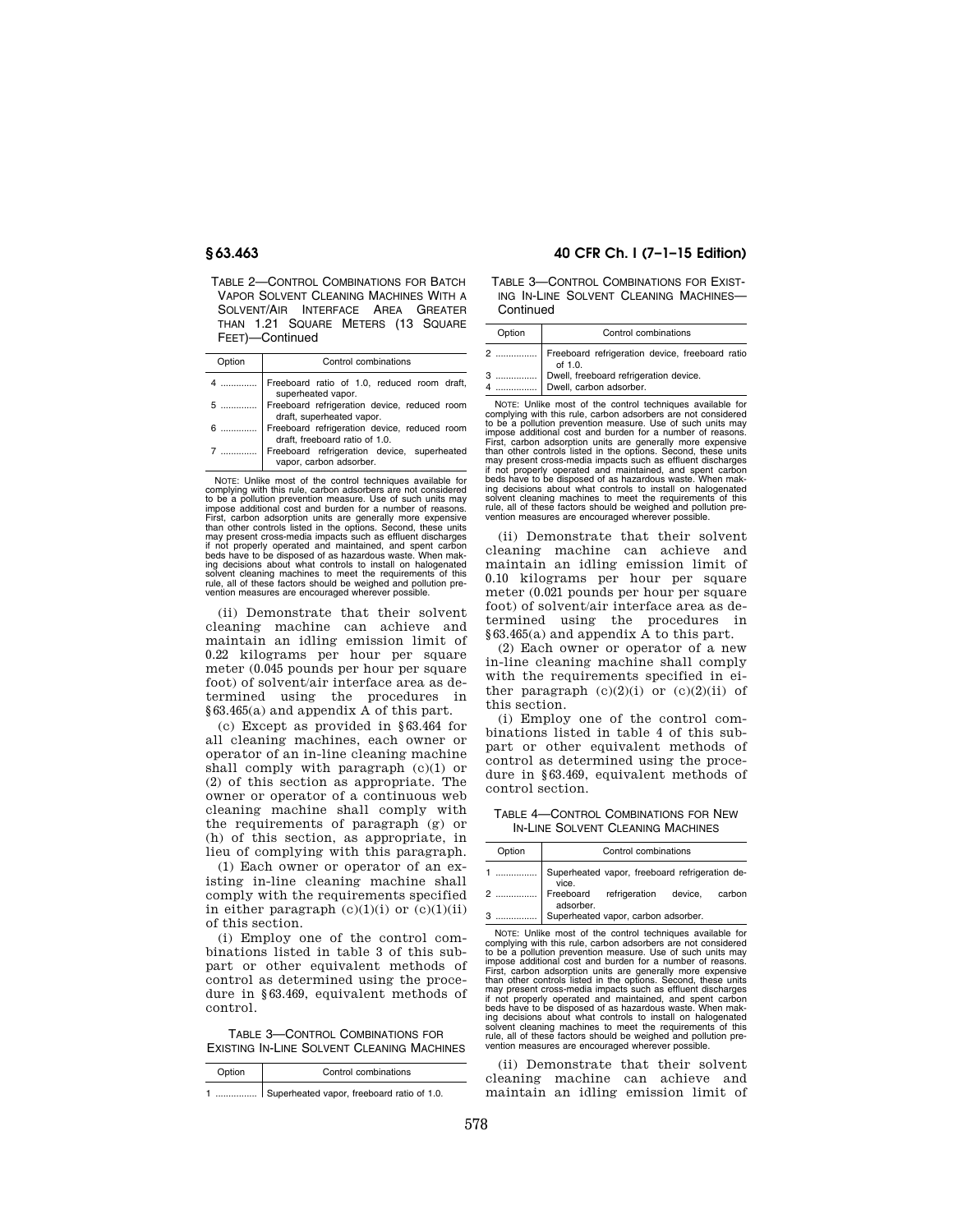0.10 kilograms per hour per square meter (0.021 pounds per hour per square foot) of solvent/air interface area as determined using the procedures in §63.465(a) and appendix A to this part.

(d) Except as provided in §63.464 for all cleaning machines, each owner or operator of an existing or new batch vapor or in-line solvent cleaning machine shall meet all of the following required work and operational practices specified in paragraphs (d)(1) through (12) of this section as applicable. The owner or operator of a continuous web cleaning machine shall comply with the requirements of paragraph (g) or (h) of this section, as appropriate, in lieu of complying with this paragraph.

(1) Control air disturbances across the cleaning machine opening(s) by incorporating the control equipment or techniques in paragraph  $(d)(1)(i)$  or  $(d)(1)(ii)$  of this section.

(i) Cover(s) to each solvent cleaning machine shall be in place during the idling mode, and during the downtime mode unless either the solvent has been removed from the machine or maintenance or monitoring is being performed that requires the cover(s) to not be in place.

(ii) A reduced room draft as described in  $§63.463(e)(2)(ii)$ .

(2) The parts baskets or the parts being cleaned in an open-top batch vapor cleaning machine shall not occupy more than 50 percent of the solvent/air interface area unless the parts baskets or parts are introduced at a speed of 0.9 meters per minute (3 feet per minute) or less.

(3) Any spraying operations shall be done within the vapor zone or within a section of the solvent cleaning machine that is not directly exposed to the ambient air (i.e., a baffled or enclosed area of the solvent cleaning machine).

(4) Parts shall be oriented so that the solvent drains from them freely. Parts having cavities or blind holes shall be tipped or rotated before being removed from any solvent cleaning machine unless an equally effective approach has been approved by the Administrator.

(5) Parts baskets or parts shall not be removed from any solvent cleaning machine until dripping has stopped.

(6) During startup of each vapor cleaning machine, the primary condenser shall be turned on before the sump heater.

(7) During shutdown of each vapor cleaning machine, the sump heater shall be turned off and the solvent vapor layer allowed to collapse before the primary condenser is turned off.

(8) When solvent is added or drained from any solvent cleaning machine, the solvent shall be transferred using threaded or other leakproof couplings and the end of the pipe in the solvent sump shall be located beneath the liquid solvent surface.

(9) Each solvent cleaning machine and associated controls shall be maintained as recommended by the manufacturers of the equipment or using alternative maintenance practices that have been demonstrated to the Administrator's satisfaction to achieve the same or better results as those recommended by the manufacturer.

(10) Each operator of a solvent cleaning machine shall complete and pass the applicable sections of the test of solvent cleaning procedures in appendix A to this part if requested during an inspection by the Administrator.

(11) Waste solvent, still bottoms, and sump bottoms shall be collected and stored in closed containers. The closed containers may contain a device that would allow pressure relief, but would not allow liquid solvent to drain from the container.

(12) Sponges, fabric, wood, and paper products shall not be cleaned.

(e) Each owner or operator of a solvent cleaning machine complying with paragraph  $(b)$ ,  $(c)$ ,  $(g)$ ,  $or$   $(h)$  of this section shall comply with the requirements specified in paragraphs (e)(1) through (4) of this section.

(1) Conduct monitoring of each control device used to comply with §63.463 of this subpart as provided in §63.466.

(2) Determine during each monitoring period whether each control device used to comply with these standards meets the requirements specified in paragraphs  $(e)(2)(i)$  through  $(xi)$  of this section.

(i) If a freeboard refrigeration device is used to comply with these standards, the owner or operator shall ensure that the chilled air blanket temperature (in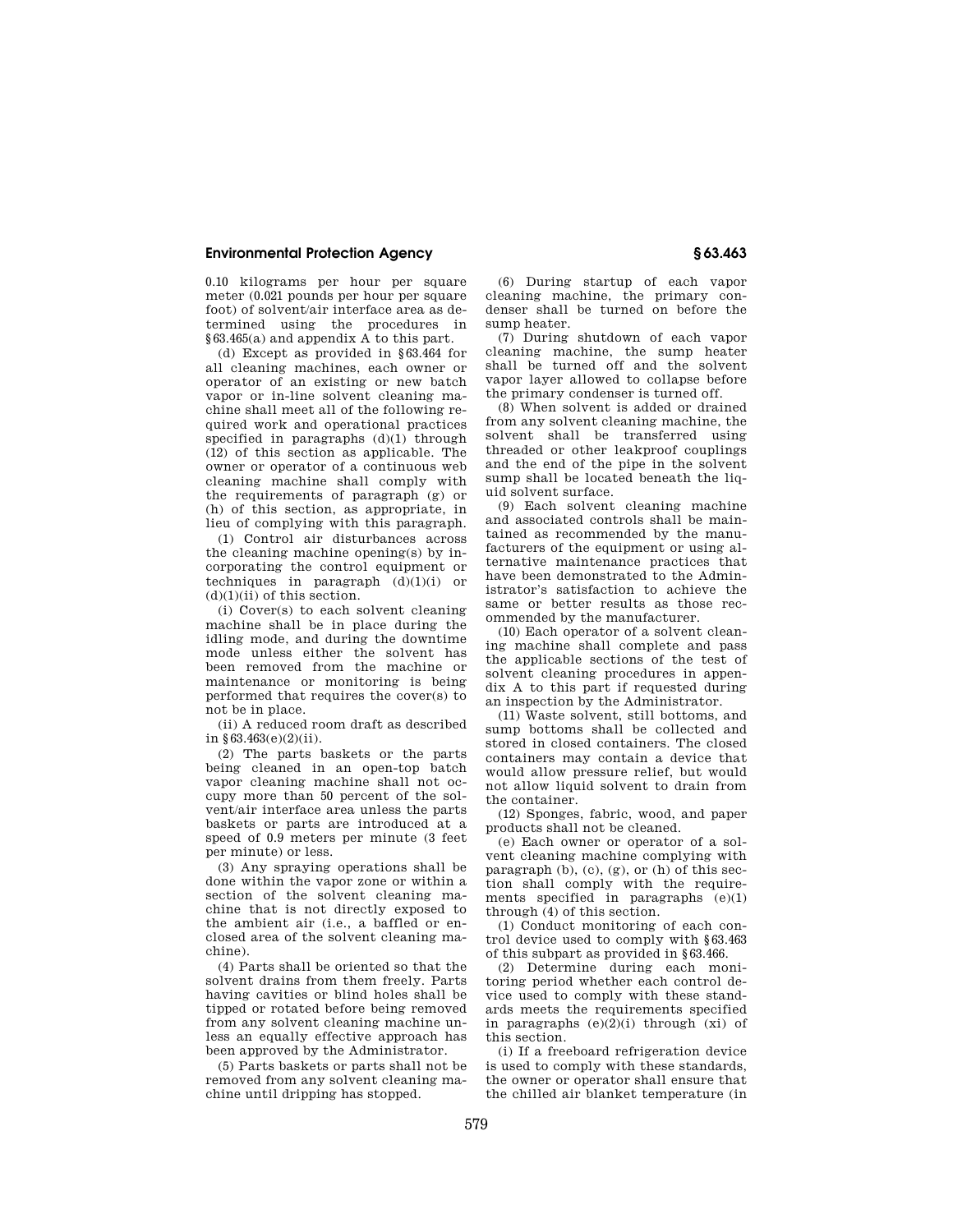°F), measured at the center of the air blanket, is no greater than 30 percent of the solvent's boiling point.

(ii) If a reduced room draft is used to comply with these standards, the owner or operator shall comply with the requirements specified in paragraphs  $(e)(2)(ii)(A)$  and  $(e)(2)(ii)(B)$  of this section.

(A) Ensure that the flow or movement of air across the top of the freeboard area of the solvent cleaning machine or within the solvent cleaning machine enclosure does not exceed 15.2 meters per minute (50 feet per minute) at any time as measured using the procedures in  $§63.466(d)$ .

(B) Establish and maintain the operating conditions under which the wind speed was demonstrated to be 15.2 meters per minute (50 feet per minute) or less as described in §63.466(d).

(iii) If a working-mode cover is used to comply with these standards, the owner or operator shall comply with the requirements specified in paragraphs  $(e)(2)(iii)(A)$  and  $(e)(2)(iii)(B)$  of this section.

(A) Ensure that the cover opens only for part entrance and removal and completely covers the cleaning machine openings when closed.

(B) Ensure that the working-mode cover is maintained free of cracks, holes, and other defects.

(iv) If an idling-mode cover is used to comply with these standards, the owner or operator shall comply with the requirements specified in paragraphs  $(e)(2)(iv)(A)$  and  $(e)(2)(iv)(B)$  of this section.

(A) Ensure that the cover is in place whenever parts are not in the solvent cleaning machine and completely covers the cleaning machine openings when in place.

(B) Ensure that the idling-mode cover is maintained free of cracks, holes, and other defects.

(v) If a dwell is used to comply with these standards, the owner or operator shall comply with the requirements specified in paragraphs  $(e)(2)(v)(A)$  and  $(e)(2)(y)(B)$  of this section.

(A) Determine the appropriate dwell time for each type of part or parts basket, or determine the maximum dwell time using the most complex part type

**§ 63.463 40 CFR Ch. I (7–1–15 Edition)** 

or parts basket, as described in §63.465(d).

(B) Ensure that, after cleaning, each part is held in the solvent cleaning machine freeboard area above the vapor zone for the dwell time determined for that particular part or parts basket, or for the maximum dwell time determined using the most complex part type or parts basket.

(vi) If a superheated vapor system is used to comply with these standards, the owner or operator shall comply with the requirements specified in paragraphs  $(e)(2)(vi)(A)$  through  $(e)(2)(vi)(C)$  of this section.

(A) Ensure that the temperature of the solvent vapor at the center of the superheated vapor zone is at least 10 °F above the solvent's boiling point.

(B) Ensure that the manufacturer's specifications for determining the minimum proper dwell time within the superheated vapor system is followed.

(C) Ensure that parts remain within the superheated vapor for at least the minimum proper dwell time.

(vii) If a carbon adsorber in conjunction with a lip exhaust or other exhaust internal to the cleaning machine is used to comply with these standards, the owner or operator shall comply with the following requirements:

(A) Ensure that the concentration of organic solvent in the exhaust from this device does not exceed 100 parts per million of any halogenated HAP compound as measured using the procedure in §63.466(e). If the halogenated HAP solvent concentration in the carbon adsorber exhaust exceeds 100 parts per million, the owner or operator shall adjust the desorption schedule or replace the disposable canister, if not a regenerative system, so that the exhaust concentration of halogenated HAP solvent is brought below 100 parts per million.

(B) Ensure that the carbon adsorber bed is not bypassed during desorption.

(C) Ensure that the lip exhaust is located above the solvent cleaning machine cover so that the cover closes below the lip exhaust level.

(viii) If a superheated part system is used to comply with the standards for continuous web cleaning machines in paragraph (g) of this section, the owner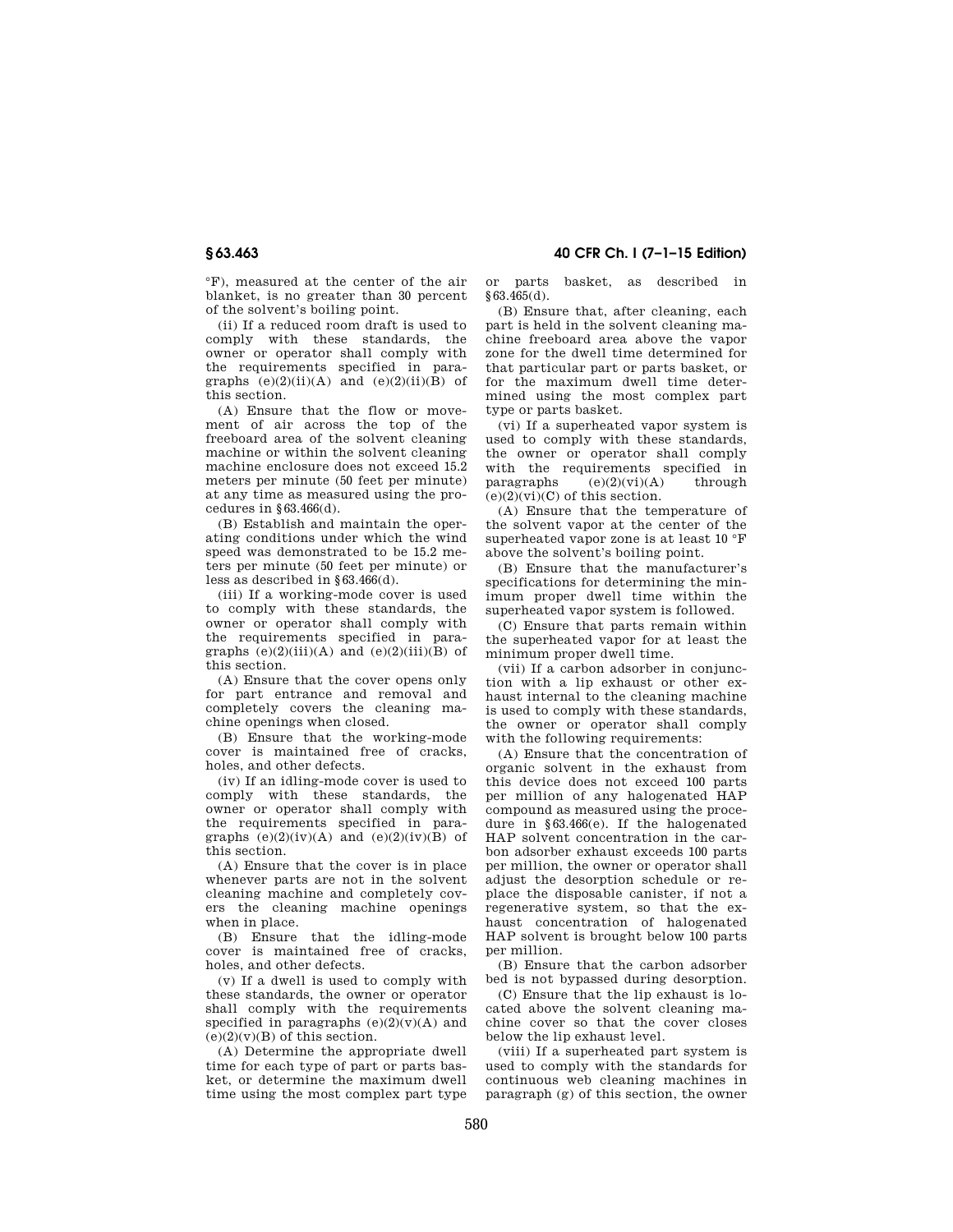or operator shall ensure that the temperature of the continuous web part is at least 10 degrees Fahrenheit above the solvent boiling point while the part is traveling through the cleaning machine.

(ix) If a squeegee system is used to comply with the continuous web clean-<br>ing requirements of paragraph ing requirements of paragraph  $(g)(3)(iii)$  or  $(h)(2)(i)$  of this section, the owner or operator shall comply with the following requirements.

(A) Determine the appropriate maximum product throughput for the squeegees used in the squeegee system, as described in §63.465(f).

(B) Conduct the weekly monitoring required by  $\S 63.466(a)(3)$ . Record the results required by  $§63.467(a)(6)$ .

(C) Calculate the total amount of continuous web product processed since the squeegees were replaced and compare to the maximum product throughput for the squeegees.

(D) Ensure squeegees are replaced at<br>r before the maximum product or before the maximum product throughput is attained.

(E) Redetermine the maximum product throughput for the squeegees if any solvent film is visible on the continuous web part immediately after it exits the cleaning machine.

(x) If an air knife system is used to comply with the continuous web clean-<br>ing requirements of paragraph ing requirements of  $(g)(3)(iii)$  or  $(h)(2)(i)$  of this section, the owner or operator shall comply with the following requirements.

(A) Determine the air knife parameter and parameter value that demonstrate to the Administrator's satisfaction that the air knife is properly operating. An air knife is properly operating if no visible solvent film remains on the continuous web part after it exits the cleaning machine.

(B) Maintain the selected air knife parameter value at the level determined in paragraph (a) of this section.

(C) Conduct the weekly monitoring required by  $§63.466(a)(3)$ .

(D) Redetermine the proper air knife parameter value if any solvent film is visible on the continuous web part immediately after it exits the cleaning machine.

(xi) If a combination squeegee and air knife system is used to comply with the continuous web cleaning requirements of paragraph  $(g)(3)(iii)$  or  $(h)(2)(i)$ of this section, the owner or operator shall comply with the following requirements.

(A) Determine the system parameter and value that demonstrate to the Administrator's satisfaction that the system is properly operating.

(B) Maintain the selected parameter value at the level determined in paragraph (a) of this section.

(C) Conduct the weekly monitoring required by  $§63.466(a)(3)$ .

(D) Redetermine the proper parameter value if any solvent film is visible on the continuous web part immediately after it exits the cleaning machine.

(3) If any of the requirements of para- $\pi$ graph (e)(2) of this section are not met determine whether an exceedance has occurred using the criteria in paragraphs  $(e)(3)(i)$  and  $(e)(3)(ii)$  of this section.

(i) An exceedance has occurred if the equirements of paragraphs requirements of paragraphs  $(e)(2)(ii)(B)$ ,  $(e)(2)(iii)(A)$ ,  $(e)(2)(iv)(A)$ ,  $(e)(2)(v),$   $(e)(2)(vi)(B),$   $(e)(2)(vi)(C),$  $(e)(2)(\n$ i)(B), or  $(e)(2)(\n$ i)(C) of this section have not been met.

(ii) An exceedance has occurred if the requirements of paragraphs  $(e)(2)(i)$ ,  $(e)(2)(ii)(A), (e)(2)(iii)(B), (e)(2)(iv)(B),$  $(e)(2)(vi)(A)$ , or  $(e)(2)(vii)(A)$  of this section have not been met and are not corrected within 15 days of detection. Adjustments or repairs shall be made to the solvent cleaning system or control device to reestablish required levels. The parameter must be remeasured immediately upon adjustment or repair and demonstrated to be within required limits.

(4) The owner or operator shall report all exceedances and all corrections and adjustments made to avoid an exceedance as specified in §63.468(h).

(f) Each owner or operator of a batch vapor or in-line solvent cleaning machine complying with the idling emission limit standards in paragraphs  $(b)(1)(ii)$ ,  $(b)(2)(ii)$ ,  $(c)(1)(ii)$ , or  $(c)(2)(ii)$ of this section shall comply with the requirements specified in paragraphs  $(f)(1)$  through  $(f)(5)$  of this section.

(1) Conduct an initial performance test to comply with the requirements specified in paragraphs  $(f)(1)(i)$  and  $(f)(1)(ii)$  of this section.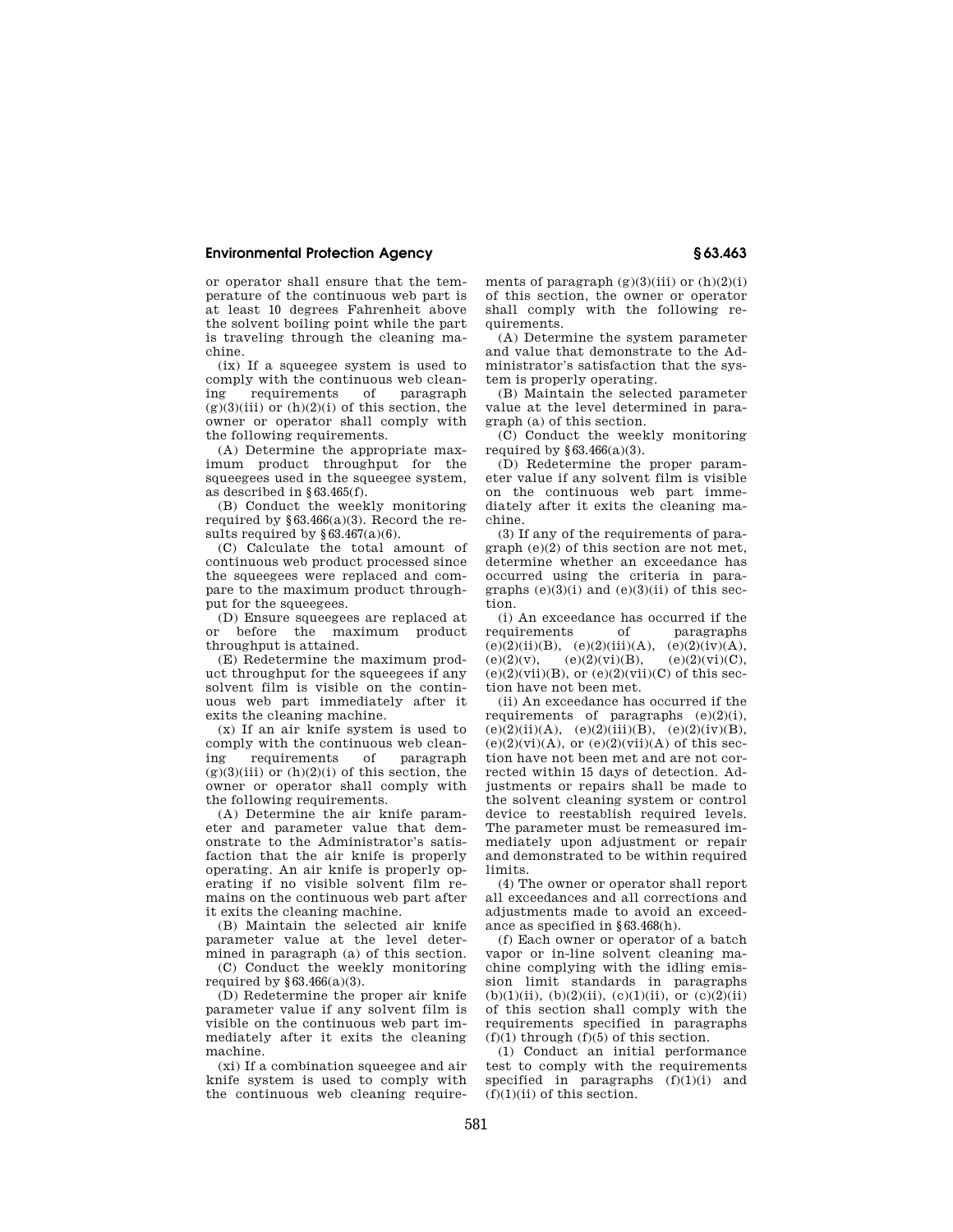(i) Demonstrate compliance with the applicable idling emission limit.

(ii) Establish parameters that will be monitored to demonstrate compliance. If a control device is used that is listed in paragraph (e)(2) of this section, then the requirements for that control device as listed in paragraph (e)(2) of this section shall be used unless the owner or operator can demonstrate to the Administrator's satisfaction that an alternative strategy is equally effective.

(2) Conduct the periodic monitoring of the parameters used to demonstrate compliance as described in §63.466(f).

(3) Operate the solvent cleaning machine within parameters identified in the initial performance test.

(4) If any of the requirements in paragraphs  $(f)(1)$  through  $(f)(3)$  of this section are not met, determine whether an exceedance has occurred using the criteria in paragraphs  $(f)(4)(i)$  and  $(f)(4)(ii)$ of this section.

(i) If using a control listed in paragraph (e) of this section, the owner or operator shall comply with the appropriate parameter values in paragraph (e)(2) and the exceedance delineations in paragraphs  $(e)(3)(i)$  and  $(e)(3)(ii)$  of this section.

(ii) If using a control not listed in paragraph (e) of this section, the owner or operator shall indicate whether the exceedance of the parameters that are monitored to determine the proper functioning of this control would be classified as an immediate exceedance or whether a 15 day repair period would be allowed. This information must be submitted to the Administrator for approval.

(5) The owner or operator shall report all exceedances and all corrections and adjustments made to avoid an exceedance as specified in §63.468(h).

(g) Except as provided in §63.464 and in paragraph (h) of this section for remote reservoir continuous web cleaning machines, each owner or operator of a continuous web cleaning machine shall comply with paragraphs  $(g)(1)$ through (4) of this section for each continuous web cleaning machine.

(1) Except as provided in paragraph  $(g)(2)$  of this section, install, maintain, and operate one of the following control combinations on each continuous web cleaning machine.

**§ 63.463 40 CFR Ch. I (7–1–15 Edition)** 

(i) For each existing continuous web cleaning machine, the following control combinations are allowed:

(A) Superheated vapor or superheated part technology, and a freeboard ratio of 1.0 or greater.

(B) Freeboard refrigeration device and a freeboard ratio of 1.0 or greater.

(C) Carbon adsorption system meeting the requirements of paragraph (e)(2)(vii) of this section.

(ii) For each new continuous web cleaning machine, the following control combinations are allowed:

(A) Superheated vapor or superheated part technology, and a freeboard refrigeration device.

(B) A freeboard refrigeration device and a carbon adsorber meeting the requirements of paragraph  $(e)(2)(vi)$  of this section.

(C) Superheated vapor or superheated part technology, and a carbon adsorber meeting the requirements of paragraph (e)(2)(vii) of this section.

(2) If a carbon adsorber system can be demonstrated to the Administrator's satisfaction to have an overall solvent control efficiency (i.e., capture efficiency removal efficiency) of 70 percent or greater, this system is equivalent to the options in paragraph (g) of this section.

(3) In lieu of complying with the provisions of paragraph (a) of this section, the owner or operator of a continuous web cleaning machine shall comply with the following provisions:

(i) Each cleaning machine shall meet one of the following control equipment or technique requirements:

(A) An idling and downtime mode cover, as described in paragraph  $(d)(1)(i)$  of this section, that may be readily opened or closed; that completely covers the cleaning machine openings when in place; and is free of cracks, holes, and other defects. A continuous web part that completely occupies an entry or exit port when the machine is idle is considered to meet this requirement.

(B) A reduced room draft as described in paragraph  $(e)(2)(ii)$  of this section.

(C) Gasketed or leakproof doors that separate both the continuous web part feed reel and take-up reel from the room atmosphere if the doors are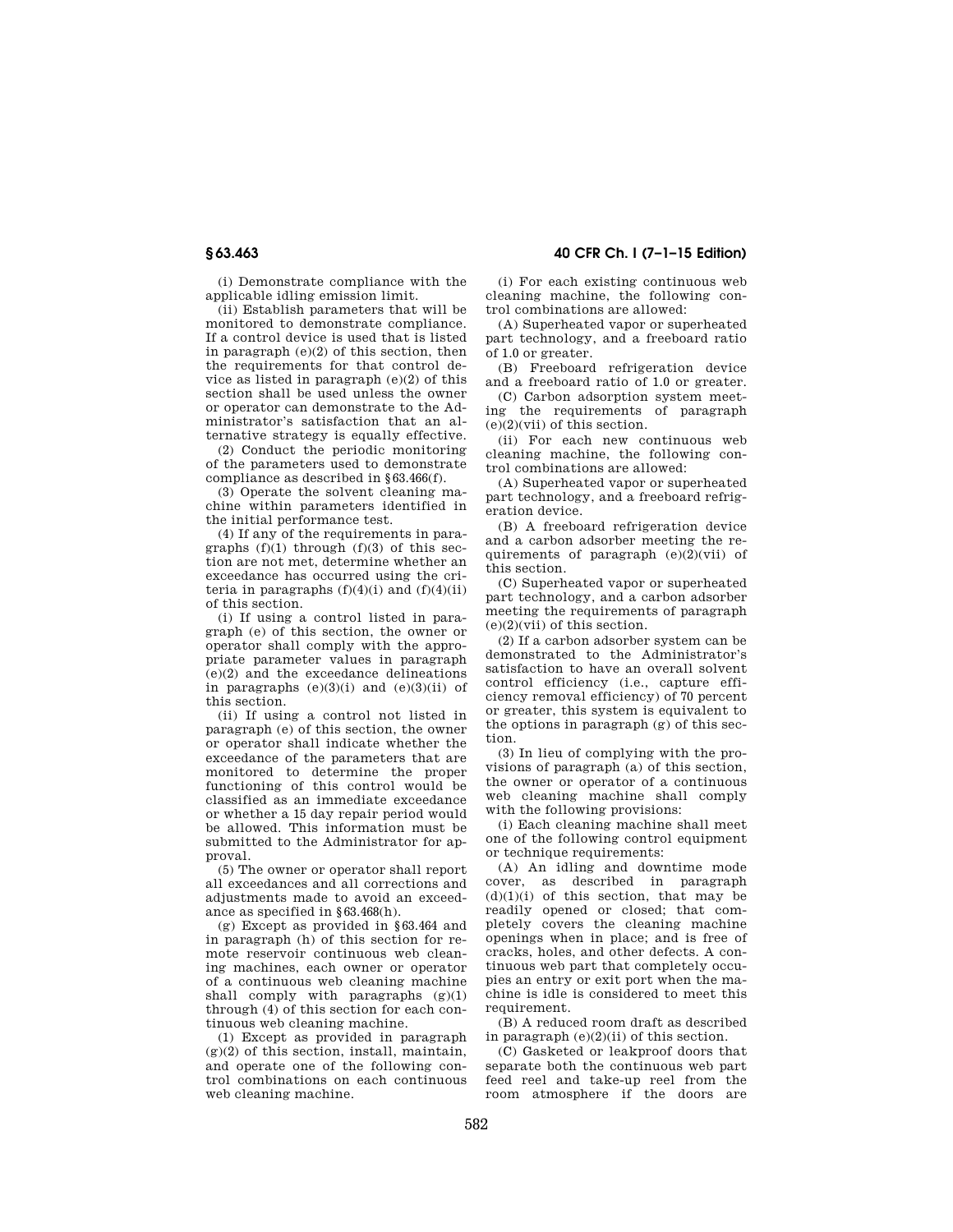checked according to the requirements of paragraph  $(e)(2)(iii)$  of this section.

(D) A cleaning machine that is demonstrated to the Administrator's satisfaction to be under negative pressure during idling and downtime and is vented to a carbon adsorption system that meets the requirements of either paragraph  $(e)(2)(vi)$  of this section or paragraph (g)(2) of this section.

(ii) Each continuous web cleaning machine shall have a freeboard ratio of 0.75 or greater unless that cleaning machine is a remote reservoir continuous web cleaning machine.

(iii) Each cleaning machine shall have an automated parts handling system capable of moving parts or parts baskets at a speed of 3.4 meters per minute (11 feet per minute) or less from the initial loading of parts through removal of cleaned parts, unless the cleaning machine is a continuous web cleaning machine that has a squeegee system or air knife system installed, maintained, and operated on the continuous web cleaning machine meeting the requirements of paragraph (e) of this section.

(iv) Each vapor cleaning machine shall be equipped with a device that shuts off the sump heat if the sump liquid solvent level drops to the sump heater coils. This requirement does not apply to a vapor cleaning machine that uses steam to heat the solvent.

(v) Each vapor cleaning machine shall be equipped with a vapor level control device that shuts off sump heat if the vapor level in the vapor cleaning machine rises above the height of the primary condenser.

(vi) Each vapor cleaning machine shall have a primary condenser.

(vii) Each cleaning machine that uses a lip exhaust or any other exhaust within the solvent cleaning machine shall be designed and operated to route all collected solvent vapors through a properly operated and maintained carbon adsorber that meets the requirements of either paragraph (e)(2)(vii) or  $(g)(2)$  of this section.

(4) In lieu of complying with the provisions of paragraph (d) of this section, the owner or operator of a continuous web cleaning machine shall comply with the following provisions:

(i) Control air disturbances across the cleaning machine opening(s) by incorporating one of the following control equipment or techniques:

(A) Cover(s) to each solvent cleaning machine shall be in place during the idling mode and during the downtime mode unless either the solvent has been removed from the machine or maintenance or monitoring is being performed that requires the cover(s) in place. A continuous web part that completely occupies an entry or exit port when the machine is idle is considered to meet this requirement.

(B) A reduced room draft as described in paragraph  $(e)(2)(ii)$  of this section.

(C) Gasketed or leakproof doors or covers that separate both the continuous web part feed reel and take-up reel from the room atmosphere if the doors are checked according to the requirements of paragraph  $(e)(2)(iii)$  of this section.

(D) A cleaning machine that is demonstrated to the Administrator's satisfaction to be under negative pressure during idling and downtime and is vented to a carbon adsorption system that meets either the requirements of paragraph  $(e)(2)(vi)$  of this section or paragraph  $(g)(2)$  of this section.

(ii) Any spraying operations shall be conducted in a section of the solvent cleaning machine that is not directly exposed to the ambient air (i.e., a baffled or enclosed area of the solvent cleaning machine) or within a machine having a door or cover that meets the requirements of paragraph  $(g)(4)(i)(C)$ of this section.

(iii) During startup of each vapor cleaning machine, the primary condenser shall be turned on before the sump heater.

(iv) During shutdown of each vapor cleaning machine, the sump heater shall be turned off and the solvent vapor layer allowed to collapse before the primary condenser is turned off.

(v) When solvent is added or drained from any solvent cleaning machine, the solvent shall be transferred using threaded or other leakproof couplings, and the end of the pipe in the solvent sump shall be located beneath the liquid solvent surface.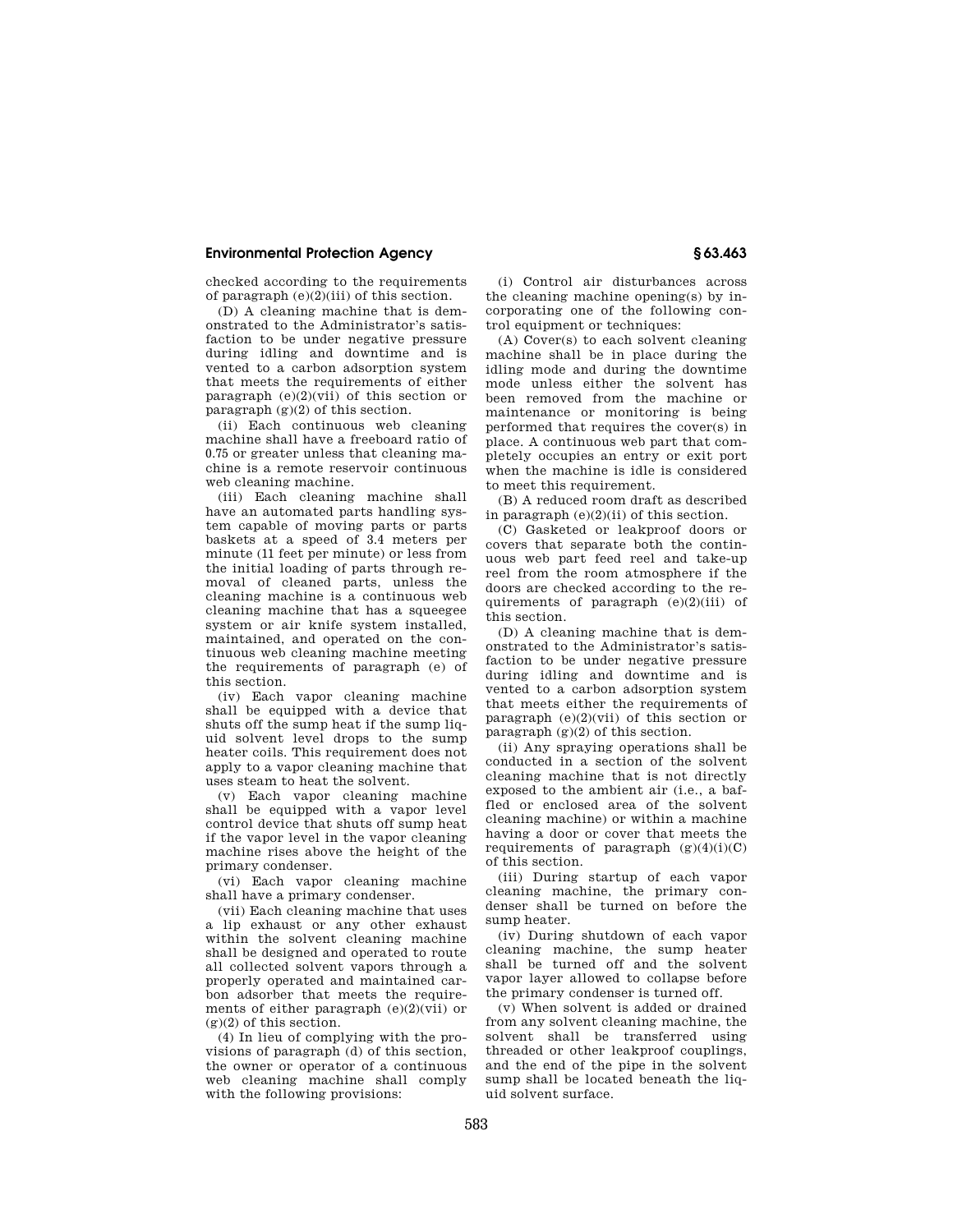(vi) Each solvent cleaning machine and associated controls shall be maintained as recommended by the manufacturers of the equipment or using alternative maintenance practices that have been demonstrated to the Administrator's satisfaction to achieve the same or better results as those recommended by the manufacturer.

(vii) Waste solvent, still bottoms, sump bottoms, and waste absorbent materials used in the cleaning process for continuous web cleaning machines shall be collected and stored in waste containers. The closed containers may contain a device that would allow pressure relief, but would not allow liquid solvent to drain from the container.

(viii) Except as provided in paragraph  $(g)(4)(ix)$  of this section, sponges, fabric, wood, and paper products shall not be cleaned.

(ix) The prohibition in paragraph  $(g)(4)(viii)$  of this section does not apply to absorbent materials that are used as part of the cleaning process of continuous web cleaning machines, including rollers and roller covers.

(h) Except as provided in §63.464, each owner or operator of a remote reservoir continuous web cleaning machine shall comply with paragraphs (h)(1) through (4) of this section.

(1) Except as provided in paragraph (h)(2) of this section, install, maintain, and operate one of the following controls on each new remote reservoir continuous web cleaning machine.

(i) Superheated vapor or superheated part technology.

(ii) A carbon adsorber meeting the requirements of paragraph  $(e)(2)(vi)$  of this section.

(iii) If a carbon adsorber system can be demonstrated to the Administrator's satisfaction to have an overall solvent control efficiency (i.e., capture efficiency removal efficiency) of 70 percent or greater, this system is equivalent to the options in paragraphs  $(h)(1)(i)$  and  $(h)(1)(ii)$  of this section.

(2) In lieu of complying with the provisions of paragraph (a) of this section, the owner or operator of a remote reservoir continuous web cleaning machine shall comply with the following provisions:

(i) Each cleaning machine shall have an automated parts handling system

**§ 63.463 40 CFR Ch. I (7–1–15 Edition)** 

capable of moving parts or parts baskets at a speed of 3.4 meters per minute (11 feet per minute) or less from the initial loading of parts through removal of cleaned parts, unless the cleaning machine is a continuous web cleaning machine that has a squeegee system or air knife system installed, maintained, and operated on the continuous web cleaning machine meeting the requirements of paragraph (e) of this section.

(ii) Each vapor cleaning machine shall be equipped with a device that shuts off the sump heat if the sump liquid solvent level drops to the sump heater coils.

(iii) Each vapor cleaning machine shall be equipped with a vapor level control device that shuts off sump heat if the vapor level in the vapor cleaning machine rises above the height of the primary condenser.

(iv) Each vapor cleaning machine shall have a primary condenser.

(v) Each cleaning machine that uses a lip exhaust or any other exhaust within the solvent cleaning machine shall be designed and operated to route all collected solvent vapors through a properly operated and maintained carbon adsorber that meets the requirements of either paragraph  $(e)(2)(vi)$  or (g)(2) of this section.

(3) In lieu of complying with the provisions of paragraph (d) of this section, the owner or operator of a remote reservoir continuous web cleaning machine shall comply with the following provisions:

(i) Any spraying operations shall be conducted in a section of the solvent cleaning machine that is not directly exposed to the ambient air (i.e., a baffled or enclosed area of the solvent cleaning machine) or within a machine having a door or cover that meets the requirements of paragraph  $(g)(4)(i)(C)$ of this section.

(ii) During startup of each vapor cleaning machine, the primary condenser shall be turned on before the sump heater.

(iii) During shutdown of each vapor cleaning machine, the sump heater shall be turned off and the solvent vapor layer allowed to collapse before the primary condenser is turned off.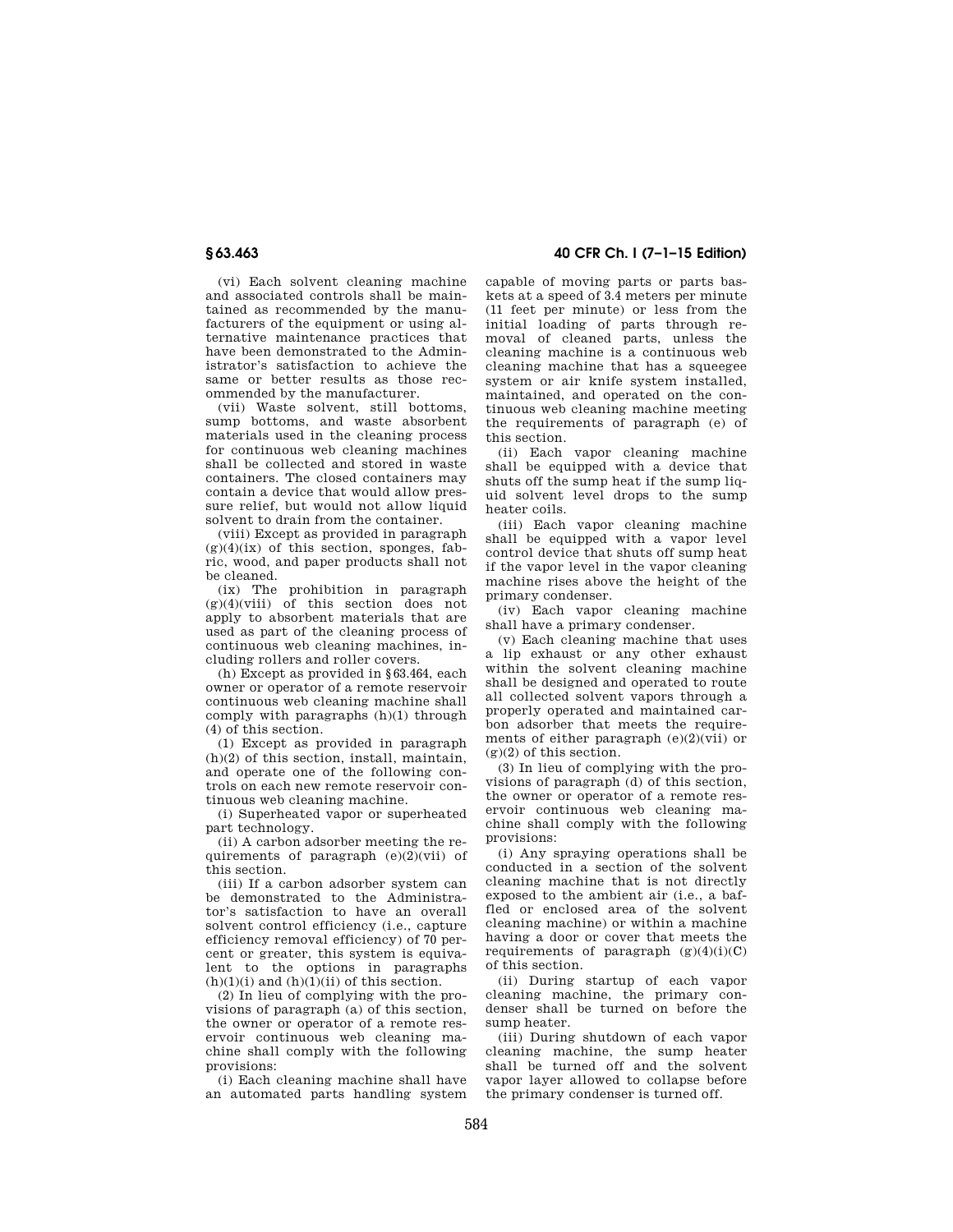(iv) When solvent is added or drained from any solvent cleaning machine, the solvent shall be transferred using threaded or other leakproof couplings, and the end of the pipe in the solvent sump shall be located beneath the liquid solvent surface.

(v) Each solvent cleaning machine and associated controls shall be maintained as recommended by the manufacturers of the equipment or using alternative maintenance practices that have been demonstrated to the Administrator's satisfaction to achieve the same or better results as those recommended by the manufacturer.

(vi) Waste solvent, still bottoms, sump bottoms, and waste absorbent materials used in the cleaning process for continuous web cleaning machines shall be collected and stored in waste containers. The closed containers may contain a device that would allow pressure relief, but would not allow liquid solvent to drain from the container.

(vii) Except as provided in paragraph  $(h)(3)($ viii) of this section, sponges, fabric, wood, and paper products shall not be cleaned.

(viii) The prohibition in paragraph (h)(3)(vii) of this section does not apply to absorbent materials that are used as part of the cleaning process of continuous web cleaning machines, including rollers and roller covers.

[59 FR 61805, Dec. 2, 1994; 60 FR 29485, June 5, 1995, as amended at 64 FR 67799, Dec. 3, 1999; 65 FR 54422, Sept. 8, 2000; 68 FR 37349, June 23, 2003]

#### **§ 63.464 Alternative standards.**

(a) As an alternative to meeting the requirements in §63.463, each owner or operator of a batch vapor or in-line solvent cleaning machine can elect to comply with the requirements of §63.464. An owner or operator of a solvent cleaning machine who elects to comply with §63.464 shall comply with the requirements specified in either paragraph  $(a)(1)$  or  $(a)(2)$  of this section.

(1) If the cleaning machine has a solvent/air interface, as defined in §63.461, the owner or operator shall comply with the requirements specified in paragraphs  $(a)(1)(i)$  and  $(a)(1)(ii)$  of this section.

(i) Maintain a log of solvent additions and deletions for each solvent cleaning machine.

(ii) Ensure that the emissions from each solvent cleaning machine are equal to or less than the applicable emission limit presented in table 5 of this subpart as determined using the procedures in §63.465(b) and (c).

TABLE 5—EMISSION LIMITS FOR BATCH VAPOR AND IN-LINE SOLVENT CLEANING MACHINES WITH A SOLVENT/AIR INTERFACE

| Solvent cleaning machine                   | 3-month<br>rolling av-<br>erage<br>monthly<br>emission<br>limit (kilo-<br>grams/<br>square<br>meters/<br>month) |
|--------------------------------------------|-----------------------------------------------------------------------------------------------------------------|
| Batch vapor solvent cleaning machines      | 150                                                                                                             |
| Existing in-line solvent cleaning machines | 153                                                                                                             |
| New in-line solvent cleaning machines      | 99                                                                                                              |

(2) If the cleaning machine is a batch vapor cleaning machine and does not have a solvent/air interface, the owner or operator shall comply with the requirements specified in paragraphs  $(a)(2)(i)$  and  $(a)(2)(ii)$  of this section.

(i) Maintain a log of solvent additions and deletions for each solvent cleaning machine.

(ii) Ensure that the emissions from each solvent cleaning machine are equal to or less than the appropriate limits as described in paragraphs  $(a)(2)(ii)(A)$  and  $(a)(2)(ii)(B)$  of this section.

(A) For cleaning machines with a cleaning capacity, as reported in §63.468(d), that is less than or equal to 2.95 cubic meters, the emission limit shall be determined using table 6 or equation 1. If using table 6, and the cleaning capacity of the cleaning machine falls between two cleaning capacity sizes, then the lower of the two emission limits applies.

(B) For cleaning machines with a cleaning capacity as reported in §63.468(d), that is greater than 2.95 cubic meters, the emission limit shall be determined using equation 1.

 $EL = 330 * (Vol)^{0.6}$  (1)

where:

 $EL = the 3-month rolling average monthly$ emission limit (kilograms/month).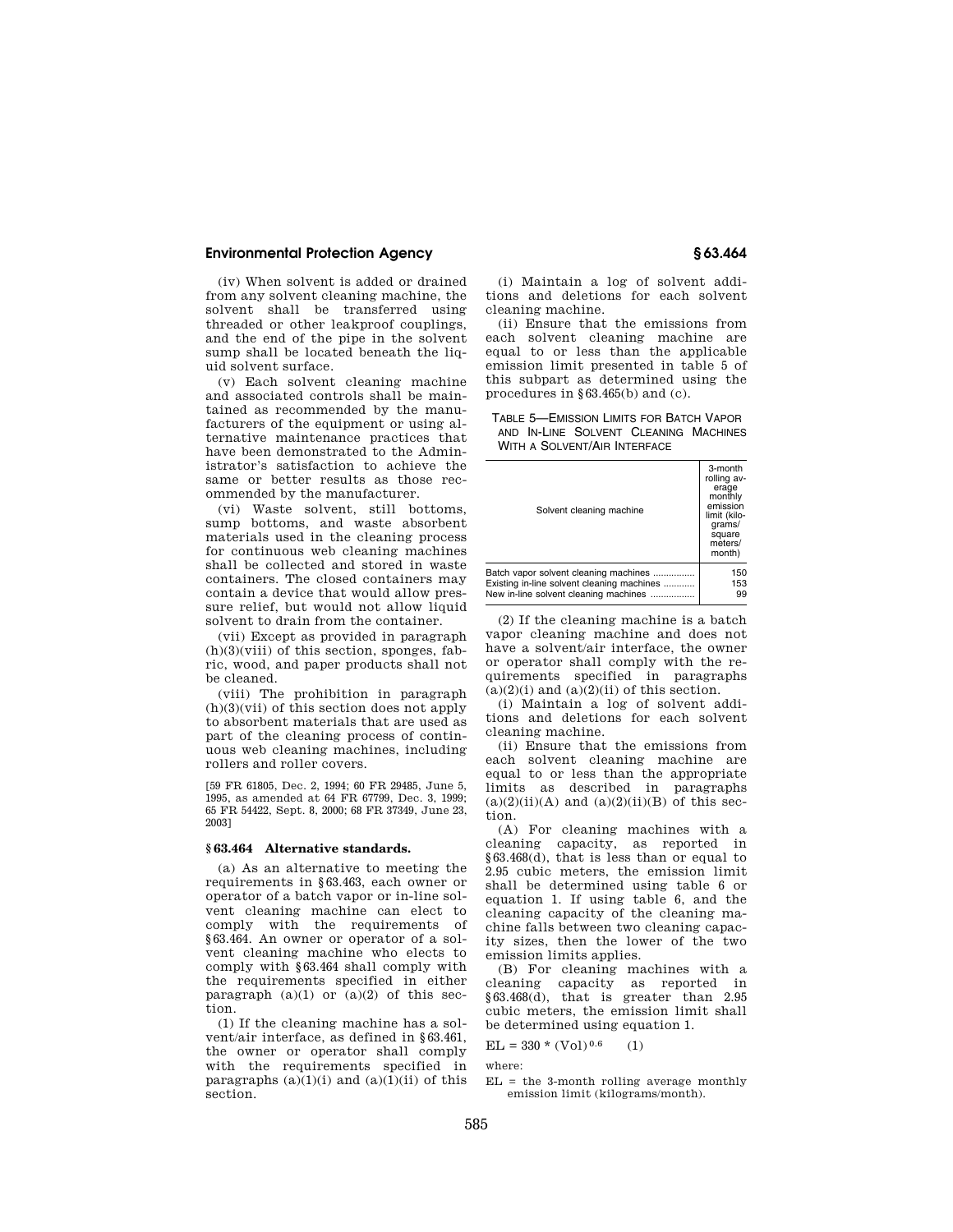TABLE 6—EMISSION LIMITS FOR CLEANING MACHINES WITHOUT A SOLVENT/AIR INTERFACE

| Cleaning capacity (cubic me-<br>ters) | 3-month rolling average<br>monthly emission limit (kilo-<br>grams/month) |
|---------------------------------------|--------------------------------------------------------------------------|
| 0.00                                  | 0                                                                        |
| 0.05                                  | 55                                                                       |
| 0.10                                  | 83                                                                       |
| 0.15                                  | 106                                                                      |
| 0.20                                  | 126                                                                      |
|                                       | 144                                                                      |
| 0.25                                  |                                                                          |
| 0.30                                  | 160                                                                      |
| 0.35                                  | 176                                                                      |
| 0.40                                  | 190                                                                      |
| 0.45                                  | 204                                                                      |
| 0.50                                  | 218                                                                      |
| 0.55                                  | 231                                                                      |
| 0.60                                  | 243                                                                      |
| 0.65                                  | 255                                                                      |
| 0.70                                  | 266                                                                      |
| 0.75                                  | 278                                                                      |
| 0.80                                  | 289                                                                      |
| 0.85                                  | 299                                                                      |
| 0.90                                  | 310                                                                      |
| 0.95                                  | 320                                                                      |
| 1.00                                  | 330                                                                      |
| 1.05                                  | 340                                                                      |
| 1.10                                  | 349                                                                      |
| 1.15                                  | 359                                                                      |
| 1.20                                  | 368                                                                      |
| 1.25                                  | 377                                                                      |
| 1.30                                  | 386                                                                      |
| 1.35                                  | 395                                                                      |
| 1.40                                  | 404                                                                      |
| 1.45                                  | 412                                                                      |
|                                       |                                                                          |
| 1.50                                  | 421                                                                      |
| 1.55                                  | 429                                                                      |
| 1.60                                  | 438                                                                      |
| 1.65                                  | 446                                                                      |
| 1.70                                  | 454                                                                      |
| 1.75                                  | 462                                                                      |
| 1.80                                  | 470                                                                      |
| 1.85                                  | 477                                                                      |
| 1.90                                  | 485                                                                      |
| 1.95                                  | 493                                                                      |
| 2.00                                  | 500                                                                      |
| 2.05                                  | 508                                                                      |
| 2.10                                  | 515                                                                      |
| 2.15                                  | 522                                                                      |
| 2.20                                  | 530                                                                      |
| 2.25                                  | 537                                                                      |
| 2.30                                  | 544                                                                      |
| 2.35                                  | 551                                                                      |
| 2.40                                  | 558                                                                      |
| 2.45                                  | 565                                                                      |
| 2.50                                  | 572                                                                      |
|                                       | 579                                                                      |
| 2.55                                  |                                                                          |
| 2.60                                  | 585                                                                      |
| 2.65                                  | 592                                                                      |
| 2.70                                  | 599                                                                      |
| 2.75                                  | 605                                                                      |
| 2.80                                  | 612                                                                      |
| 2.85                                  | 619                                                                      |
| 2.90                                  | 625                                                                      |
| 2.95                                  | 632                                                                      |

Vol = the cleaning capacity of the solvent cleaning machine (cubic meters).

(b) Each owner or operator of a batch vapor or in-line solvent cleaning machine complying with §63.464(a) shall demonstrate compliance with the ap-

### **§ 63.465 40 CFR Ch. I (7–1–15 Edition)**

plicable 3-month rolling average monthly emission limit on a monthly basis as described in §63.465(b) and (c).

(c) If the applicable 3-month rolling average emission limit is not met, an exceedance has occurred. All exceedances shall be reported as required in §63.468(h).

(d) As an alternative to meeting the requirements in §63.463, each owner or operator of a continuous web cleaning machine can demonstrate an overall cleaning system control efficiency of 70 percent or greater using the procedures in §63.465(g). This demonstration can be made for either a single cleaning machine or for a solvent cleaning system that contains one or more cleaning machines and ancillary equipment, such as storage tanks and distillation units. If the demonstration is made for a cleaning system, the facility must identify any modifications required to the procedures in  $§63.465(g)$  and they must be approved by the Administrator.

[59 FR 61805, Dec. 2, 1994, as amended at 64 FR 67801, Dec. 3, 1999; 65 FR 54423, Sept. 8, 2000]

### **§ 63.465 Test methods.**

(a) Except as provided in paragraphs (f) and (g) of this section for continuous web cleaning machines, each owner or operator of a batch vapor or in-line solvent cleaning machine complying with an idling emission limit standard in  $§63.463(b)(1)(ii)$ ,  $(b)(2)(ii)$ ,  $(c)(1)(ii)$ , or  $(c)(2)(ii)$  shall determine the idling emission rate of the solvent cleaning machine using Reference Method 307 in appendix A of this part.

(b) Except as provided in paragraph (g) of this section for continuous web cleaning machines, each owner or operator of a batch vapor or in-line solvent cleaning machine complying with §63.464 shall, on the first operating day of every month ensure that the solvent cleaning machine system contains only clean liquid solvent. This includes, but is not limited to, fresh unused solvent, recycled solvent, and used solvent that has been cleaned of soils. A fill line must be indicated during the first month the measurements are made. The solvent level within the machine must be returned to the same fill-line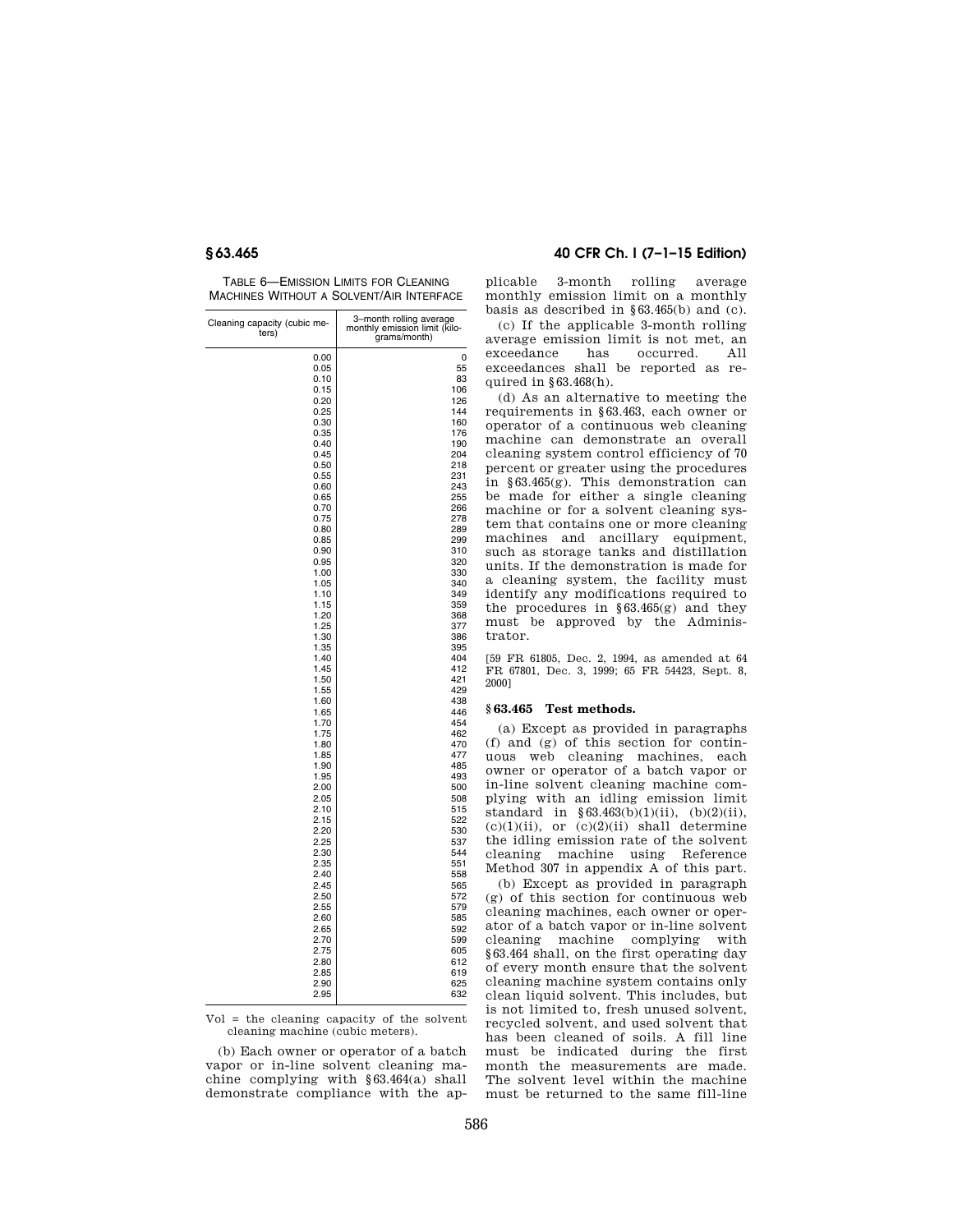each month, immediately prior to calculating monthly emissions as specified in paragraph (c) of this section. The solvent cleaning machine does not have to be emptied and filled with fresh unused solvent prior to the calculations.

(c) Except as provided in paragraphs (f) and (g) of this section for continuous web cleaning machines, each owner or operator of a batch vapor or in-line solvent cleaning machine complying with §63.464 shall, on the first operating day of the month, comply with the requirements specified in paragraphs  $(c)(1)$  through  $(3)$  of this section.

(1) Using the records of all solvent additions and deletions for the previous monthly reporting period required under §63.464(a), determine solvent emissions (Ei) using equation 2 for cleaning machines with a solvent/air interface and equation 3 for cleaning machines without a solvent/air interface:

$$
E_i = \frac{SA_i - LSR_i - SSR_i}{AREA_i}
$$
 (2)

 $E_n = SA_i - LSR_i - SSR_i$  (3) where:

- $E_i$  = the total halogenated HAP solvent emissions from the solvent cleaning machine during the most recent monthly reporting period i, (kilograms of solvent per square meter of solvent/air interface area per month).
- = the total halogenated HAP solvent emissions from the solvent cleaning machine during the most recent monthly reporting period i, (kilograms of solvent per month).
- $SA_i$  = the total amount of halogenated HAP liquid solvent added to the solvent cleaning machine during the most recent monthly reporting period i, (kilograms of solvent per month).
- $LSR_i =$  the total amount of halogenated HAP liquid solvent removed from the solvent cleaning machine during the most recent monthly reporting period i, (kilograms of solvent per month).
- $SSR_i$  = the total amount of halogenated HAP solvent removed from the solvent cleaning machine in solid waste, obtained as described in paragraph  $(c)(2)$  of this section, during the most recent monthly reporting period i, (kilograms of solvent per month).

 $AREA_i =$  the solvent/air interface area of the solvent cleaning machine (square meters).

(2) Determine  $SSR_i$  using the method specified in paragraph (c)(2)(i) or  $(c)(2)(ii)$  of this section.

(i) From tests conducted using EPA reference method 25d.

(ii) By engineering calculations included in the compliance report.

(3) Determine the monthly rolling average, EA, for the 3-month period ending with the most recent reporting period using equation 4 for cleaning machines with a solvent/air interface or equation 5 for cleaning machines without a solvent/air interface:

$$
EA_{i} = \frac{\sum_{j=1}^{3} E_{i}}{3}
$$
 (4)

$$
EA_n = \frac{\sum_{j=1}^{3} E_n}{3}
$$
 (5)

Where:

- $EA_i$  = the average halogenated HAP solvent emissions over the preceding 3 monthly reporting periods, (kilograms of solvent per square meter of solvent/air interface area per month).
- $EA_n$  = the average halogenated HAP solvent emissions over the preceding 3 monthly reporting periods (kilograms of solvent per month).
- $E_i$  = halogenated HAP solvent emissions for each month (j) for the most recent 3 monthly reporting periods (kilograms of solvent per square meter of solvent/air interface area).
- $E_n$  = halogenated HAP solvent emissions for each month (j) for the most recent 3 monthly reporting periods (kilograms of solvent per month).
- j=1 = the most recent monthly reporting period.
- j=2 = the monthly reporting period immediately prior to j=1.
- j=3 = the monthly reporting period immediately prior to j=2.

(d) Each owner or operator of a batch vapor or in-line solvent cleaning machine using a dwell to comply with §63.463 shall determine the appropriate dwell time for each part or parts basket using the procedure specified in paragraphs  $(d)(1)$  and  $(d)(2)$  of this section.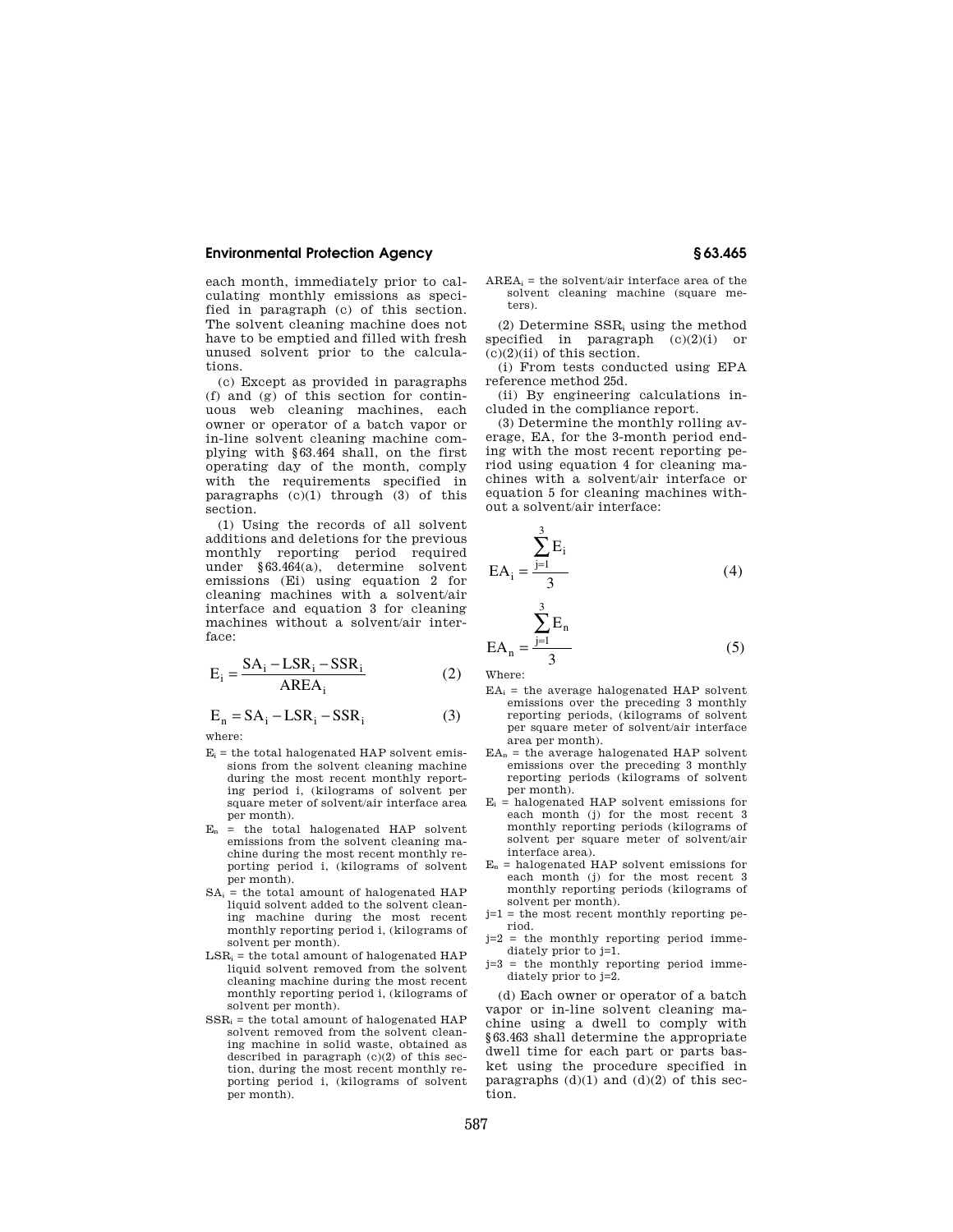(1) Determine the amount of time for the part or parts basket to cease dripping once placed in the vapor zone. The part or parts basket used for this determination must be at room temperature before being placed in the vapor zone.

(2) The proper dwell time for parts to remain in the freeboard area above the vapor zone is no less than 35 percent of the time determined in paragraph  $(d)(1)$ of this section.

(e) An owner or operator of a source shall determine their potential to emit from all solvent cleaning operations, using the procedures described in paragraphs  $(e)(1)$  through  $(e)(3)$  of this section. A facility's total potential to emit is the sum of the HAP emissions from all solvent cleaning operations, plus all HAP emissions from other sources within the facility.

(1) Determine the potential to emit for each individual solvent cleaning using equation 6.

#### $PTE_i = H_i \times W_i \times SAI_i$  (6)

Where:

- $PTE_i$  = the potential to emit for solvent cleaning machine i (kilograms of solvent per year).
- $H_i$  = hours of operation for solvent cleaning machine i (hours per year).
- = 8760 hours per year, unless otherwise restricted by a Federally enforceable requirement.
- $W_i$  = the working mode uncontrolled emission rate (kilograms per square meter per hour).
	- = 1.95 kilograms per square meter per hour for batch vapor and cold cleaning machines.
- = 1.12 kilograms per square meter per hour for in-line cleaning machines.
- $SAT<sub>i</sub>$  = solvent/air interface area of solvent cleaning machine i (square meters). Section 63.461 defines the solvent/air interface area for those machines that have a solvent/air interface. Cleaning machines that do not have a solvent/air interface shall calculate a solvent/air interface area using the procedure in paragraph (e)(2) of this section.

(2) Cleaning machines that do not have a solvent/air interface shall calculate a solvent/air interface area using equation 7.

 $SAI=2.20*(Vol)^{0.6}$  (7)

Where:

SAI=the solvent/air interface area (square meters).

### **§ 63.465 40 CFR Ch. I (7–1–15 Edition)**

Vol=the cleaning capacity of the solvent cleaning machine (cubic meters).

(3) Sum the PTE<sub>i</sub> for all solvent cleaning operations to obtain the total potential to emit for solvent cleaning operations at the facility.

(f) Each owner or operator of a continuous web cleaning machine using a squeegee system to comply with  $§63.463(g)(3)$  shall determine the maximum product throughput using the method in this paragraph. The maximum product throughput for each squeegee type used at a facility must be determined prior to December 2, 1999, the compliance date for these units.

(1) Conduct daily visual inspections of the continuous web part. This monitoring shall be conducted at the point where the continuous web part exits the squeegee system. It is not necessary for the squeegees to be new at the time monitoring is begun if the following two conditions are met:

(i) The continuous web part leaving the squeegee system has no visible solvent film.

(ii) The amount of continuous web that has been processed through the squeegees since the last replacement is known.

(2) Continue daily monitoring until a visible solvent film is noted on the continuous web part.

(3) Determine the length of continuous web product that has been cleaned using the squeegee since it was installed.

(4) The maximum product throughput for the purposes of this rule is equal to the time it takes to clean 95 percent of the length of product determined in paragraph  $(f)(3)$  of this section. This time period, in days, may vary depending on the amount of continuous web product cleaned each day.

(g) Each owner or operator of a continuous web cleaning machine demonstrating compliance with the alternative standard of §63.464(d) shall, on the first day of every month, ensure that the solvent cleaning machine contains only clean liquid solvent. This includes, but is not limited to, fresh unused solvent, recycled solvent, and used solvent that has been cleaned of soils. A fill-line must be indicated during the first month the measurements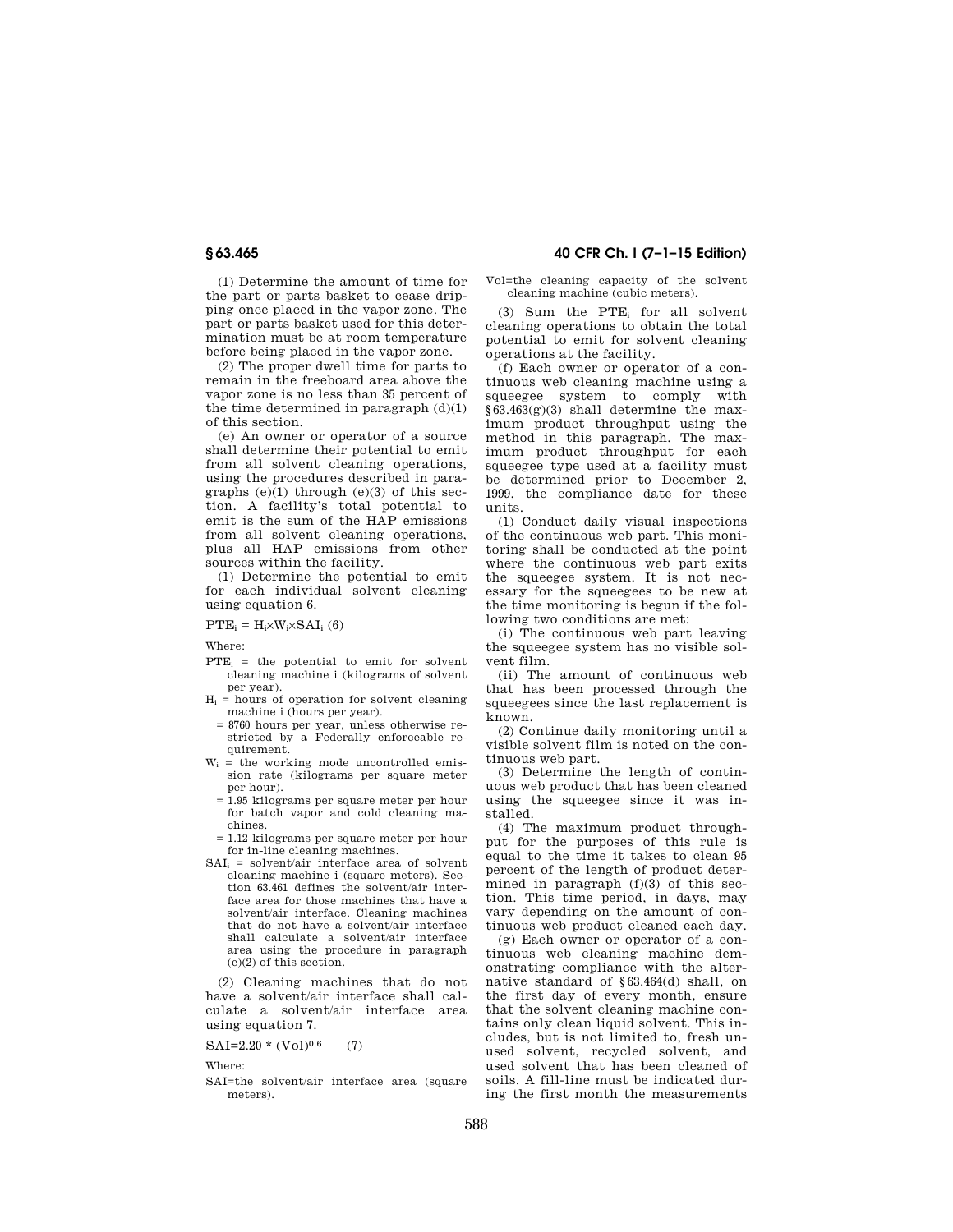are made. The solvent level with the machine must be returned to the same fill-line each month, immediately prior to calculating overall cleaning system control efficiency emissions as specified in paragraph (h) in this section. The solvent cleaning machine does not need to be emptied and filled with fresh unused solvent prior to the calculation.

(h) Each owner or operator of a continuous web cleaning machines complying with §63.464(d) shall, on the first operating day of the month, comply with the following requirements.

(1) Using the records of all solvent additions, solvent deletions, and solvent recovered from the carbon adsorption system for the previous monthly reporting period required under §63.467(e), determine the overall cleaning system control efficiency  $(E_0)$  using Equation 8 of this section as follows:

$$
E_o = R_i / (R_i + Sa_i - SSR_i)
$$
 (Eq. 8)

Where:

- $E<sub>o</sub>$  = overall cleaning system control efficiency.
- $R_i$  = the total amount of halogenated HAP liquid solvent recovered from the carbon adsorption system and recycled to the solvent cleaning system during the most recent monthly reporting period, i, (kilograms of solvent per month).
- $Sa_i$  = the total amount of halogenated HAP liquid solvent added to the solvent cleaning system during the most recent monthly reporting period, i, (kilograms of solvent per month).
- $SSR_i$  = the total amount of halogenated HAP solvent removed from the solvent cleaning system in solid waste, obtained as described in paragraph (c)(2) of this section, during the most recent monthly reporting period, i, (kilograms of solvent per month).

[59 FR 61805, Dec. 2, 1994, as amended at 64 FR 67801, Dec. 3, 1999; 65 FR 54423, Sept. 8, 2000]

#### **§ 63.466 Monitoring procedures.**

(a) Except as provided in paragraph (g) of this section, each owner or operator of a batch vapor or in-line solvent cleaning machine complying with the equipment standards in  $§ 63.463(b)(1)(i)$ ,  $(b)(2)(i)$ ,  $(c)(1)(i)$ ,  $(c)(2)(i)$ ,  $(g)(1)$ , or  $(g)(2)$  shall conduct monitoring and record the results on a weekly basis for the control devices, as appropriate,

specified in paragraphs (a)(1) through (5) of this section.

(1) If a freeboard refrigeration device is used to comply with these standards, the owner or operator shall use a thermometer or thermocouple to measure the temperature at the center of the air blanket during the idling mode.

(2) If a superheated vapor system is used to comply with these standards, the owner or operator shall use a thermometer or thermocouple to measure the temperature at the center of the superheated solvent vapor zone while the solvent cleaning machine is in the idling mode.

(3) If a squeegee system, air knife system, or combination squeegee and air knife system is used to comply with the requirements of  $$63.463(g)$  or (h), the owner or operator shall visually inspect the continuous web part exiting the solvent cleaning machine to ensure that no solvent film is visible on the part.

(4) Except as provided in paragraph  $(a)(5)$  of this section, if a superheated part system is used to comply with the requirements of  $\S 63.463(g)$  or (h), the owner or operator shall use a thermometer, thermocouple, or other temperature measurement device to measure the temperature of the continuous web part while it is in the solvent cleaning machine. This measurement can also be taken at the exit of the solvent cleaning machine.

(5) As an alternative to complying with paragraph (a)(4) of this section, the owner or operator can provide data, sufficient to satisfy the Administrator, that demonstrate that the part temperature remains above the boiling point of the solvent at all times that the part is within the continuous web solvent cleaning machine. This data could include design and operating conditions such as information supporting any exothermic reaction inherent in the processing.

(b) Except as provided in paragraph (g) of this section, each owner or operator of a batch vapor or in-line solvent cleaning machine complying with the equipment standards of  $$63.463$  (b) $(1)(i)$ .  $(b)(2)(i)$ ,  $(c)(1)(i)$ , or  $(c)(2)(i)$  shall conduct monitoring and record the results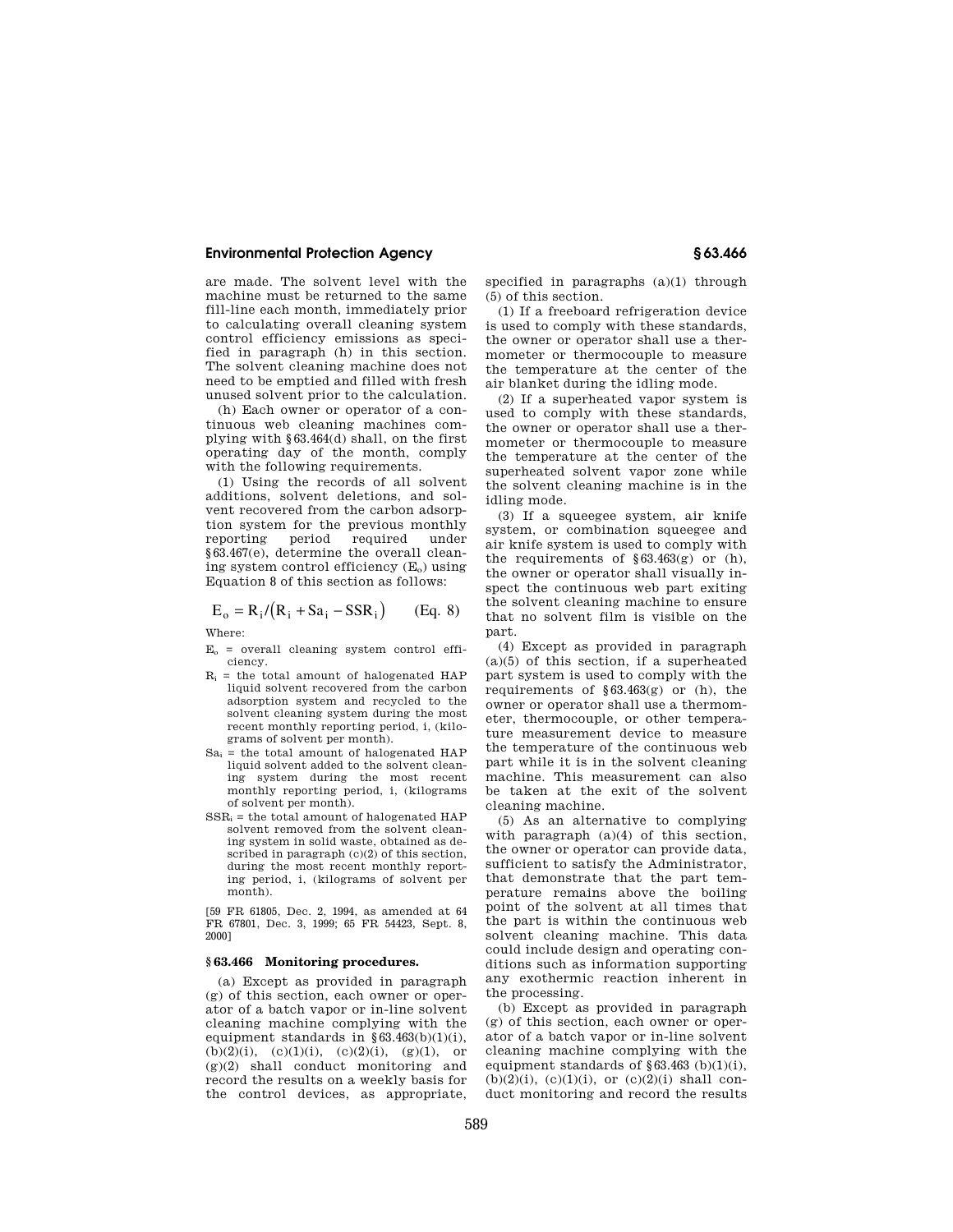on a monthly basis for the control devices, as appropriate, specified in paragraphs  $(b)(1)$  and  $(b)(2)$  of this section.

(1) If a cover (working-mode, downtime-mode, and/or idling-mode cover) is used to comply with these standards, the owner or operator shall conduct a visual inspection to determine if the cover is opening and closing properly, completely covers the cleaning machine openings when closed, and is free of cracks, holes, and other defects.

(2) If a dwell is used, the owner or operator shall determine the actual dwell time by measuring the period of time that parts are held within the freeboard area of the solvent cleaning machine after cleaning.

(c) Except as provided in paragraph (g) of this section, each owner or operator of a batch vapor or in-line solvent cleaning machine complying with the equipment or idling standards in §63.463 shall monitor the hoist speed as described in paragraphs (c)(1) through (c)(4) of this section.

(1) The owner or operator shall determine the hoist speed by measuring the time it takes for the hoist to travel a measured distance. The speed is equal to the distance in meters divided by the time in minutes (meters per minute).

(2) The monitoring shall be conducted monthly. If after the first year, no exceedances of the hoist speed are measured, the owner or operator may begin monitoring the hoist speed quarterly.

(3) If an exceedance of the hoist speed occurs during quarterly monitoring, the monitoring frequency returns to monthly until another year of compliance without an exceedance is demonstrated.

(4) If an owner or operator can demonstrate to the Administrator's satisfaction in the initial compliance report that the hoist cannot exceed a speed of 3.4 meters per minute (11 feet per minute), the required monitoring frequency is quarterly, including during the first year of compliance.

(d) Except as provided in paragraph (g) of this section, each owner or operator of a batch vapor or in-line solvent cleaning machine complying with the equipment standards in  $§ 63.463$  (b)(1)(i),  $(b)(2)(i)$ ,  $(c)(1)(i)$ , or  $(c)(2)(i)$  using a re-

**§ 63.466 40 CFR Ch. I (7–1–15 Edition)** 

duced room draft shall conduct monitoring and record the results as specified in paragraph  $(d)(1)$  or  $(d)(2)$  of this section.

(1) If the reduced room draft is maintained by controlling room parameters (i.e., redirecting fans, closing doors and windows, etc.), the owner or operator shall conduct an initial monitoring test of the windspeed and of room parameters, quarterly monitoring of windspeed, and weekly monitoring of room parameters as specified in paragraphs  $(d)(1)(i)$  and  $(d)(1)(ii)$  of this section.

(i) Measure the windspeed within 6 inches above the top of the freeboard area of the solvent cleaning machine using the procedure specified in paragraphs  $(d)(1)(i)(A)$  through  $(d)(1)(i)(D)$ of this section.

(A) Determine the direction of the wind current by slowly rotating a velometer or similar device until the maximum speed is located.

(B) Orient a velometer in the direction of the wind current at each of the four corners of the machine.

(C) Record the reading for each corner.

(D) Average the values obtained at each corner and record the average wind speed.

(ii) Monitor on a weekly basis the room parameters established during the initial compliance test that are used to achieve the reduced room draft.

(2) If an enclosure (full or partial) is used to achieve a reduced room draft, the owner or operator shall conduct an initial monitoring test and, thereafter, monthly monitoring tests of the windspeed within the enclosure using the procedure specified in paragraphs  $(d)(2)(i)$  and  $(d)(2)(ii)$  of this section and a monthly visual inspection of the enclosure to determine if it is free of cracks, holes and other defects.

(i) Determine the direction of the wind current in the enclosure by slowly rotating a velometer inside the entrance to the enclosure until the maximum speed is located.

(ii) Record the maximum wind speed.

(e) Except as provided in paragraph (g) of this section, each owner or operator using a carbon adsorber to comply with this subpart shall measure and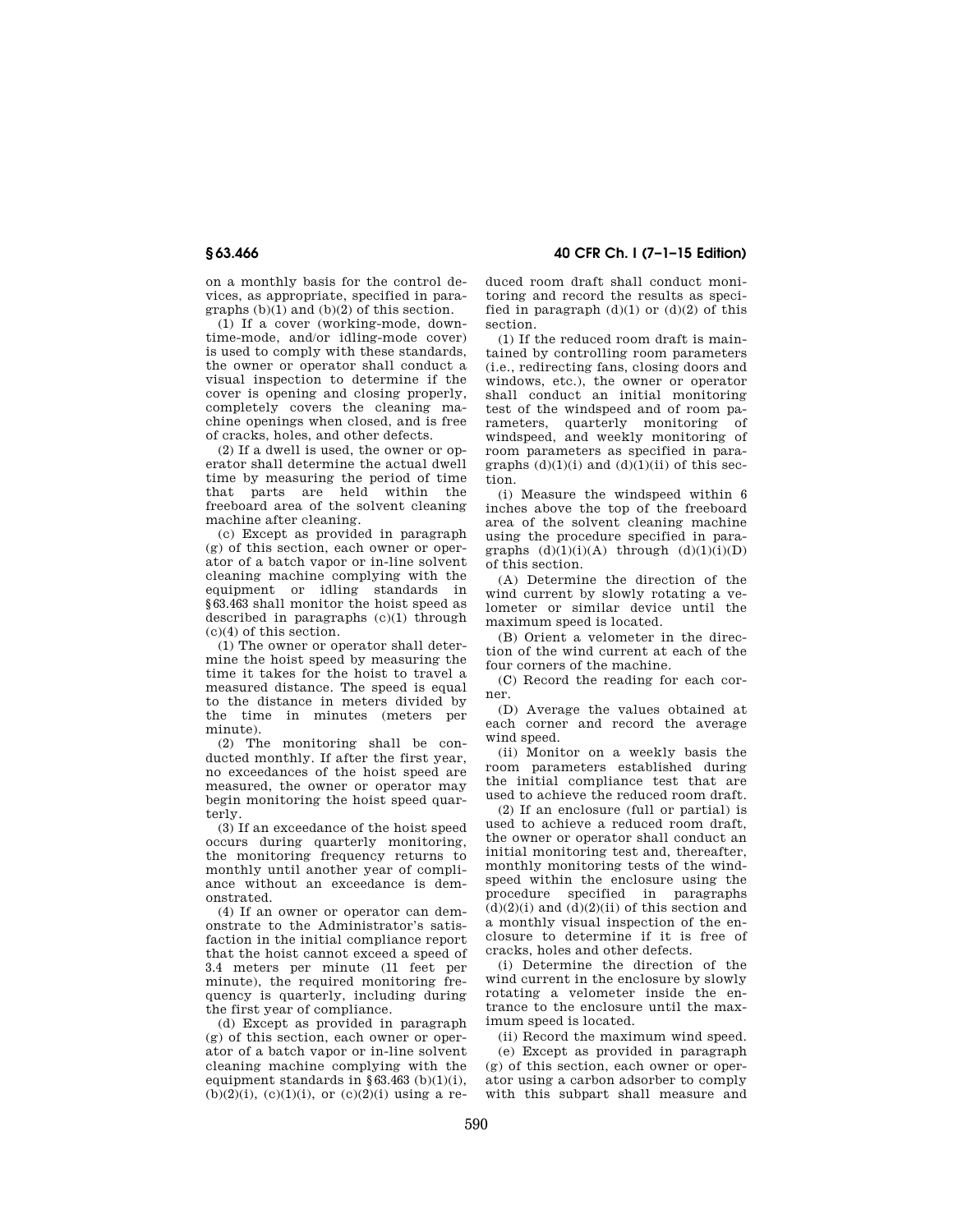record the concentration of halogenated HAP solvent in the exhaust of the carbon adsorber weekly with a colorimetric detector tube. This test shall be conducted while the solvent cleaning machine is in the working mode and is venting to the carbon adsorber. The exhaust concentration shall be determined using the procedure specified in paragraphs (e)(1) through (e)(3) of this section.

(1) Use a colorimetric detector tube designed to measure a concentration of 100 parts per million by volume of solvent in air to an accuracy of ±25 parts per million by volume.

(2) Use the colorimetric detector tube according to the manufacturer's instructions.

(3) Provide a sampling port for monitoring within the exhaust outlet of the carbon adsorber that is easily accessible and located at least 8 stack or duct diameters downstream from any flow disturbance such as a bend, expansion, contraction, or outlet; downstream from no other inlet; and 2 stack or duct diameters upstream from any flow disturbance such as a bend, expansion, contraction, inlet or outlet.

(f) Each owner or operator of a batch vapor or in-line solvent cleaning machine complying with the idling emission limit standards of  $\S 63.463$  (b)(1)(ii),  $(b)(2)(ii)$ ,  $(c)(1)(ii)$ , or  $(c)(2)(ii)$  shall comply with the requirements specified in paragraphs  $(f)(1)$  and  $(f)(2)$  of this section.

(1) If using controls listed in paragraphs (a) through (e) of this section, the owner or operator shall comply with the monitoring frequency requirements in paragraphs (a) through (e) of this section.

(2) If using controls not listed in paragraphs (a) through (e) of this section, the owner or operator shall establish the monitoring frequency for each control and submit it to the Administrator for approval in the initial test report.

(g) Each owner or operator using a control device listed in paragraphs (a) through (e) of this section can use alternative monitoring procedures approved by the Administrator.

[59 FR 61805, Dec. 2, 1994, as amended at 64 FR 67802, Dec. 3, 1999]

#### **§ 63.467 Recordkeeping requirements.**

(a) Each owner or operator of a batch vapor or in-line solvent cleaning machine complying with the provisions of §63.463 shall maintain records in written or electronic form specified in paragraphs  $(a)(1)$  through  $(7)$  of this section for the lifetime of the machine.

(1) Owner's manuals, or if not available, written maintenance and operating procedures, for the solvent cleaning machine and control equipment.

(2) The date of installation for the solvent cleaning machine and all of its control devices. If the exact date for installation is not known, a letter certifying that the cleaning machine and its control devices were installed prior to, or on, November 29, 1993, or after November 29, 1993, may be substituted.

(3) If a dwell is used to comply with these standards, records of the tests required in §63.465(d) to determine an appropriate dwell time for each part or parts basket.

(4) Each owner or operator of a batch vapor or in-line solvent cleaning machine complying with the idling emission limit standards of §63.463(b)(1)(ii),  $(b)(2)(ii)$ ,  $(c)(1)(ii)$ , or  $(c)(2)(ii)$  shall maintain records of the initial performance test, including the idling emission rate and values of the monitoring parameters measured during the test.

(5) Records of the halogenated HAP solvent content for each solvent used in a solvent cleaning machine subject to the provisions of this subpart.

(6) If a squeegee system is used to comply with these standards, records of the test required by §63.466(f) to determine the maximum product throughput for the squeegees and records of both the weekly monitoring required by  $§63.466(a)(3)$  for visual inspection and the length of continuous web product cleaned during the previous week.

(7) If an air knife system or a combination squeegee and air knife system is used to comply with these standards, records of the determination of the proper operating parameter and parameter value for the air knife system.

(b) Each owner or operator of a batch vapor or in-line solvent cleaning machine complying with §63.463 shall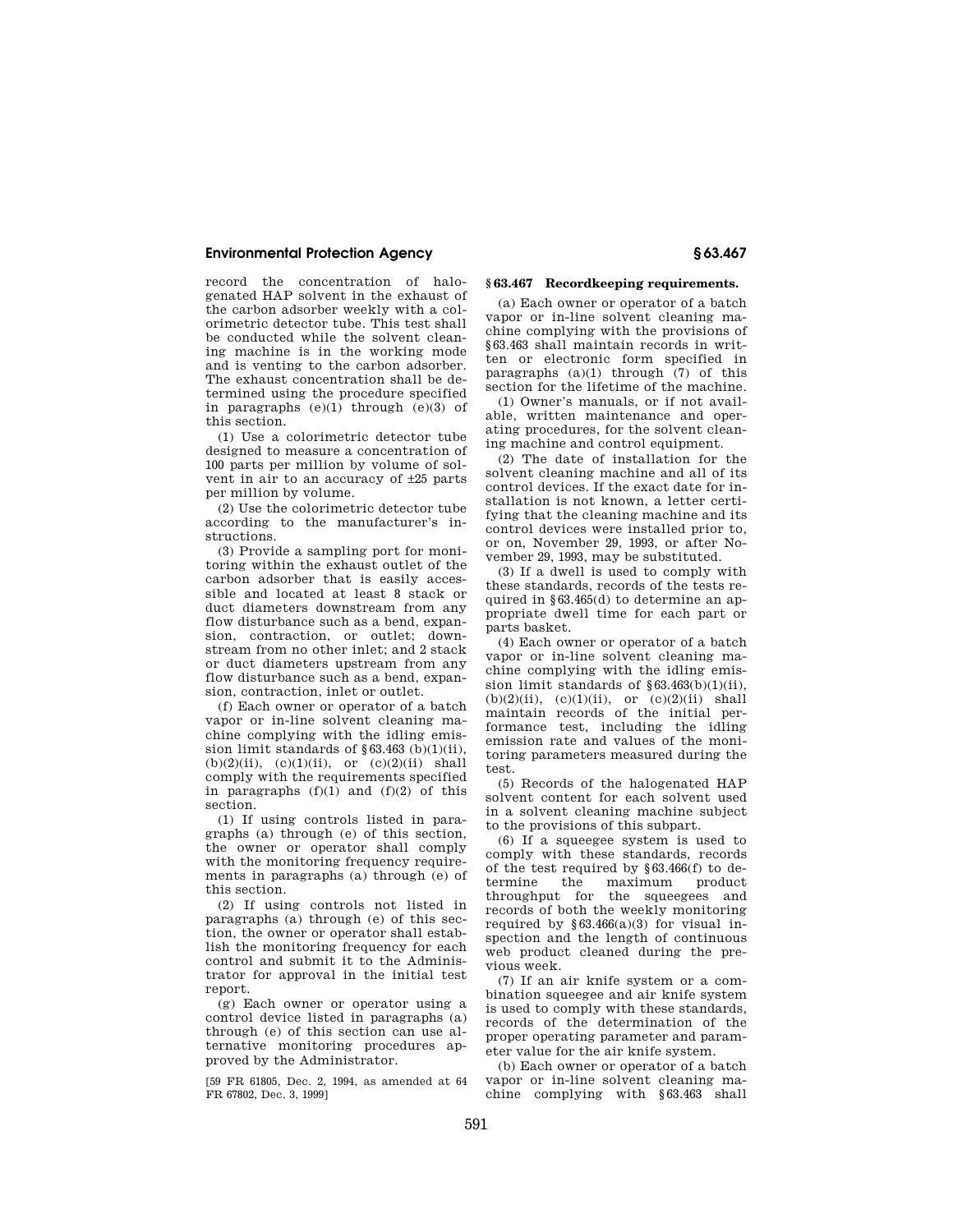maintain records specified in paragraphs  $(b)(1)$  through  $(b)(4)$  of this section either in electronic or written form for a period of 5 years.

(1) The results of control device monitoring required under §63.466.

(2) Information on the actions taken to comply with §63.463(e) and (f). This information shall include records of written or verbal orders for replacement parts, a description of the repairs made, and additional monitoring conducted to demonstrate that monitored parameters have returned to accepted levels.

(3) Estimates of annual solvent consumption for each solvent cleaning machine.

(4) If a carbon adsorber is used to comply with these standards, records of the date and results of the weekly measurement of the halogenated HAP solvent concentration in the carbon adsorber exhaust required in §63.466(e).

(c) Except as provided in paragraph (e) of this section for continuous web cleaning machines, each owner or operator of a batch vapor or in-line solvent cleaning machine complying with the provisions of §63.464 shall maintain records specified in paragraphs (c)(1) through (3) of this section either in electronic or written form for a period of 5 years.

(1) The dates and amounts of solvent that are added to the solvent cleaning machine.

(2) The solvent composition of wastes removed from cleaning machines as determined using the procedure described in §63.465(c)(2).

(3) Calculation sheets showing how monthly emissions and the rolling 3 month average emissions from the solvent cleaning machine were determined, and the results of all calculations.

(d) Each owner or operator of a solvent cleaning machine without a solvent/air interface complying with the provisions of §63.464 shall maintain records on the method used to determine the cleaning capacity of the cleaning machine.

(e) Each owner or operator of a continuous web cleaning machine complying with the provisions of §63.464(d) shall maintain the following records in

**§ 63.468 40 CFR Ch. I (7–1–15 Edition)** 

either electronic or written form for a period of 5 years.

(1) The dates and amounts of solvent that are added to the solvent cleaning machine.

(2) The dates and amounts of solvent that are recovered from the desorption of the carbon adsorber system.

(3) The solvent composition of wastes removed from each cleaning machine as determined using the procedures in §63.465(c)(2).

(4) Calculation sheets showing the calculation and results of determining the overall cleaning system control efficiency, as required by §63.465.

[59 FR 61805, Dec. 2, 1994, as amended at 64 FR 67802, Dec. 3, 1999; 68 FR 37349, June 23, 2003]

#### **§ 63.468 Reporting requirements.**

(a) Each owner or operator of an existing solvent cleaning machine subject to the provisions of this subpart shall submit an initial notification report to the Administrator no later than August 29, 1995. This report shall include the information specified in paragraphs  $(a)(1)$  through  $(a)(6)$  of this section.

(1) The name and address of the owner or operator.

(2) The address (i.e., physical location) of the solvent cleaning machine(s).

(3) A brief description of each solvent cleaning machine including machine type (batch vapor, batch cold, vapor inline or cold in-line), solvent/air interface area, and existing controls.

(4) The date of installation for each solvent cleaning machine or a letter certifying that the solvent cleaning machine was installed prior to, or after, November 29, 1993.

(5) The anticipated compliance approach for each solvent cleaning machine.

(6) An estimate of annual halogenated HAP solvent consumption for each solvent cleaning machine.

(b) Each owner or operator of a new solvent cleaning machine subject to the provisions of this subpart shall submit an initial notification report to the Administrator. New sources for which construction or reconstruction had commenced and initial startup had not occurred before December 2, 1994, shall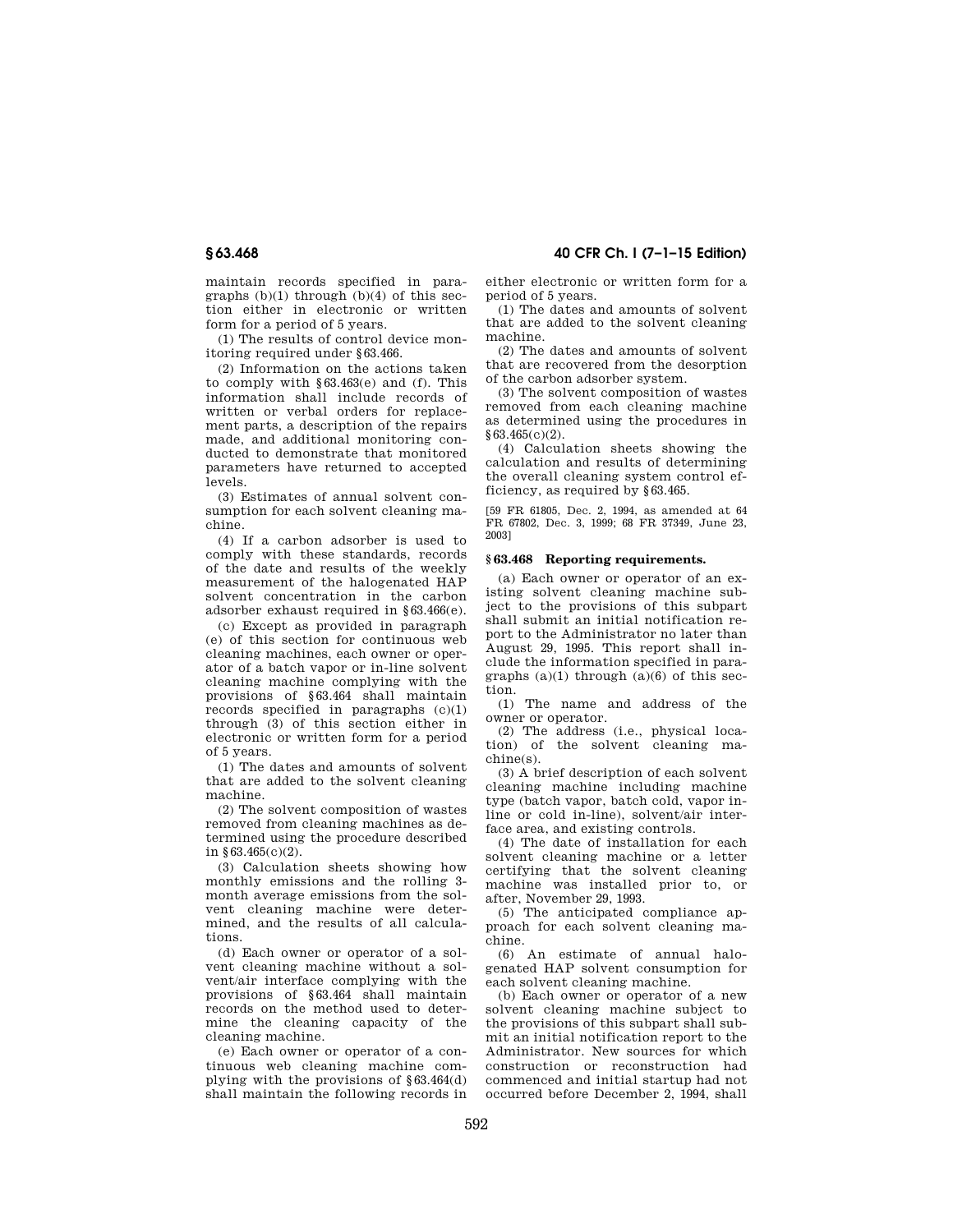submit this report as soon as practicable before startup but no later than January 31, 1995. New sources for which the construction or reconstruction commenced after December 2, 1994, shall submit this report as soon as practicable before the construction or reconstruction is planned to commence. This report shall include all of the information required in  $$63.5(d)(1)$ of subpart A (General Provisions), with the revisions and additions in paragraphs (b)(1) through (b)(3) of this section.

(1) The report shall include a brief description of each solvent cleaning machine including machine type (batch vapor, batch cold, vapor in-line, or cold-line), solvent/air interface area, and existing controls.

(2) The report shall include the anticipated compliance approach for each solvent cleaning machine.

(3) In lieu of  $$63.5(d)(1)(ii)(H)$  of subpart A of this part, the owner or operator must report an estimate of annual halogenated HAP solvent consumption for each solvent cleaning machine.

(c) Each owner or operator of a batch cold solvent cleaning machine subject to the provisions of this subpart shall submit a compliance report to the Administrator. For existing sources, this report shall be submitted to the Administrator no later than 150 days after the compliance date specified in §63.460(d). For new sources, this report shall be submitted to the Administrator no later than 150 days after startup or May 1, 1995, whichever is later. This report shall include the requirements specified in paragraphs  $(c)(1)$  through  $(c)(4)$  of this section.

(1) The name and address of the owner or operator.

(2) The address (i.e., physical location) of the solvent cleaning machine(s).

(3) A statement, signed by the owner or operator of the solvent cleaning machine, stating that the solvent cleaning machine for which the report is being submitted is in compliance with the provisions of this subpart.

(4) The compliance approach for each solvent cleaning machine.

(d) Each owner or operator of a batch vapor or in-line solvent cleaning machine complying with the provisions of

§63.463 shall submit to the Administrator an initial statement of compliance for each solvent cleaning machine. For existing sources, this report shall be submitted to the Administrator no later than 150 days after the compliance date specified in §63.460(d). For new sources, this report shall be submitted to the Administrator no later than 150 days after startup or May 1, 1995, whichever is later. This statement shall include the requirements specified in paragraphs  $(d)(1)$ through (d)(6) of this section.

(1) The name and address of the owner or operator.

(2) The address (i.e., physical location) of the solvent cleaning machine(s).

(3) A list of the control equipment used to achieve compliance for each solvent cleaning machine.

(4) For each piece of control equipment required to be monitored, a list of the parameters that are monitored and the values of these parameters measured on or during the first month after the compliance date.

(5) Conditions to maintain the wind speed requirements of  $§63.463(e)(2)(ii)$ , if applicable.

(6) Each owner or operator of a solvent cleaning machine complying with the idling emission limit standards of  $§63.463(b)(1)(ii), (b)(2)(ii), (c)(1)(ii), and$  $(c)(2)(ii)$  shall submit a test report for tests of idling emissions meeting the specifications in Method 307 of appendix A to this subpart. This report shall comply with the requirements specified in paragraphs  $(d)(6)(i)$  through  $(d)(6)(iv)$ of this section.

(i) This test must be on the same specific model cleaner used at the source. The test can be done by the owner or operator of the affected machine or can be supplied by the vendor of that solvent cleaning machine or a third party.

(ii) This report must clearly state the monitoring parameters, monitoring frequency and the delineation of exceedances for each parameter.

(iii) If a solvent cleaning machine vendor or third party test report is used to demonstrate compliance, it shall include the following for the solvent cleaning machine tested: Name of person(s) or company that performed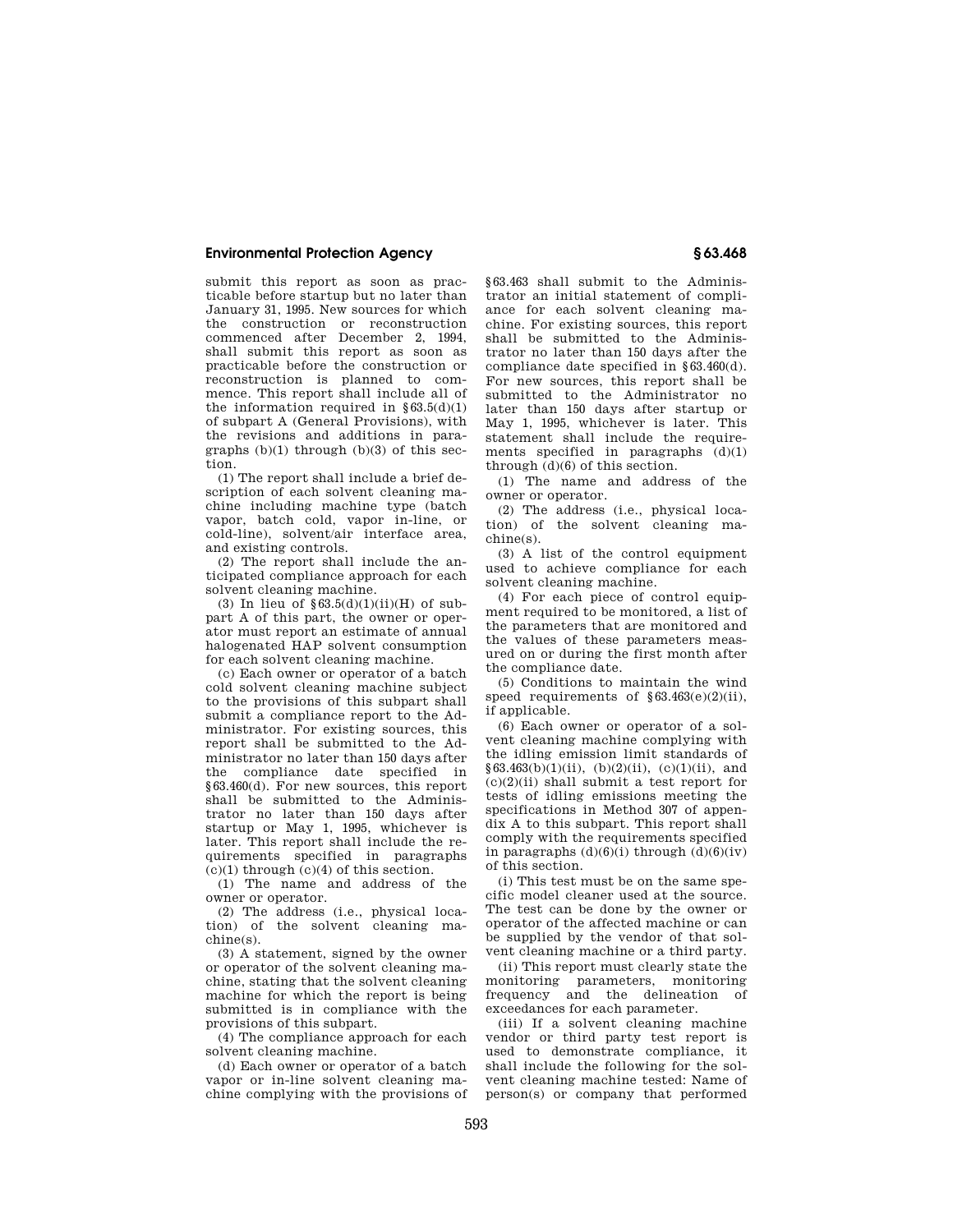the test, model name, the date the solvent cleaning machine was tested, serial number, and a diagram of the solvent cleaning machine tested.

(iv) If a solvent cleaning machine vendor or third party test report is used, the owner or operator of the solvent cleaning machine shall comply with the requirements specified in ei-<br>ther paragraphs  $(d)(6)(iv)(A)$  and paragraphs  $(d)(\overline{6})(iv)(A)$  $(d)(6)(iv)(B)$  of this section.

(A) Submit a statement by the solvent cleaning machine vendor that the unit tested is the same as the unit the report is being submitted for.

(B) Demonstrate to the Administrator's satisfaction that the solvent emissions from the solvent cleaning machine for which the test report is being submitted are equal to or less than the solvent emissions from the solvent cleaning machine in the vendor test report.

(7) If a carbon adsorber is used to comply with these standards, the date and results of the weekly measurement of the halogenated HAP solvent concentration in the carbon adsorber exhaust required in §63.466(e).

(e) Each owner or operator of a batch vapor or in-line solvent cleaning machine complying with the provisions of §63.464 shall submit to the Administrator an initial statement of compliance for each solvent cleaning machine. For existing sources, this report shall be submitted to the Administrator no later than 150 days after the compliance date specified in §63.460(d). For new sources, this report shall be submitted to the Administrator no later than 150 days after startup or May 1, 1995, whichever is later. The statement shall include the information specified in paragraphs (e)(1) through (e)(4) of this section.

(1) The name and address of the solvent cleaning machine owner or operator.

(2) The address of the solvent cleaning machine(s).

(3) The solvent/air interface area for each solvent cleaning machine or, for cleaning machines without a solvent/ air interface, a description of the method used to determine the cleaning capacity and the results.

(4) The results of the first 3-month average emissions calculation.

### **§ 63.468 40 CFR Ch. I (7–1–15 Edition)**

(f) Each owner or operator of a batch vapor or in-line solvent cleaning machine complying with the provisions of §63.463 shall submit an annual report by February 1 of the year following the one for which the reporting is being made. This report shall include the requirements specified in paragraphs  $(f)(1)$  through  $(f)(3)$  of this section.

(1) A signed statement from the facility owner or his designee stating that, ''All operators of solvent cleaning machines have received training on the proper operation of solvent cleaning machines and their control devices sufficient to pass the test required in  $§63.463(d)(10)$ ."

(2) An estimate of solvent consumption for each solvent cleaning machine during the reporting period.

(3) The reports required under paragraphs (f) and (g) of this section can be combined into a single report for each facility.

(g) Each owner or operator of a batch vapor or in-line solvent cleaning machine complying with the provisions of §63.464 shall submit a solvent emission report every year. This solvent emission report shall contain the requirements specified in paragraphs (g)(1) through  $(g)(4)$  of this section.

(1) The size and type of each unit subject to this subpart (solvent/air interface area or cleaning capacity).

(2) The average monthly solvent consumption for the solvent cleaning machine in kilograms per month.

(3) The 3-month monthly rolling average solvent emission estimates calculated each month using the method as described in  $$63,465(c)$ .

(4) The reports required under paragraphs (f) and (g) of this section can be combined into a single report for each facility.

(h) Each owner or operator of a batch vapor or in-line solvent cleaning machine shall submit an exceedance report to the Administrator semiannually except when, the Administrator determines on a case-by-case basis that more frequent reporting is necessary to accurately assess the compliance status of the source or, an exceedance occurs. Once an exceedance has occurred the owner or operator shall follow a quarterly reporting format until a request to reduce reporting frequency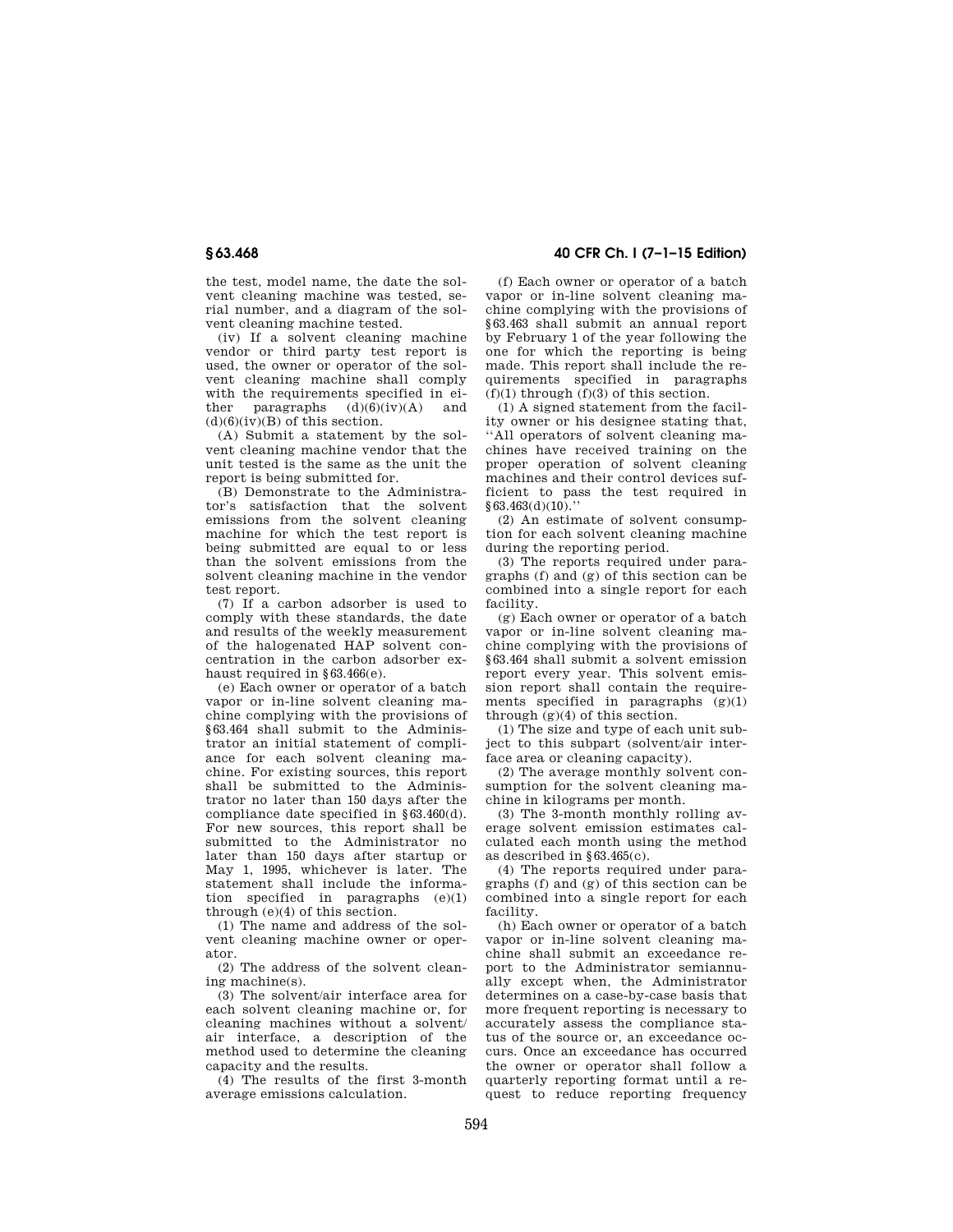under paragraph (i) of this section is approved. Exceedance reports shall be delivered or postmarked by the 30th day following the end of each calendar half or quarter, as appropriate. The exceedance report shall include the applicable information in paragraphs (h) (1) through (3) of this section.

(1) Information on the actions taken to comply with §63.463 (e) and (f). This information shall include records of written or verbal orders for replacement parts, a description of the repairs made, and additional monitoring conducted to demonstrate that monitored parameters have returned to accepted levels.

(2) If an exceedance has occurred, the reason for the exceedance and a description of the actions taken.

(3) If no exceedances of a parameter have occurred, or a piece of equipment has not been inoperative, out of control, repaired, or adjusted, such information shall be stated in the report.

(i) An owner or operator who is required to submit an exceedance report on a quarterly (or more frequent) basis may reduce the frequency of reporting to semiannual if the conditions in paragraphs  $(i)(1)$  through  $(i)(3)$  of this section are met.

(1) The source has demonstrated a full year of compliance without an exceedance.

(2) The owner or operator continues to comply with all relevant recordkeeping and monitoring requirements specified subpart A (General Provisions) and in this subpart.

(3) The Administrator does not object to a reduced frequency of reporting for the affected source as provided in paragraph (e)(3)(iii) of subpart A (General Provisions).

(j) [Reserved]

(k) Each owner or operator of a solvent cleaning machine requesting an equivalency determination, as described in §63.469 shall submit an equivalency request report to the Administrator. For existing sources, this report must be submitted to the Administrator no later than June 3, 1996. For new sources, this report must be submitted and approved by the Administrator prior to startup.

[59 FR 61805, Dec. 2, 1994; 60 FR 29485, June 5, 1995, as amended at 64 FR 69643, Dec. 14, 1999; 71 FR 75346, Dec. 19, 2005]

#### **§ 63.469 Equivalent methods of control.**

Upon written application, the Administrator may approve the use of equipment or procedures after they have been satisfactorily demonstrated to be equivalent, in terms of reducing emis-<br>sions of methylene chloride, methylene perchloroethylene, trichloroethylene, 1,1,1-trichloroethane, carbon tetrachloride or chloroform to the atmosphere, to those prescribed for compliance within a specified paragraph of this subpart. The application must contain a complete description of the equipment or procedure and the proposed equivalency testing procedure and the date, time, and location scheduled for the equivalency demonstration.

#### **§ 63.470 Implementation and enforcement.**

(a) This subpart can be implemented and enforced by the U.S. EPA, or a delegated authority such as the applicable State, local, or Tribal agency. If the U.S. EPA Administrator has delegated authority to a State, local, or Tribal agency, then that agency, in addition to the U.S. EPA, has the authority to implement and enforce this subpart. Contact the applicable U.S. EPA Regional Office to find out if implementation and enforcement of this subpart is delegated to a State, local, or Tribal agency.

(b) In delegating implementation and enforcement authority of this subpart to a State, local, or Tribal agency under subpart E of this part, the authorities contained in paragraph (c) of this section are retained by the Administrator of U.S. EPA and cannot be transferred to the State, local, or Tribal agency.

(c) The authorities that cannot be delegated to State, local, or Tribal agencies are as specified in paragraphs  $(c)(1)$  through  $(4)$  of this section.

(1) Approval of alternatives to the requirements in §§63.460, 63.462(a) through (d), and  $63.463$  through  $63.464$ <br>(except for the authorities in (except for the authorities in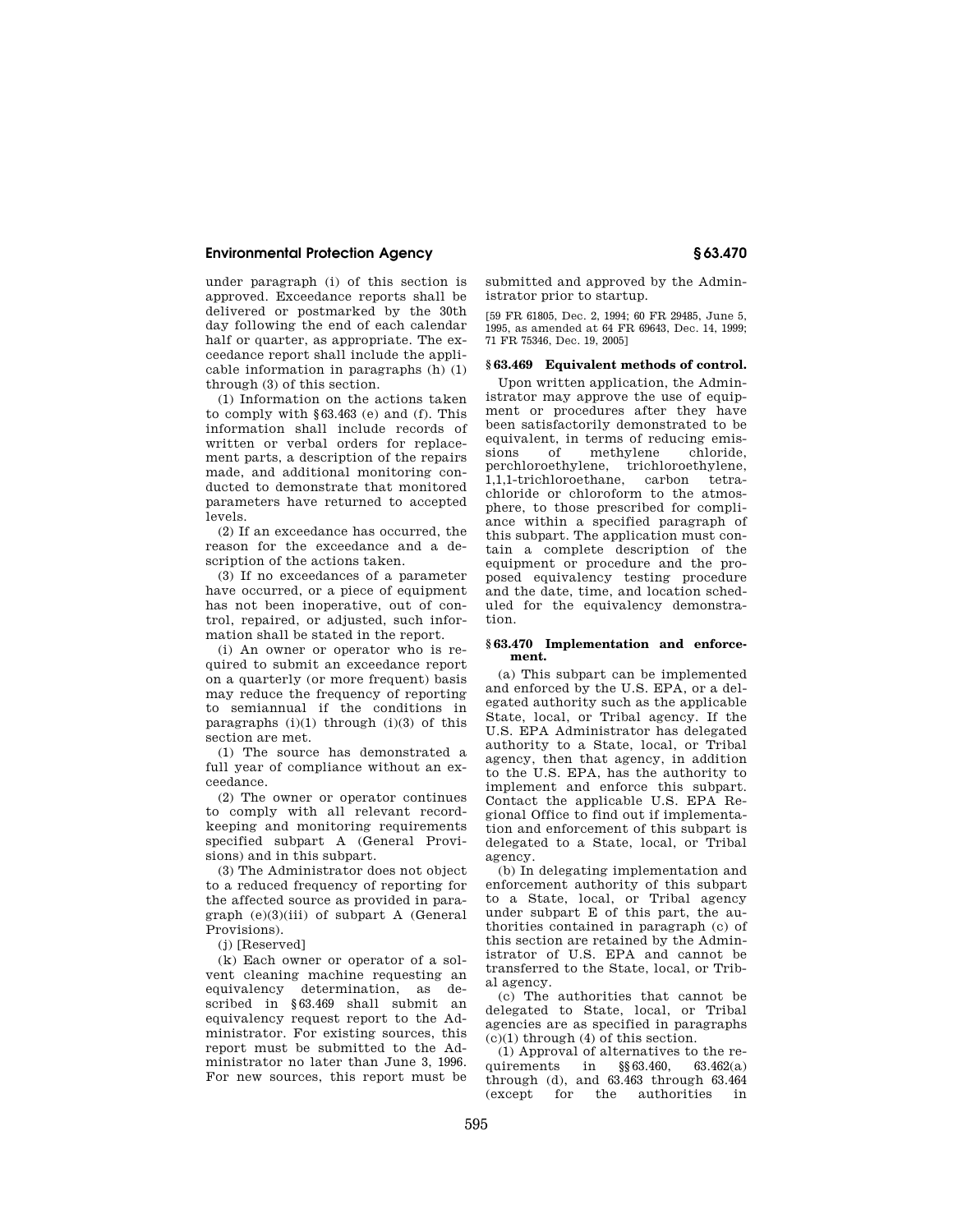§63.463(d)(9)). Use the procedures in §63.469 to request the use of alternative equipment or procedures.

(2) Approval of major alternatives to test methods under  $§63.7(e)(2)(ii)$  and (f), as defined in §63.90, and as required in this subpart.

(3) Approval of major alternatives to monitoring under §63.8(f), as defined in §63.90, and as required in this subpart.

(4) Approval of major alternatives to recordkeeping and reporting under  $§63.10(f)$ , as defined in §63.90, and as required in this subpart.

[68 FR 37349, June 23, 2003]

#### **§ 63.471 Facility-wide standards.**

(a) Each owner or operator of an affected facility shall comply with the requirements specified in this section. For purposes of this section, affected facility means all solvent cleaning machines, except solvent cleaning machines used in the manufacture and maintenance of aerospace products, solvent cleaning machines used in the

#### **§ 63.471 40 CFR Ch. I (7–1–15 Edition)**

manufacture of narrow tubing, and continuous web cleaning machines, located at a major source that are subject to the facility-wide limits in paragraph (b)(2) of this section, and for area sources, affected facility means all solvent cleaning machines, except cold batch cleaning machines, located at an area source that are subject to the facility-wide limits in paragraph (b)(2) of this section.

(b)(1) Each owner or operator of an affected facility must maintain a log of solvent additions and deletions for each solvent cleaning machine.

(2) Each owner or operator of an affected facility must ensure that the total emissions of perchloroethylene (PCE), trichloroethylene (TCE) and methylene chloride (MC) used at the affected facility are equal to or less than the applicable facility-wide 12 month rolling total emission limit presented in Table 1 of this section as determined using the procedures in paragraph (c) of this section.

TABLE 1—FACILITY-WIDE EMISSION LIMITS FOR FACILITIES WITH SOLVENT CLEANING MACHINES

| Solvents emitted                                                       | Facility-wide annual<br>emission limits in kg-<br>for general population<br>degreasing machines | Facility-wide annual<br>emission limit in kg for<br>military depot<br>maintenance facilities |
|------------------------------------------------------------------------|-------------------------------------------------------------------------------------------------|----------------------------------------------------------------------------------------------|
|                                                                        | 4.800                                                                                           | 8.000                                                                                        |
|                                                                        | 14.100                                                                                          | 23.500                                                                                       |
|                                                                        | 60.000                                                                                          | 100,000                                                                                      |
| Multiple solvents-Calculate the MC-weighted emissions using equation 1 | 60.000                                                                                          | 100.000                                                                                      |

a PCE emission limit calculated using CalEPA URE.

NOTE: In the equation, the facility emissions of PCE and TCE are weighted according to their carcinogenic potency relative to that of MC. The value of A is 12.5. The value for  $R$  is  $4.25$ .

$$
WE = (PCE \times A) + (TCE \times B) + (MC) \quad (Eq. 9)
$$

Where:

- WE = Weighted 12-month rolling total emissions in kg (lbs).
- PCE = 12-month rolling total PCE emissions from all solvent cleaning machines at the facility in kg (lbs).
- TCE = 12-month rolling total TCE emission from all solvent cleaning machines at the facility in kg (lbs).
- MC = 12-month rolling total MC emissions from all solvent cleaning machines at the facility in kg (lbs).

(c) Each owner or operator of an affected facility shall on the first operating day of every month, demonstrate compliance with the applicable facility-wide emission limit on a 12-month rolling total basis using the procedures in paragraphs  $(c)(1)$  through  $(5)$  of this section. For purposes of this paragraph, ''each solvent cleaning machine'' means each solvent cleaning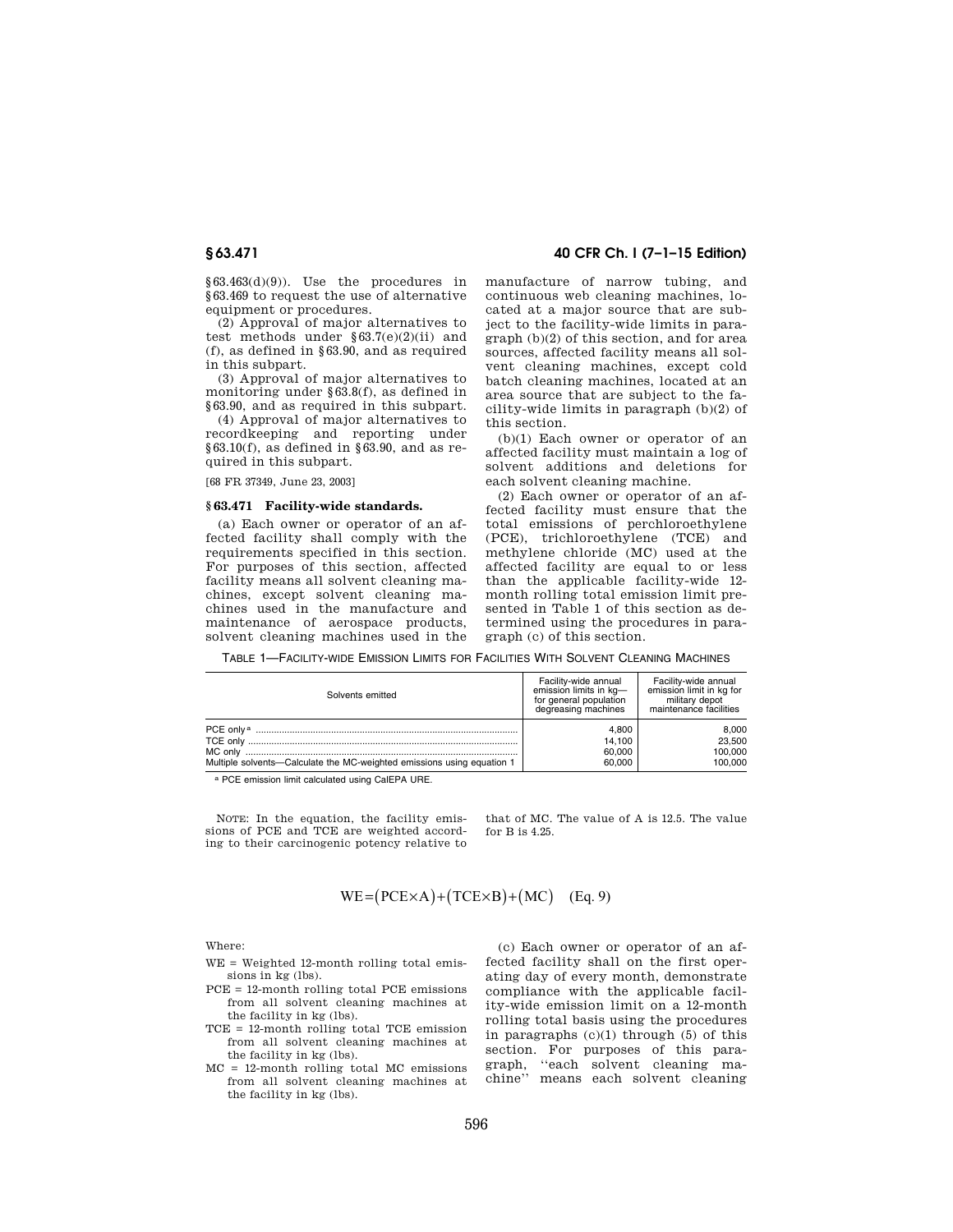machine that is part of an affected facility regulated by this section.

(1) Each owner or operator of an affected facility shall, on the first operating day of every month, ensure that each solvent cleaning machine system contains only clean liquid solvent. This includes, but is not limited to, fresh unused solvent, recycled solvent, and used solvent that has been cleaned of soiled materials. A fill line must be indicated during the first month the measurements are made. The solvent level within the machine must be returned to the same fill-line each month, immediately prior to calculating monthly emissions as specified in paragraphs (c)(2) and (3) of this section. The solvent cleaning machine does not have to be emptied and filled with fresh unused solvent prior to the calculations.

(2) Each owner or operator of an affected facility shall, on the first operating day of the month, using the records of all solvent additions and deletions for the previous month, determine solvent emissions  $(\mathbf{E}_{\text{unit}})$  from each solvent cleaning machine using equation 10:

$$
E_{unit} = SA_i - LSR_i - SSR_i
$$
 (Eq. 10)

Where:

- $E<sub>unit</sub>$  = the total halogenated HAP solvent emissions from the solvent cleaning machine during the most recent month i, (kilograms of solvent per month).
- $SA_i$  = the total amount of halogenated HAP liquid solvent added to the solvent cleaning machine during the most recent month i, (kilograms of solvent per month).
- $LSR_i =$  the total amount of halogenated HAP liquid solvent removed from the solvent cleaning machine during the most recent month i, (kilograms of solvent per month).
- $SSR_i =$  the total amount of halogenated HAP solvent removed from the solvent cleaning machine in solid waste, obtained as described in paragraph (c)(3) of this section, during the most recent month i, (kilograms of solvent per month).

(3) Each owner or operator of an affected facility shall, on the first operating day of the month, determine SSR<sup>i</sup> using the method specified in paragraph  $(c)(3)(i)$  or  $(c)(3)(ii)$  of this section.

(i) From tests conducted using EPA reference method 25d.

(ii) By engineering calculations included in the compliance report.

(4) Each owner or operator of an affected facility shall on the first operating day of the month, after 12 months of emissions data are available, determine the 12-month rolling total emissions, ET<sub>unit</sub>, for the 12-month period ending with the most recent month using equation 11:

$$
ET_{unit} = \left[\sum_{j=1}^{12} E_{unit}\right] \qquad (Eq. 11)
$$

Where:

- $ET<sub>unit</sub>$  = the total halogenated HAP solvent emissions over the preceding 12 months, (kilograms of solvent emissions per 12 month period).
- $E<sub>unit</sub>$  = halogenated HAP solvent emissions for each month (j) for the most recent 12 months (kilograms of solvent per month).

(5) Each owner or operator of an affected facility shall on the first operating day of the month, after 12 months of emissions data are available, determine the 12-month rolling total emissions,  $ET_{\rm facility}$ , for the 12-month period ending with the most recent month using equation 12:

$$
ET_{\text{facility}} = \left[\sum_{j=1}^{i} ET_{\text{unit}}\right] \qquad (Eq. 12)
$$

Where:

- $ET_{\text{facility}}$  = the total halogenated HAP solvent emissions over the preceding 12 months for all cleaning machines at the facility, (kilograms of solvent emissions per 12 month period).
- $ET<sub>unit</sub>$  = the total halogenated HAP solvent emissions over the preceding 12 months for each unit j, where i equals the total number of units at the facility (kilograms of solvent emissions per 12-month period).

(d) If the applicable facility-wide emission limit presented in Table 1 of paragraph (b)(2) is not met, an exceedance has occurred. All exceedances shall be reported as required in §63.468(h).

(e) Each owner or operator of an affected facility shall maintain records specified in paragraphs (e)(1) through (3) of this section either in electronic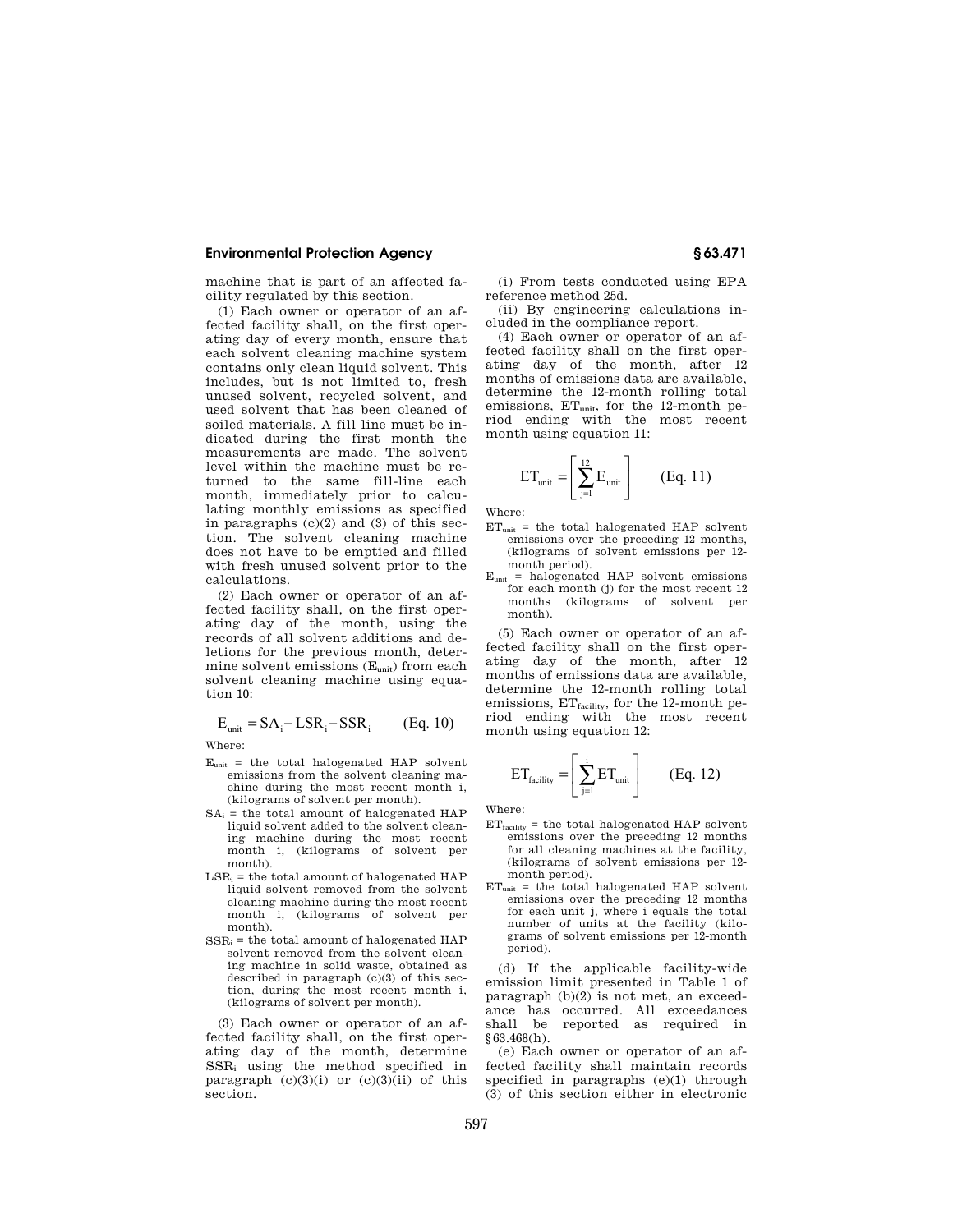or written form for a period of 5 years. For purposes of this paragraph, ''each solvent cleaning machine'' means each solvent cleaning machine that is part of an affected facility regulated by this section.

(1) The dates and amounts of solvent that are added to each solvent cleaning machine.

(2) The solvent composition of wastes removed from each solvent cleaning machines as determined using the procedure described in paragraph (c)(3) of this section.

(3) Calculation sheets showing how monthly emissions and the 12-month rolling total emissions from each solvent cleaning machine were determined, and the results of all calculations.

(f) Each owner or operator of an affected facility shall submit an initial notification report to the Administrator no later than May 3, 2010. This report shall include the information specified in paragraphs (f)(1) through (5) of this section.

(1) The name and address of the owner or operator of the affected facility.

(2) The address (i.e., physical location) of the solvent cleaning machine(s) that is part of an affected facility regulated by this section.

(3) A brief description of each solvent cleaning machine at the affected facility including machine type (batch vapor, batch cold, vapor in-line or cold in-line), solvent/air interface area, and existing controls.

(4) The date of installation for each solvent cleaning machine.

(5) An estimate of annual halogenated HAP solvent consumption for each solvent cleaning machine.

(g) Each owner or operator of an affected facility shall submit to the Administrator an initial statement of compliance on or before May 3, 2010. The statement shall include the information specified in paragraphs  $(g)(1)$ through (g)(3) of this section.

(1) The name and address of the owner or operator of the affected facility.

(2) The address (i.e., physical location) of each solvent cleaning machine that is part of an affected facility regulated by this section.

#### **Pt. 63, Subpt. T, App. A 40 CFR Ch. I (7–1–15 Edition)**

(3) The results of the first 12-month rolling total emissions calculation.

(h) Each owner or operator of an affected facility shall submit a solvent emission report every year. This solvent emission report shall contain the requirements specified in paragraphs  $(h)(1)$  through  $(h)(3)$  of this section.

(1) The average monthly solvent consumption for the affected facility in kilograms per month.

(2) The 12-month rolling total solvent emission estimates calculated each month using the method as described in paragraph (c) of this section.

(3) This report can be combined with the annual report required in §63.468(f) and (g) into a single report for each facility.

[72 FR 25158, May 3, 2007]

APPENDIX A TO SUBPART T OF PART 63— TEST OF SOLVENT CLEANING PROCE-DURES

#### *General Questions*

1. What is the maximum allowable speed for parts entry and removal?

A. 8.5 meters per minute (28 feet per minute).

B. 3.4 meters per minute (11 feet per minute).

C. 11 meters per minute (36 feet per minute).

D. No limit.

2. How do you ensure that parts enter and exit the solvent cleaning machine at the speed required in the regulation?

A. Program on computerized hoist monitors speed.

B. Can judge the speed by looking at it. C. Measure the time it takes the parts to

travel a measured distance. 3. Identify the sources of air disturbances.

A. Fans

B. Open doors

- C. Open windows
- D. Ventilation vents

E. All of the above

4. What are the three operating modes?

A. Idling, working and downtime

B. Precleaning, cleaning, and drying

C. Startup, shutdown, off

D. None of the above

5. When can parts or parts baskets be removed from the solvent cleaning machine?

A. When they are clean

B. At any time

C. When dripping stops

D. Either A or C is correct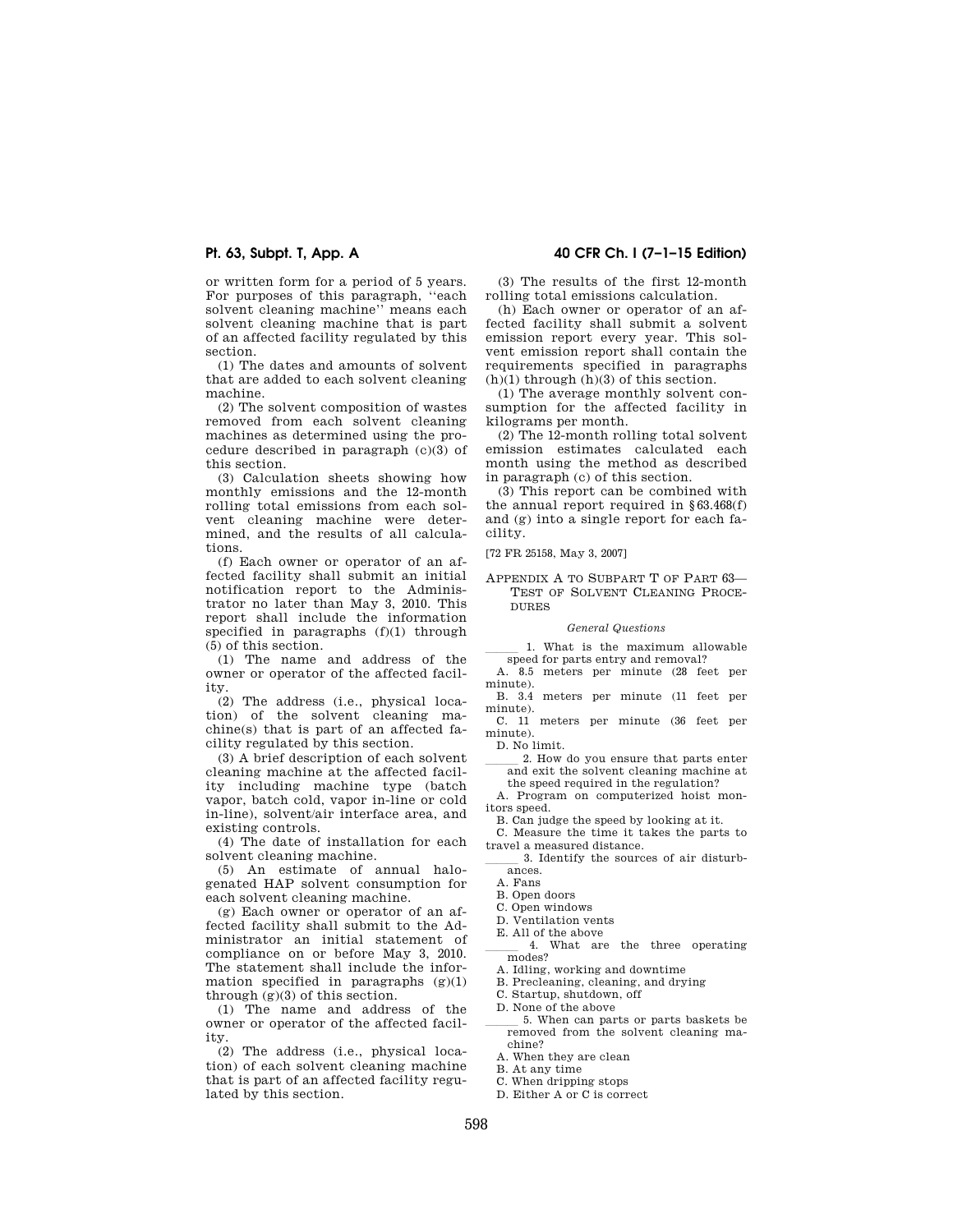#### **Environmental Protection Agency Pt. 63, Subpt. T, App. B**

6. How must parts be oriented during cleaning?

A. It does not matter as long as they fit in the parts basket.

- B. So that the solvent pools in the cavities where the dirt is concentrated.
- C. So that solvent drains from them freely. 7. During startup, what must be turned on first, the primary condenser or the sump heater?
- A. Primary condenser
- B. Sump heater
- C. Turn both on at same time
- D. Either A or B is correct
- 8. During shutdown, what must be turned off first, the primary condenser or the sump heater?
- A. Primary condenser
- B. Sump heater
- C. Turn both off at same time
- D. Either A or B is correct
- 9. In what manner must solvent be added to and removed from the solvent cleaning machine?
- A. With leak proof couplings
- B. With the end of the pipe in the solvent sump below the liquid solvent surface.
- C. So long as the solvent does not spill, the method does not matter.
- D. A and B
- 10. What must be done with waste solvent and still and sump bottoms?
- A. Pour down the drain
- B. Store in closed container
- C. Store in a bucket
- D. A or B
- lll 11. What types of materials are prohibited from being cleaned in solvent cleaning machines using halogenated HAP solvents? A. Sponges
- 
- B. Fabrics
- C. Paper
- D. All of the above

*Control Device Specific Questions* 

# [ ] Freeboard Refrigeration Device

- 1. What temperature must the FRD achieve?
- A. Below room temperature
- B. 50 °F
- C. Below the solvent boiling point

D. 30 percent below the solvent boiling point

[ ] Working-Mode Cover

- 2. When can a cover be open?
- A. While parts are in the cleaning machine B. During parts entry and removal

C. During maintenance

- 
- D. During measurements for compliance purposes
- E. A and C
- F. B, C, and D
- 3. Covers must be maintained in what condition?
- A. Free of holes
- B. Free of cracks
- C. So that they completely seal cleaner
- opening
- D. All of the above

#### [ ] Dwell

4. Where must the parts be held for the appropriate dwell time?

A. In the vapor zone

- B. In the freeboard area above the vapor zone
- 
- C. Above the cleaning machine
- D. In the immersion sump

#### ANSWERS

#### *General Questions*

1. B 2. A or C 3. E 4. A 5. C 6. C 7. A 8. B 9. D 10. B 11. D

*Control Device Specific Questions* 

[59 FR 61818, Dec. 2, 1994; 60 FR 29485, June 5, 1995]

### APPENDIX B TO SUBPART T OF PART 63—GENERAL PROVISIONS APPLICABILITY TO SUBPART T

| Reference                      | Applies to subpart T |            | Comments                                                                                            |
|--------------------------------|----------------------|------------|-----------------------------------------------------------------------------------------------------|
|                                | <b>BCC</b>           | <b>BVI</b> |                                                                                                     |
|                                |                      |            | Subpart T (this appendix) specifies applicability of each paragraph in sub-<br>part A to subpart T. |
| 63.1(a) (6)-(8)    Yes    Yes. |                      |            |                                                                                                     |

1. D 2. F 3. D 4. B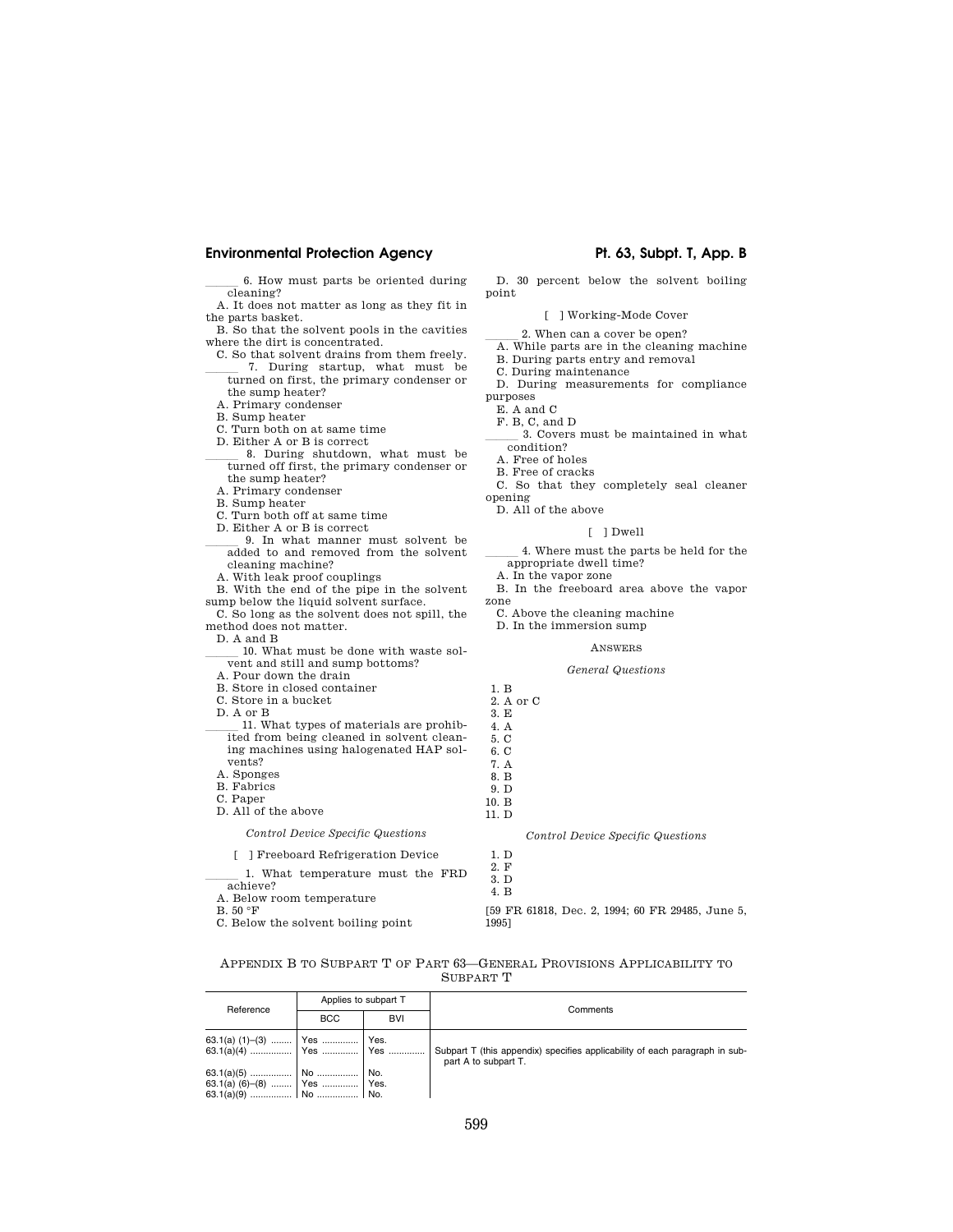# **Pt. 63, Subpt. T, App. B 40 CFR Ch. I (7–1–15 Edition)**

| Reference               | Applies to subpart T |            | Comments                                                                    |  |
|-------------------------|----------------------|------------|-----------------------------------------------------------------------------|--|
|                         | <b>BCC</b>           | <b>BVI</b> |                                                                             |  |
|                         |                      |            |                                                                             |  |
| $63.1(a)(10)$           | Yes                  | Yes.       |                                                                             |  |
| $63.1(a)(11)$           | No                   | No         | Subpart T allows submittal of notifications and reports through the U.S.    |  |
|                         |                      |            | mail, fax, and courier. Subpart T requires that the postmark for notifica-  |  |
|                         |                      |            | tions and reports submitted through the U.S. mail or other non-Govern-      |  |
|                         |                      |            | mental mail carriers be on or before deadline specified in an applicable    |  |
|                         |                      |            | requirement.                                                                |  |
| 63.1(a) $(12)$ – $(14)$ | Yes                  | Yes.       |                                                                             |  |
| $63.1(b)(1)$            | No                   | No         | Subpart T specifies applicability.                                          |  |
| $63.1(b)(2)$            | No                   | Yes.       |                                                                             |  |
| $63.1(b)(3)$            | No                   | No         | Subpart T requires that a record of halogenated cleaning machine appli-     |  |
|                         |                      |            | cability determination be kept on site for 5 years, or until the cleaning   |  |
|                         |                      |            | machine changes its operations. The record shall be sufficiently detailed   |  |
|                         |                      |            | to allow the Administrator to make a finding about the source's applica-    |  |
|                         |                      |            | bility status with regard to subpart T.                                     |  |
| $63.1(c)(1)$            | Yes                  | Yes.       |                                                                             |  |
| $63.1(c)(2)$            | Yes                  | Yes        | Subpart T, §63.460(h) exempts area sources subject to this subpart from     |  |
|                         |                      |            | the obligation to obtain Title V operating permits.                         |  |
| $63.1(c)(3)$            | No                   | No.        |                                                                             |  |
| $63.1(c)(4)$            | Yes                  | Yes.       |                                                                             |  |
| $63.1(c)(5)$            | Yes                  | Yes        | Subpart T does not require continuous monitoring systems (CMS) or con-      |  |
|                         |                      |            | tinuous opacity monitoring systems. Therefore, notifications and require-   |  |
|                         |                      |            | ments for CMS and COMS specified in subpart A do not apply to sub-          |  |
|                         |                      |            | part T.                                                                     |  |
|                         | No                   | No.        |                                                                             |  |
| 63.1(e)                 | No                   | Yes.       |                                                                             |  |
| 63.2                    | Yes                  | Yes        | Subpart T definitions (§63.461) for existing and new overlap with the defi- |  |
|                         |                      |            | nitions for existing source and new source in subpart A (§63.2). Both       |  |
|                         |                      |            | subpart A and T also define Administrator.                                  |  |
| $63.3(a)$ - (c)         | Yes                  | Yes.       |                                                                             |  |
| $63.4(a) (1)–(3) \dots$ | Yes                  | Yes.       |                                                                             |  |
| $63.4(a)(4)$            | No                   | No.        |                                                                             |  |
| $63.4(a)(5)$            | Yes                  | Yes.       |                                                                             |  |
| $63.4(b)$ – (c)         | Yes                  | Yes.       |                                                                             |  |
|                         | Yes                  | Yes.       |                                                                             |  |
| $63.5(a)(2)$            | Yes                  | Yes.       |                                                                             |  |
| $63.5(b)(1)$            | Yes                  | Yes.       |                                                                             |  |
| $63.5(b)(2)$            | No                   | No.        |                                                                             |  |
| $63.5(b)(3)$            | No                   | No         | Subpart T overrides the requirement for approval prior to constructing a    |  |
|                         |                      |            | new or reconstructing an existing major source.                             |  |
| $63.5(b)(4)$ $-(6)$     | Yes                  | Yes.       |                                                                             |  |
| 63.5(c)                 | No                   | No.        |                                                                             |  |
| 63.5 (d)–(f)            | No                   | No         | Subpart T overrides the requirement to submit an application for approval   |  |
|                         |                      |            | of construction or reconstruction of a halogenated solvent cleaning ma-     |  |
|                         |                      |            | chine.                                                                      |  |
| 63.6(a)                 | Yes                  | Yes.       |                                                                             |  |
| $63.6(b)$ $(1)$ $-(5)$  | Yes                  | Yes        | Subpart T, §63.460, specifies compliance dates.                             |  |
| $63.6(b)(6)$            | No                   | No.        |                                                                             |  |
| $63.6(b)(7)$            | No                   | No         | Subpart T has the same requirements for affected halogenated HAP sol-       |  |
|                         |                      |            | vent cleaning machine subcategories that are located at area sources        |  |
|                         |                      |            | as it does for those located at major sources.                              |  |
| $63.6(c)(1)–(2)$        | Yes                  | Yes        | Subpart T allows 3 years from the date of promulgation for both area and    |  |
|                         |                      |            | major existing sources to comply.                                           |  |
| $63.6(c)$ $(3)-(4)$     | No                   | No.        |                                                                             |  |
| $63.6(c)(5)$            | Yes                  | Yes        | Subpart T has the same requirements for affected halogenated HAP sol-       |  |
|                         |                      |            | vent cleaning machine subcategories that are located at area sources        |  |
|                         |                      |            | as it does for those located at major sources.                              |  |
|                         |                      |            | Subpart T allows 3 years from the date of promulgation for both area and    |  |
|                         |                      |            | major existing sources to comply.                                           |  |
|                         |                      |            |                                                                             |  |
| $63.6(e)(1)–(2)$        | Yes                  | Yes.       |                                                                             |  |
| $63.6(e)(3)$            | No                   | No         | Subpart T overrides the requirement of a startup, shutdown, and malfunc-    |  |
|                         |                      |            | tion plan. Subpart T specifies startup and shutdown procedures to be        |  |
|                         |                      |            | followed by an owner or operator for batch vapor and in-line cleaning       |  |
|                         |                      |            | machines.                                                                   |  |
| $63.6(f)-(g)$           | Yes                  | Yes.       |                                                                             |  |
| 63.6(h)                 | No                   | No         | Subpart T does not require compliance with an opacity or visible emission   |  |
|                         |                      |            | standard.                                                                   |  |
| 63.6(i) $(1)$ – $(14)$  | Yes                  | Yes.       |                                                                             |  |
| $63.6(i)(15)$           | No                   | No.        |                                                                             |  |
| $63.6(i)(16)$           | Yes                  | Yes.       |                                                                             |  |
| $63.6(j)$               | Yes                  | Yes.       |                                                                             |  |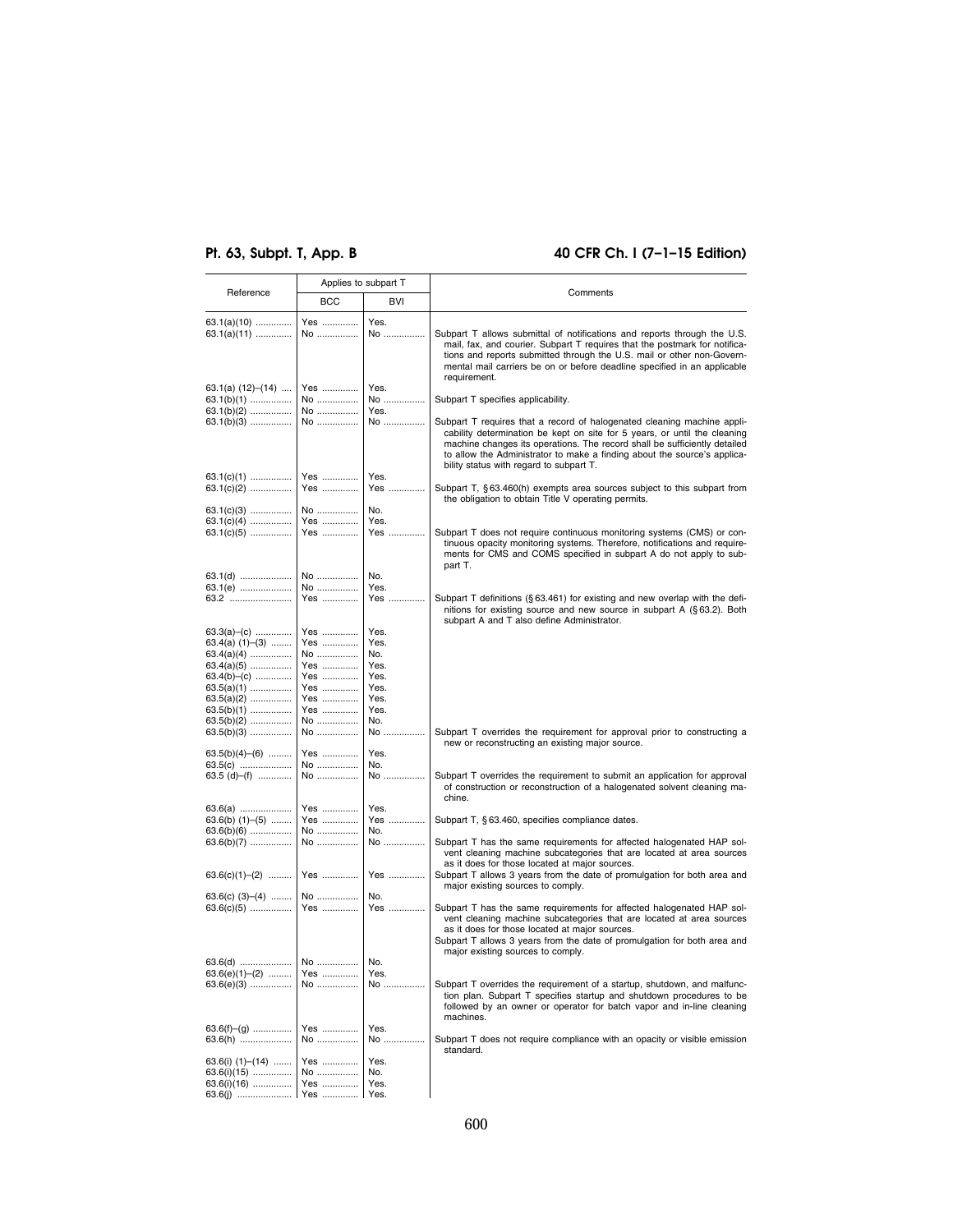# Environmental Protection Agency **Pt. 63, Subpt. T, App. B**

| Reference                             | Applies to subpart T |              |                                                                                                                                                                                                                                                                                                                                                                                                                                           |
|---------------------------------------|----------------------|--------------|-------------------------------------------------------------------------------------------------------------------------------------------------------------------------------------------------------------------------------------------------------------------------------------------------------------------------------------------------------------------------------------------------------------------------------------------|
|                                       | <b>BCC</b>           | BVI          | Comments                                                                                                                                                                                                                                                                                                                                                                                                                                  |
| 63.7(a)                               | No                   | Yes          | Subpart T gives owners or operators the option to perform an idling emis-<br>sion performance test as a way of demonstrating compliance. Other op-<br>tions are also available that do not require a performance test.                                                                                                                                                                                                                    |
| 63.7(b)                               | No                   | Yes          | This is only required for those owners or operators that choose the idling<br>emission standard as their compliance option.                                                                                                                                                                                                                                                                                                               |
| 63.7(c)(1)                            | No                   | Yes          | This is only required for those owners or operators that choose the idling<br>emission standard as their compliance option.                                                                                                                                                                                                                                                                                                               |
| 63.7(c) $(2)$ - $(3)$                 | No                   | No           | Subpart T does not require a site-specific test plan for the idling emission<br>performance test.                                                                                                                                                                                                                                                                                                                                         |
| $63.7(c)(4)$                          | No                   | No           | Subpart T does not require a performance test that involves the retrieval<br>of gas samples, and therefore this does not apply.                                                                                                                                                                                                                                                                                                           |
| 63.7(d)<br>63.7(e)                    | No<br>No<br>No       | No<br>Yes.   | Requirements do not apply to the idling emission performance test option.                                                                                                                                                                                                                                                                                                                                                                 |
| 63.7(f)<br>63.7(g)                    | No                   | Yes.<br>Yes  | Subpart T specifies what is required to demonstrate idling emission stand-<br>ard compliance through the use of the Environmental Protection Agency<br>test method 307 and control device monitoring. Reports and records of<br>testing and monitoring are required for compliance verification. Three<br>runs of the test are required for compliance, as specified in §63.7(e) of<br>subpart A.                                         |
|                                       |                      |              | Subpart T does not require the use of a performance test to comply with<br>the standard. The idling emission standard option (which requires an<br>idling emission performance test) is an alternative option offered to<br>owners or operators of batch vapor and in-line cleaning machines for<br>compliance flexibility.                                                                                                               |
| 63.8 (a)–(b)<br>63.8 (c)–(e)          | Yes<br>No            | Yes.<br>No   | Subpart T does not require the use of continuous monitoring systems to<br>demonstrate compliance.                                                                                                                                                                                                                                                                                                                                         |
| 63.8(f)<br>63.8(g)                    | Yes<br>No            | Yes.<br>No   | Subpart T does not require continuous opacity monitoring systems and<br>continuous monitoring systems data.                                                                                                                                                                                                                                                                                                                               |
| 63.9(a) $(1)$ – $(4)$<br>$63.9(b)(1)$ | Yes<br>Yes           | Yes.<br>Yes. |                                                                                                                                                                                                                                                                                                                                                                                                                                           |
| $63.9(b)(2)$                          | Yes                  | Yes          | Subpart T includes all of those requirements stated in subpart A, except<br>that subpart A also requires a statement as to whether the affected<br>source is a major or an area source, and an identification of the rel-<br>evant standard (including the source's compliance date). Subpart T also<br>has some more specific information requirements specific to the af-<br>fected source (see subpart $T$ , $\S$ $\S$ 63.468(a)–(b)). |
| $63.9(b)(3)$<br>$63.9(b)(4)$          | Yes<br>No            | Yes<br>No    | The subpart A and subpart T initial notification reports differ (see above).<br>Subpart T does not require an application for approval of construction or<br>reconstruction.                                                                                                                                                                                                                                                              |
| $63.9(b)(5)$<br>63.9(c)               | Yes<br>Yes           | Yes.<br>Yes. |                                                                                                                                                                                                                                                                                                                                                                                                                                           |
| 63.9(d)<br>63.9(e)                    | Yes<br>Yes           | Yes.<br>Yes  | Under subpart T, this requirement only applies to owners or operators<br>choosing to comply with the idling emissions standard.                                                                                                                                                                                                                                                                                                           |
| 63.9(f)<br>$63.9(g)(1)$               | No<br>No             | No<br>No     | Subpart T does not require opacity or visible emission observations.<br>Subpart T does not require the use of continuous monitoring systems or<br>continuous opacity monitoring systems.                                                                                                                                                                                                                                                  |
| $63.9(h)$                             | No                   | No           | Section 63.468 of subpart T requires an initial statement of compliance for<br>existing sources to be submitted to the Administrator no later than 150<br>days after the compliance date specified in $\S 63.460(d)$ of subpart T.<br>For new sources, this report is to be submitted to the Administrator no<br>later than 150 days from the date specified in §63.460(c).                                                               |
|                                       | Yes<br>Yes           | Yes.<br>Yes. |                                                                                                                                                                                                                                                                                                                                                                                                                                           |
| 63.10(a)                              | Yes                  | Yes.         |                                                                                                                                                                                                                                                                                                                                                                                                                                           |
| 63.10(b)                              | No                   | No           | Recordkeeping requirements are specified in subpart T.                                                                                                                                                                                                                                                                                                                                                                                    |
| 63.10(c) $(1)$ - $(15)$               | No                   | No           | Subpart T does not require continuous monitoring systems.                                                                                                                                                                                                                                                                                                                                                                                 |
| $63.10(d)(1)$                         | Yes                  | Yes.         |                                                                                                                                                                                                                                                                                                                                                                                                                                           |
| $63.10(d)(2)$                         | No                   | No           | Reporting requirements are specified in subpart T.                                                                                                                                                                                                                                                                                                                                                                                        |
| $63.10(e)$ (I)–(2)                    | No                   | No           | Subpart T does not require continuous emissions monitoring systems.                                                                                                                                                                                                                                                                                                                                                                       |
| $63.10(e)(3)$                         | No                   | No           | Subpart T does not require continuous monitoring systems.                                                                                                                                                                                                                                                                                                                                                                                 |
| $63.10(e)(4)$                         | No                   | No           | Subpart T does not require continuous opacity monitoring systems.                                                                                                                                                                                                                                                                                                                                                                         |
| 63.10(f)                              | Yes                  | Yes.         |                                                                                                                                                                                                                                                                                                                                                                                                                                           |
| $63.11(a)$                            | Yes                  | Yes.         |                                                                                                                                                                                                                                                                                                                                                                                                                                           |
| 63.11(b)                              | No                   | No           | Flares are not a control option under subpart T.                                                                                                                                                                                                                                                                                                                                                                                          |
| 63.12 (a)–(c)                         | Yes                  | Yes.         |                                                                                                                                                                                                                                                                                                                                                                                                                                           |
| 63.13 (a)–(c)                         | Yes                  | Yes.         |                                                                                                                                                                                                                                                                                                                                                                                                                                           |
| 63.14                                 | No                   | No           | Subpart T requirements do not require the use of the test methods incor-                                                                                                                                                                                                                                                                                                                                                                  |
|                                       |                      |              | porated by reference in subpart A.                                                                                                                                                                                                                                                                                                                                                                                                        |